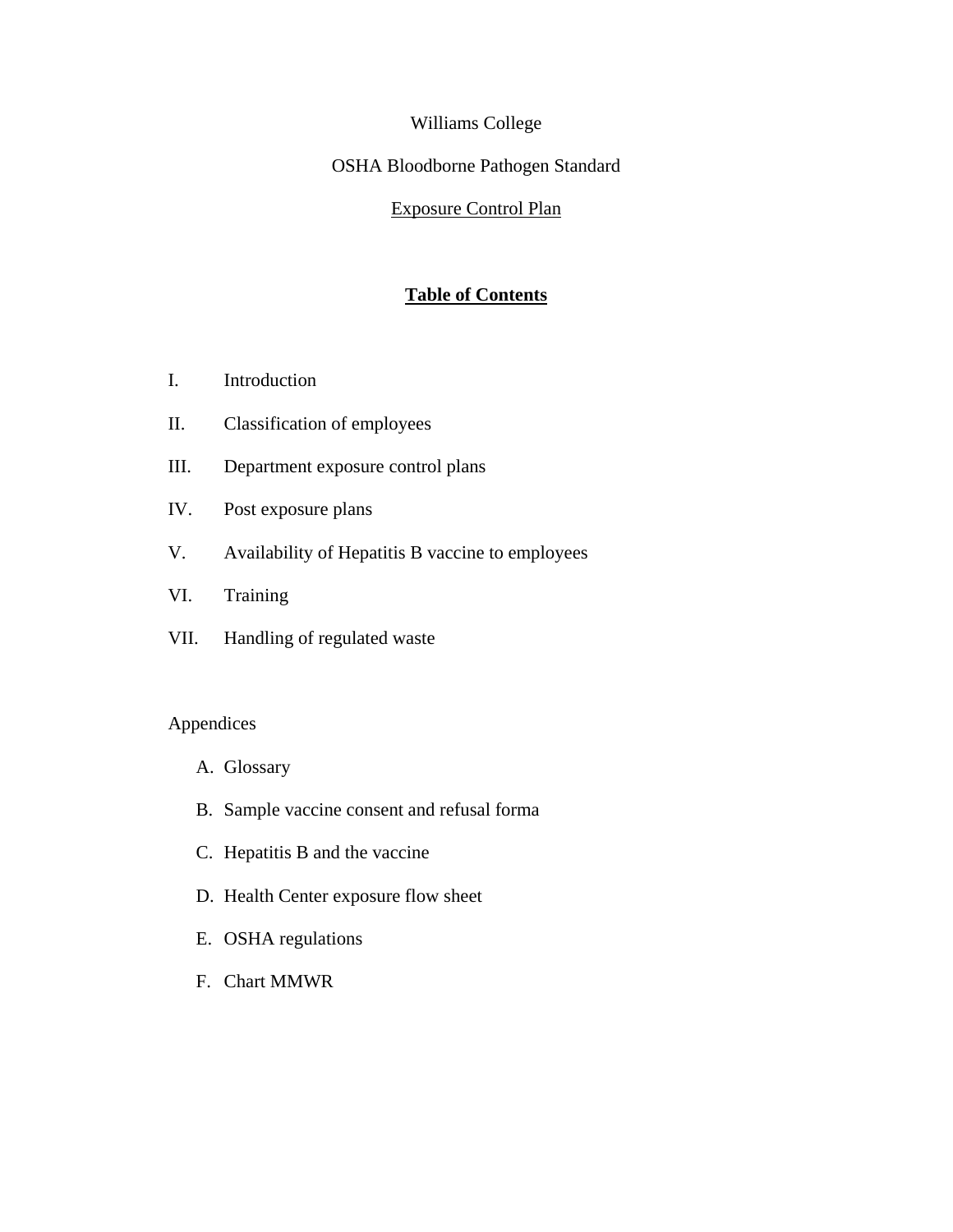### I. INTRODUCTION

The emergence of Human Immunodeficiency Virus (HIV) and increased awareness of Hepatitis B Virus (HBV) infections has prompted OSHA to develop a standard that pertains to workplace exposures to these bloodborne pathogens.

This plan is written in accordance with OSHA bloodborne pathogens standard, 29 CFR 1910.1030. It identifies the employees at risk of occupational exposure to bloodborne pathogens at Williams College. It also outlines the control measures in place at the College to decrease the risk of these occupational exposures.

## **This plan deals only with occupational exposures to bloodborne pathogens. It does not deal with potential exposures as a result of offering first aid assistance.**

This plan must be made available to all employees and be reviewed on an annual basis. This plan will be kept in the departments with employees who have occupational exposure to bloodborne pathogens and other College departments and offices, including the following:

> Athletic Department Campus Safety and Security Chemical and Biological Safety Office Children's Center Dining Services **Facilities** Health Center Office of the Vice President for Administration

For further information about William College's response to this OSHA standard, please contact:

Norm Bell, Chemical and Biological Safety Officer (x-4829) Joe Moran, Manager of Safety and Environmental Compliance (x-2406) Adriana Cozzolino, Assistant Vice President for Operations (x-4775) Ruth Harrison, Director of Health Services (x-2206)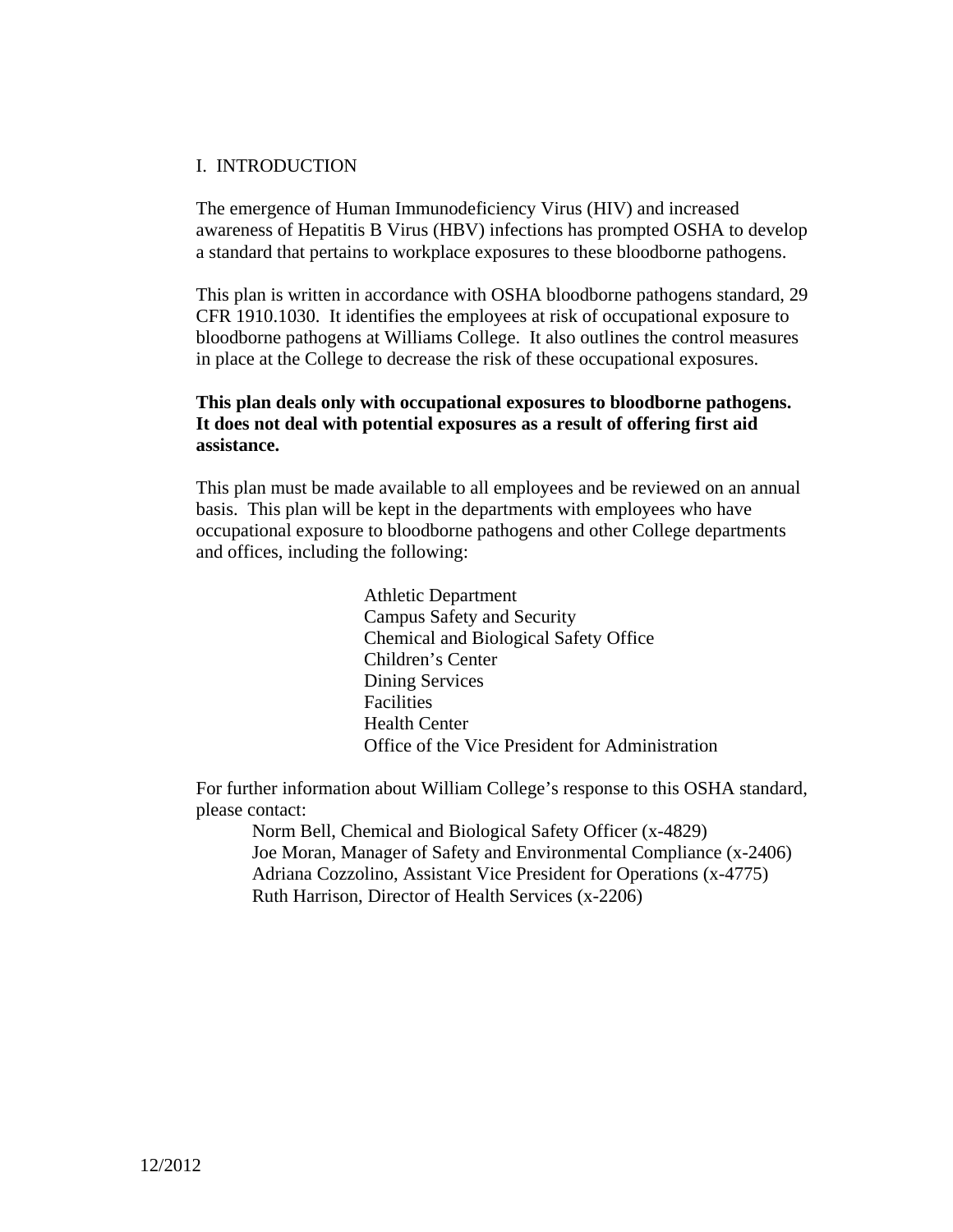## II. CLASSIFICATION OF EMPLOYEES

This section identifies all employee positions at Williams College that are affected by the OSHA bloodborne pathogen standard. Persons employed by the College in a position identified as Category 1, will be offered the Hepatitis B vaccine as well as training about bloodborne pathogens and work practice controls. Persons employed in a Category 2 position will only receive training. **All employees must receive training and/or shots within 10 days of employment.**

## **CATEGORY 1**

All employees whose position generally requires direct contact with potentially infectious materials, including blood, in a potentially life threatening emergency or on a regular basis.

| Department               | <b>Position</b>                                                                                                                                     |
|--------------------------|-----------------------------------------------------------------------------------------------------------------------------------------------------|
| <b>Athletics</b>         | Diving Coach<br>Lifeguard<br><b>Student Trainer</b><br><b>Swimming Coach</b><br>Trainer<br><b>Wrestling Coach</b>                                   |
| Facilities               | Athletic Grounds Crew<br>Fire Safety Inspector<br><b>Fire Safety Assistant</b><br><b>Mechanical Trades Technicians</b><br><b>Safety Coordinator</b> |
| <b>Health Services</b>   | <b>Clinical Aide</b><br>Custodian<br><b>Nurse</b><br><b>Nurse Practitioner</b>                                                                      |
| Campus Safety & Security | Campus Safety & Security Officer                                                                                                                    |
| Children's Center        | All staff                                                                                                                                           |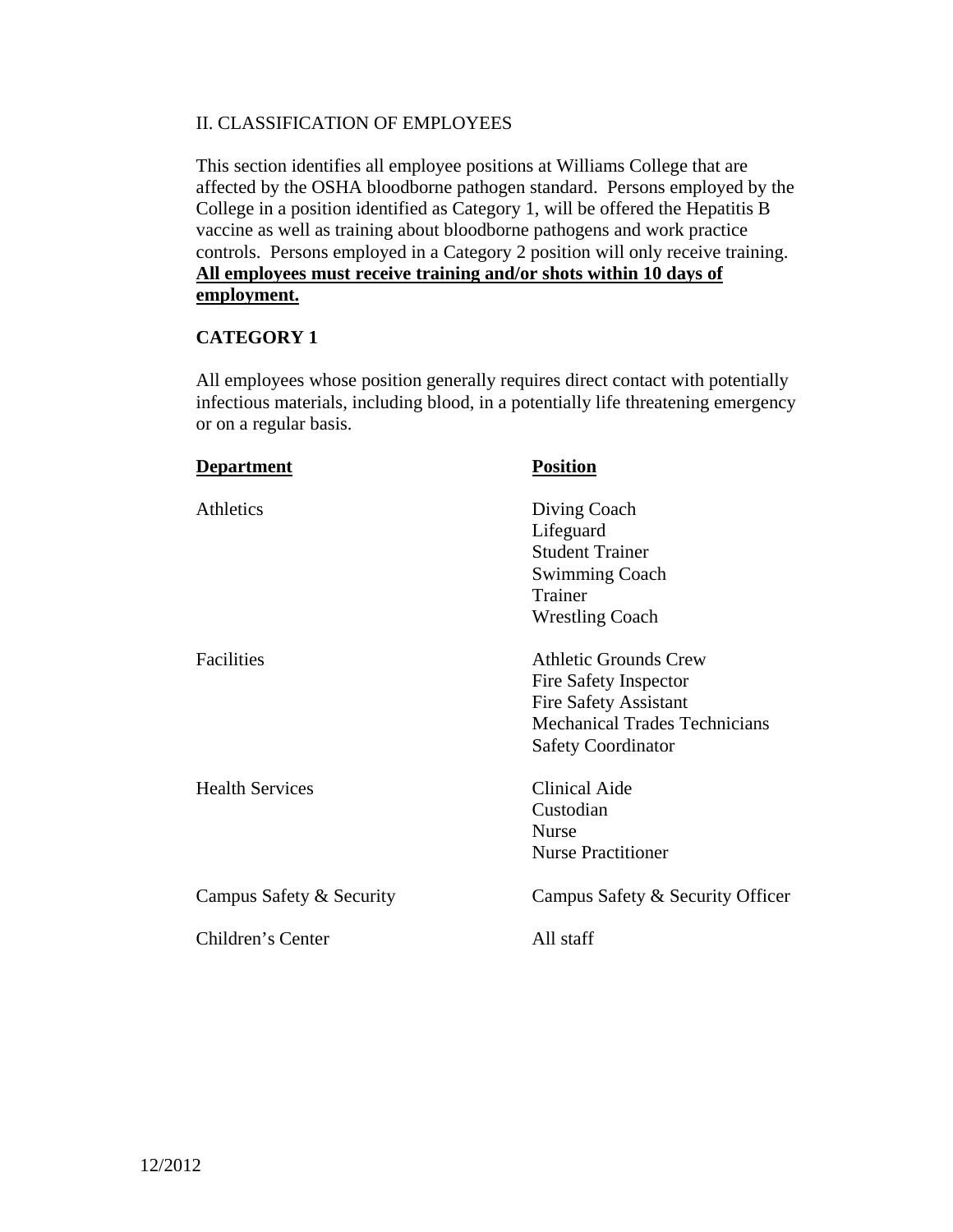# **CATEGORY 2**

All employees whose job duties will necessitate occasional contact with potentially infectious materials including blood. However, these employees are able to take preventive measures, such as putting on gloves, prior to contact with potentially contaminated materials

| <b>Department</b> | <b>Position</b>                                                                                           |
|-------------------|-----------------------------------------------------------------------------------------------------------|
| <b>Athletics</b>  | Coach (other than Diving,<br>Swimming, and Wrestling)<br><b>Equipment Manager</b><br>Lifeguard Supervisor |
| <b>Facilities</b> | Custodian<br>Grounds Crew                                                                                 |
| Dining Services   | All staff excluding office staff                                                                          |
| President's House | Housekeeper                                                                                               |

## **CATEGORY 3**

All employee positions not specifically named above in categories 1 and 2.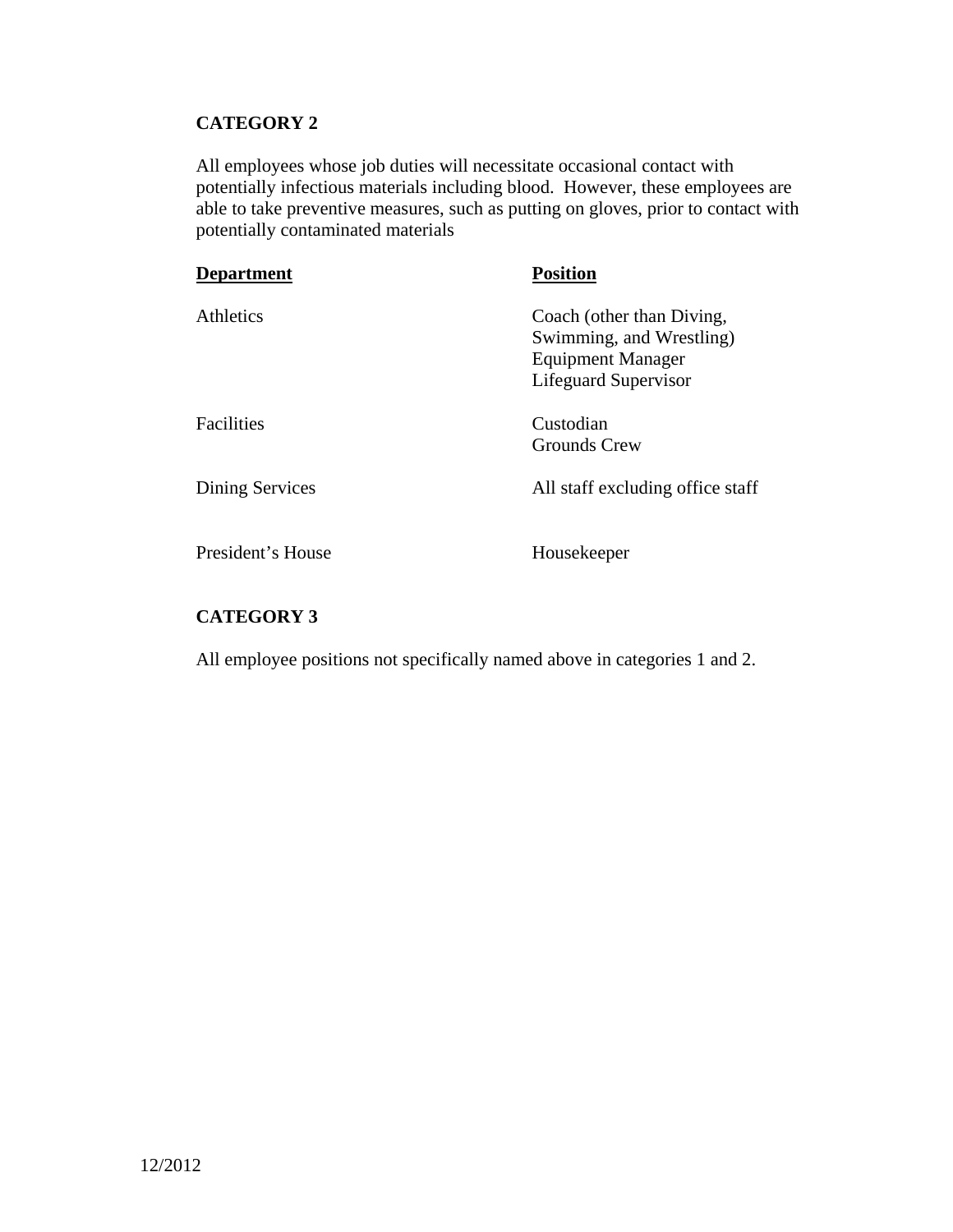## Williams College OSHA Bloodborne Pathogen Standard Exposure Control Plan for Health Center Clinical Staff

## **Introduction**

The Bloodborne Pathogen Standard applies to all workers who may have occupational exposures to blood or other potentially infectious materials. Other potentially infectious materials means: (1) The following human body fluids: semen, vaginal secretions, cerebrospinal fluid, synovial fluid, pleural fluid, pericardial fluid, peritoneal fluid, amniotic fluid, saliva in dental procedures, any body fluid that is visibly contaminated with blood, and all body fluids in situations where it is difficult or impossible to differentiate between body fluids; (2) any unfixed tissue or organ (other than intact skin) from a human (living or dead); and (3) HIV-containing cell or tissue cultures, organ cultures, and HIV or HBV containing culture medium or other solutions; and blood, organs, or other tissues from experimental animals infected with HIV or HBV.

This plan deals with the standard procedures used as part of the responsibilities of the clinical staff, including the nurse practitioners, physician assistant, and registered nurses of the

Williams College Health Center.

The most probable route of exposure for all clinical staff is in the care of students seeking the services of the Health Center.

## **Pre-Exposure Training and Prophylaxis**

All Health Center clinical staff will complete training regarding bloodborne pathogens annually and write a post-training test. They will also be offered Hepatitis B vaccine on Williams College time and at College expense.

## **Standard Operating Procedures - Implementation of Exposure Control**

A. **Universal Precautions** are used for the care of all patients regardless of their presumed infection status. Universal Precautions are an approach to infection control. According to the concept of Universal Precautions, all human blood and certain human body fluids ( see Introduction) are treated as if known to be infectious for HIV, HBV and other bloodborne pathogens.

Elements of Universal Precautions:

1. Handwashing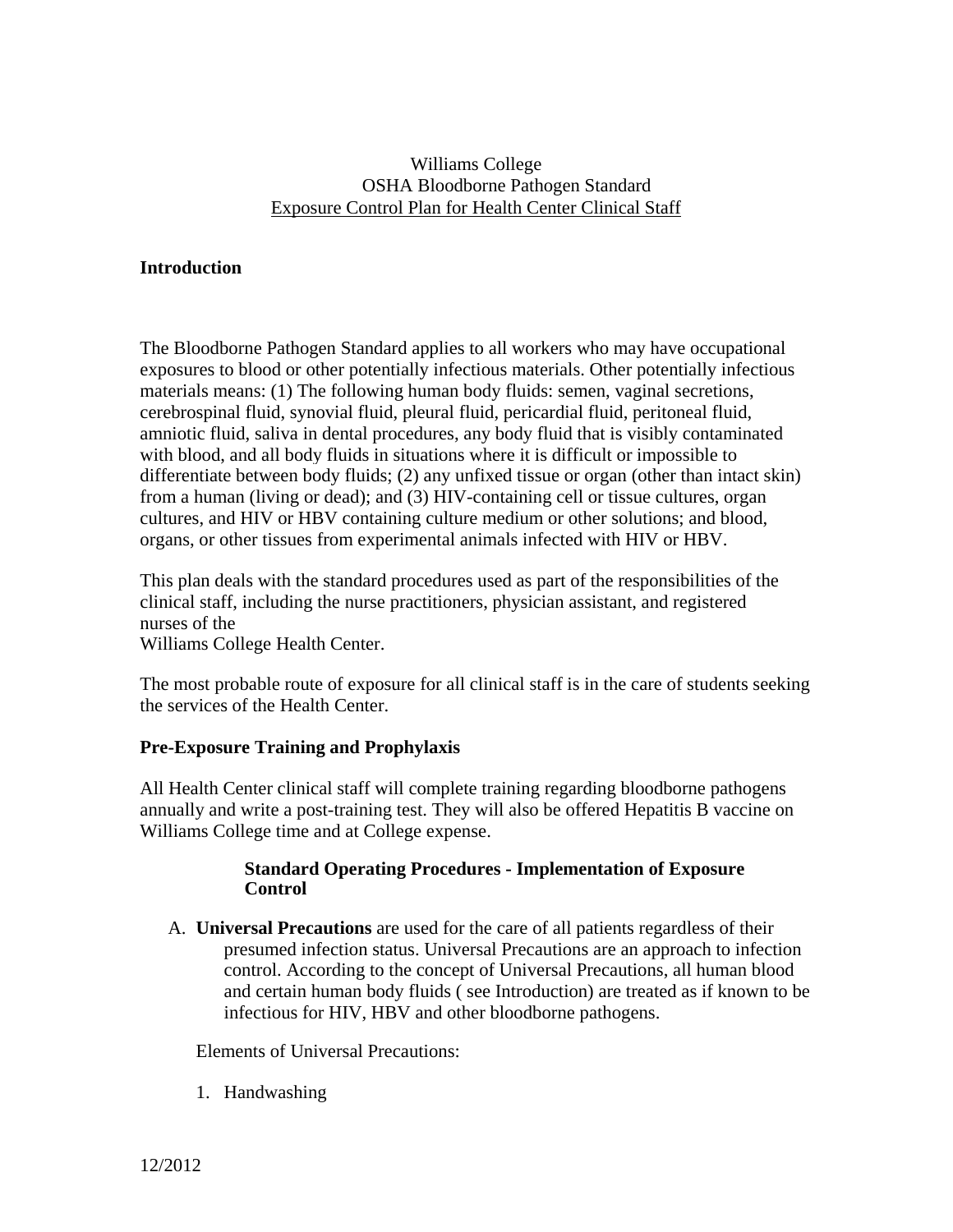- a. Wash hands before and after touching blood, body fluids, secretions, excretions and contaminated items, whether or not gloves are worn.
- b. Wash hands immediately after gloves are removed, between patient contacts, and when otherwise indicated to avoid transfer of microorganisms to other patients or environments.
- c. It may be necessary to wash hands between tasks and procedures on the same patient to prevent cross-contamination of different body sites.
- 2. Gloves (Clean, non-sterile):
	- a. Wear clean gloves when touching blood, body fluids, secretions, excretions, and contaminated items.
	- b. Put on clean gloves just before touching mucous membranes and nonintact skin.
	- c. Change gloves between tasks and procedures on the same patient after contact with material that may contain a high concentration of microorganisms.
	- d. Remove gloves promptly after use, and wash hands immediately before touching non-contaminated items and environmental surfaces, and before going to another patient
	- e. Use gloves for performing phlebotomy
- 3. Mask, Eye Protection, Face Shield:

Wear a mask and eye protection or a face shield to protect mucous membranes of the eyes, nose and mouth during procedures that are likely to generate splashes or sprays of blood or body fluids.

- 4. Gown:
	- a. Wear a clean gown to protect skin and to prevent soiling of clothing during procedures that are likely to generate splashes of blood or body fluids.
	- b. Remove soiled gown as promptly as possible and wash hands.

## **B. Engineering and Work Practice Controls**

**Engineering Controls** are measures (e.g., sharps disposal containers, selfsheathing medical devices, such as sharps injury protections) that isolate or remove the bloodborne pathogens hazard from the workplace

- 1. Sharps
	- a. "Safer needle devices" will be evaluated by staff as they become available and after gathering staff input, and holding discussion, will be instituted for use. Review of devices will be on-going, but at least annually.
	- b. Review of "safer needle devices" and training will be documented annually.
- 2. Containerization
	- a. Needle containers that can be securely closed, remain puncture resistant, leakproof on sides and bottoms, and are labeled or color coded appropriately are easily accessible and close to the immediate area where sharps are used.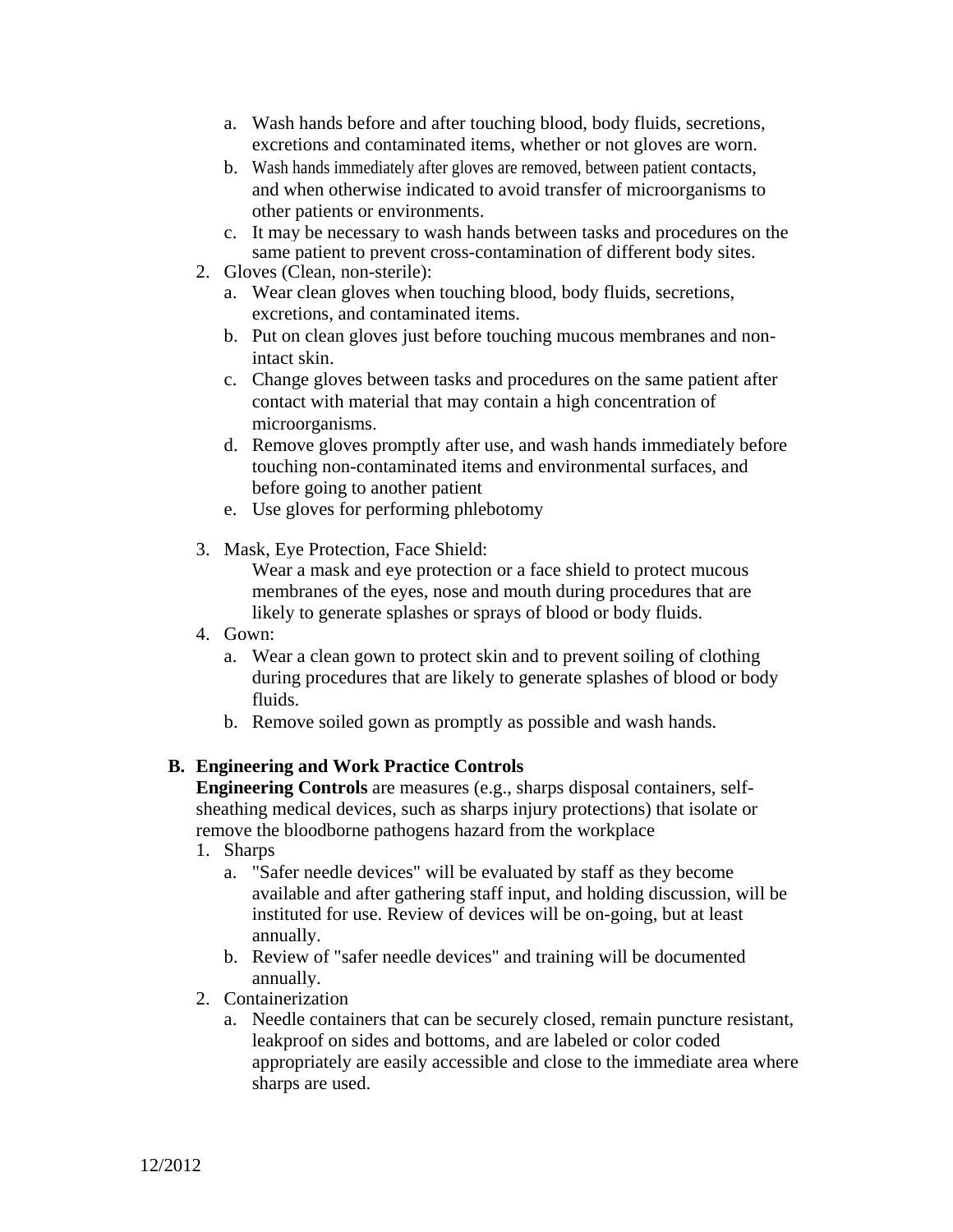**Work Practice Controls** are measures that reduce the likelihood of exposures by altering the manner in which a task is performed (e.g., prohibiting recapping of needles by a twohanded technique).

- 1. Universal Precautions are appropriately used.
- 2. Sharps

a. Staff does not bend, recap or remove contaminated needles and other sharps unless such an act is required by a specific procedure or has no feasible alternative.

b. Staff does not shear or break contaminated sharps

3. Containerization

c. Containers are available near areas where needles may be found. Contaminated sharps are discarded immediately or as soon as feasible into appropriate containers.

# **Cleanup and Waste Disposal**

Regulated waste refers to liquid or semi-liquid blood or other potentially infectious materials; contaminated items that would release blood or other potentially infectious materials in a liquid or semi-liquid state if compressed. Items that are caked with dry blood or other potentially infectious materials and are capable of releasing these materials during handling, contaminated sharps, and pathological and microbiological wastes containing blood or other potentially infectious materials.

"For the handling of infectious waste, please see section VII of the general plan.

## **If you believe that you have been exposed to a blood borne pathogen, refer to section IV of this Exposure Control Plan.**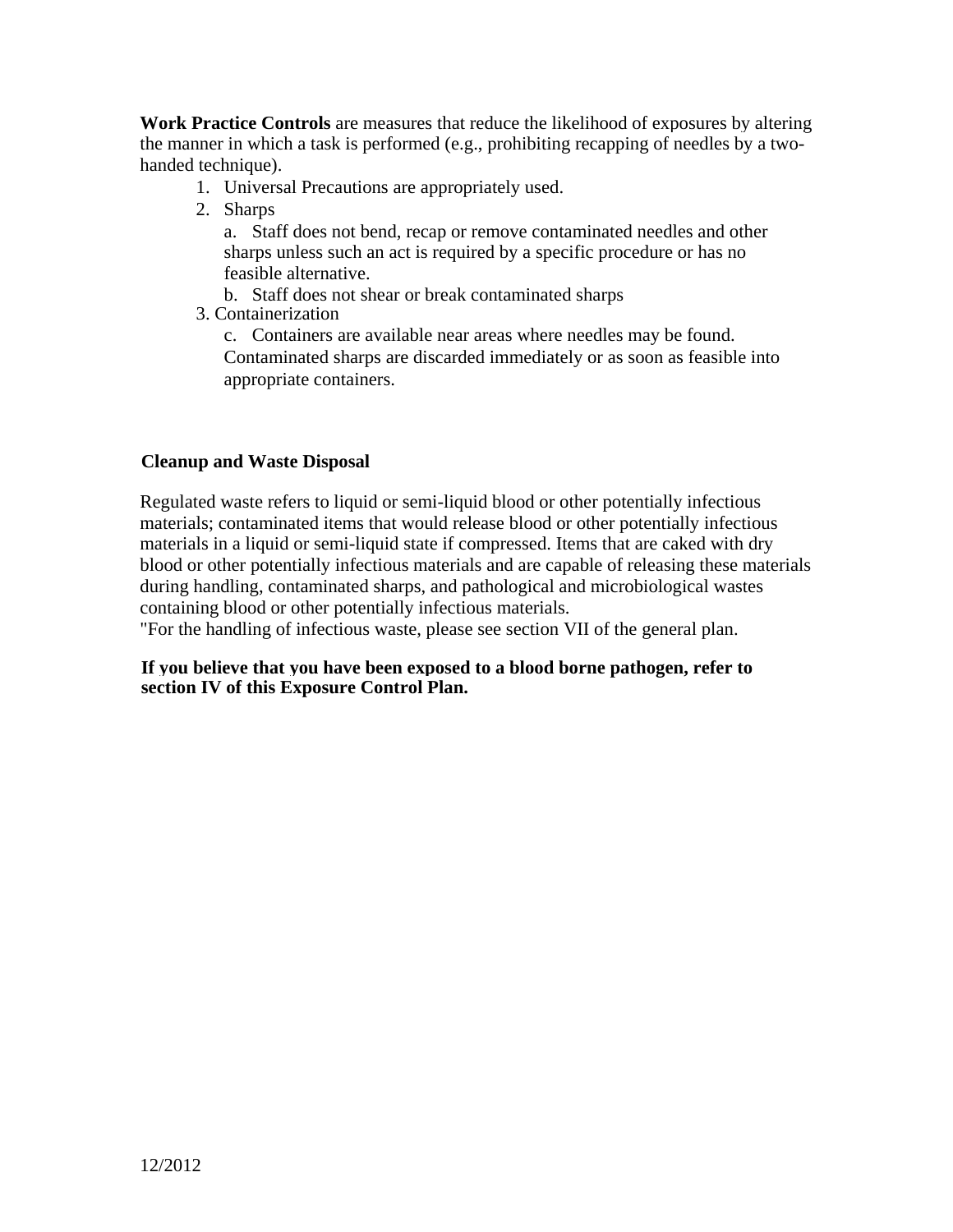## Williams College OSHA Bloodborne Pathogen Standard Exposure Control Plan for Campus Safety & Security Officers

### **Introduction**

This plan deals primarily with serious situations that may be encountered as part of day-today assigned responsibilities. It is not designated to cover minor emergencies such as cuts where proper response is some sort of first aid measure. It does not cover potential exposure as a result of offering first aid assistance. Such assistance is considered a "Good Samaritan" act and is not required as a condition of employment.

The most probable route of exposure for Campus Safety & Security personnel would be as a result of emergency response in areas contaminated with blood, or contaminated with bodily fluids that might include blood but the blood cannot actually be seen. The ideal first step is always to **stop and think** about the situation, before doing anything. However, a crucial difference between Campus Safety & Security personnel and, say, custodial staff is that there may not be time to consider alternative plans of action. If there is time, and you are in any doubt as to the proper procedures to follow, check with the Health Center or other medical personnel. Remember that "exposure" means getting the blood (or other infectious material) actually through the skin or into your eyes or mouth. You are not exposed simply by being in the same area as infectious material.

Pre-Exposure Training and Prophylaxis

**All Campus Safety and Security personnel will be trained in methods to minimize exposure. They will also be offered inoculation against HBV on College time and at College expense.**

Standard Operating Procedure

**The best way to prevent exposure is to use "universal precautions", that is to assume that any body fluid might be infectious. This requires that protective equipment be readily available. All Campus Safety & Security personnel will be provided with disposable gloves and masks, and all Campus Safety & Security vehicles will contain cleanup and disinfectant kits, with aprons and goggles. Wearing gloves and washing hands are the most effective ways to protect you against the most obvious possibility, splashes onto and through the skin.**

Williams College expects that personnel will use the equipment supplied.

### **Cleanup and Waste Disposal**

Infectious waste refers to materials that are dripping liquid blood. For the handling of infectious waste, see section VII of the general plan. Other materials may be hazardous, but need not to be handled as carefully. Paper towels and equipment such as gloves, if not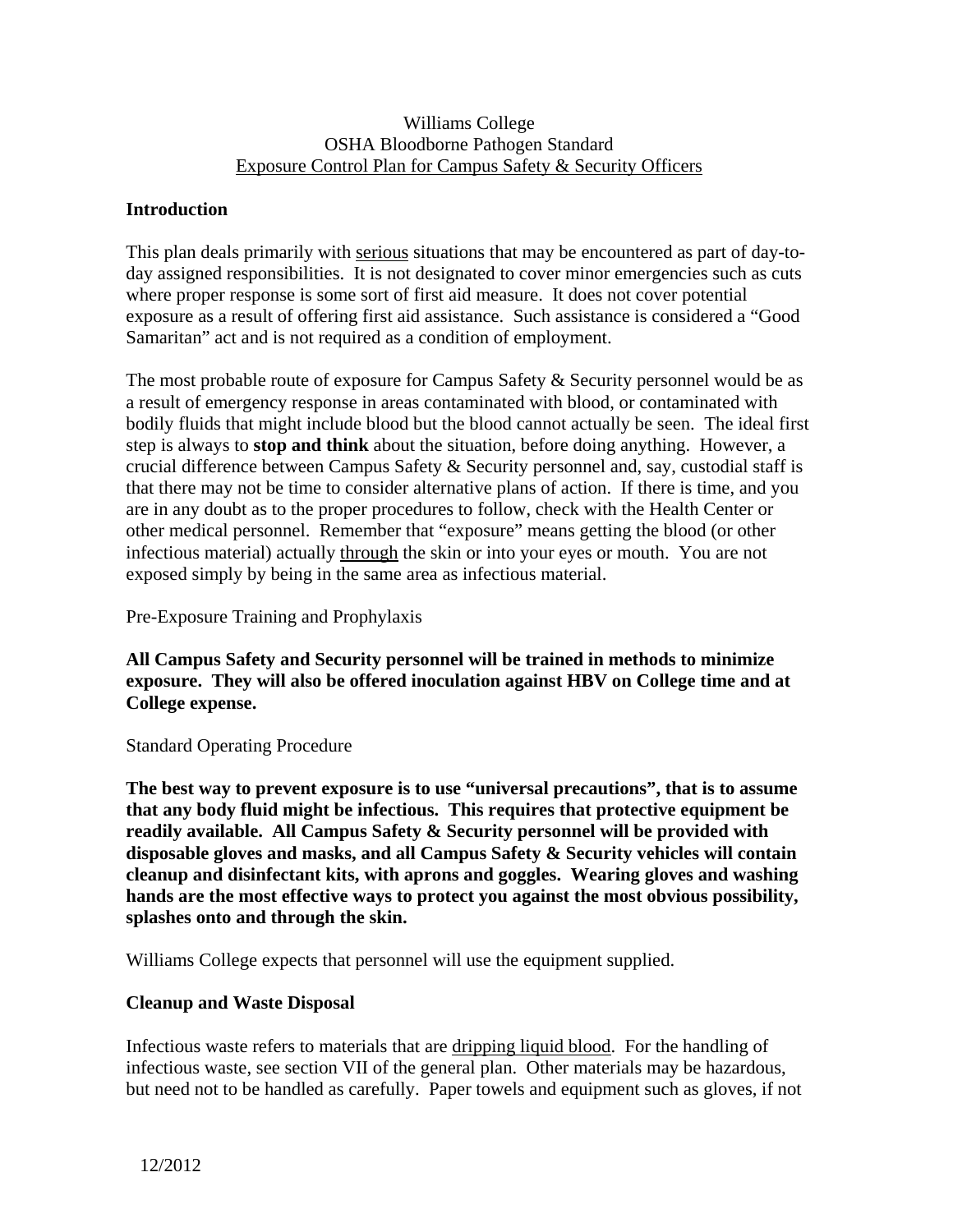caked or saturated with blood, can be put into the ordinary trash but should be double bagged before transporting.

### **Used mouthpieces should be considered regulated waste. As such, it should be double bagged, labeled and taken to the Health Center for disposal.**

Clothing that is soaked with blood or other potentially infectious material should be changed as soon as possible and the officer should shower before putting on a fresh uniform. The College will provide time and facilities for this.

## **Miscellaneous Concerns**

Campus Safety & Security personnel are occasionally asked to transport specimens from the Health Center to the Medical Associated (or other locations). If these specimens include potentially infectious material, they must be securely packaged with absorbent material in case of spills.

If you believe you have been exposed to a bloodborne pathogen, refer to section IV of this Exposure Control Plan.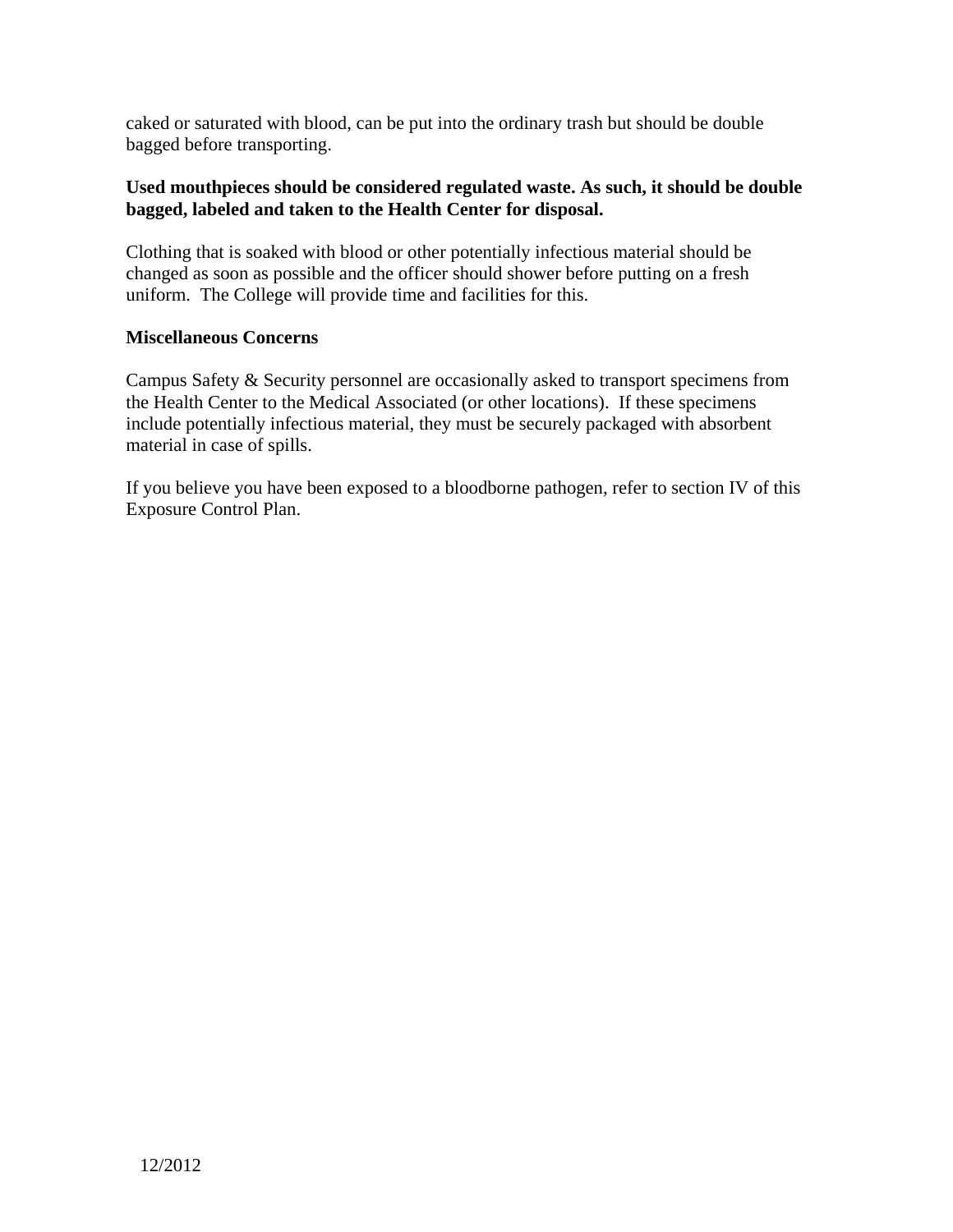### Williams College OSHA Bloodborne Pathogen Standard Exposure Control Plan for Athletic Trainers and Student Workers

### **Introduction**

This plan refers only with standard procedures, used as part of day-to-day assigned responsibilities, "duty to act". It is not designed to cover minor emergencies as an act of "kindness" to non-student athletes Such assistance is considered a "Good Samaritan" act and is not required as a condition of employment.

The most probable route of exposure for athletic trainers would be as a result of emergency response in areas contaminated with blood, or other potential infectious materials (OPIMs). The ideal step is to **stop and think** about the situation before doing anything. However, a crucial difference between athletic trainers and, say, custodial staff is that there may not be time to consider alternative plans of action. An "exposure" refers only to getting the blood (or OPIM) actually through the skin or into your eyes or mouth. Simply being in the same area as infectious material or coming in contact with the infectious material does not define an "exposure".

## **Pre-Exposure Training and Prophylaxis**

Training of staff

- Full- time certified athletic trainers will be trained annually during the start of the first week of employment in the fall semester. Training will be conducted at the first annual staff meeting.
- Per diem/ part-time certified athletic trainers will be trained annually before the first day of employment for that calendar year.
- Student-workers will be trained annually at the orientation meeting at the beginning of the fall semester or during the first week of employment if hired mid-semester.
- All employees will be offered inoculation against HBV at the start of employment at the expense of the college. The HBV waiver must be signed at the start of employment of those staff previously vaccinated or those employees' opting out of the vaccination.
- Please refer to appendix A for detailed training procedures for athletic training staff and student works.

## **Standard Operating Procedures**

The best way to prevent exposure is to use "universal precautions", that is to assume that any body fluid might be infectious. This requires that personal protective equipment be readily available. All athletic trainers will be provided with disposable gloves and masks, and athletic training rooms will contain cleanup and disinfectant kits, with aprons and goggles. All necessary personal protective equipment should be used when handling any bloodied laundry or providing first aid care where blood or OPIMs are present. Staff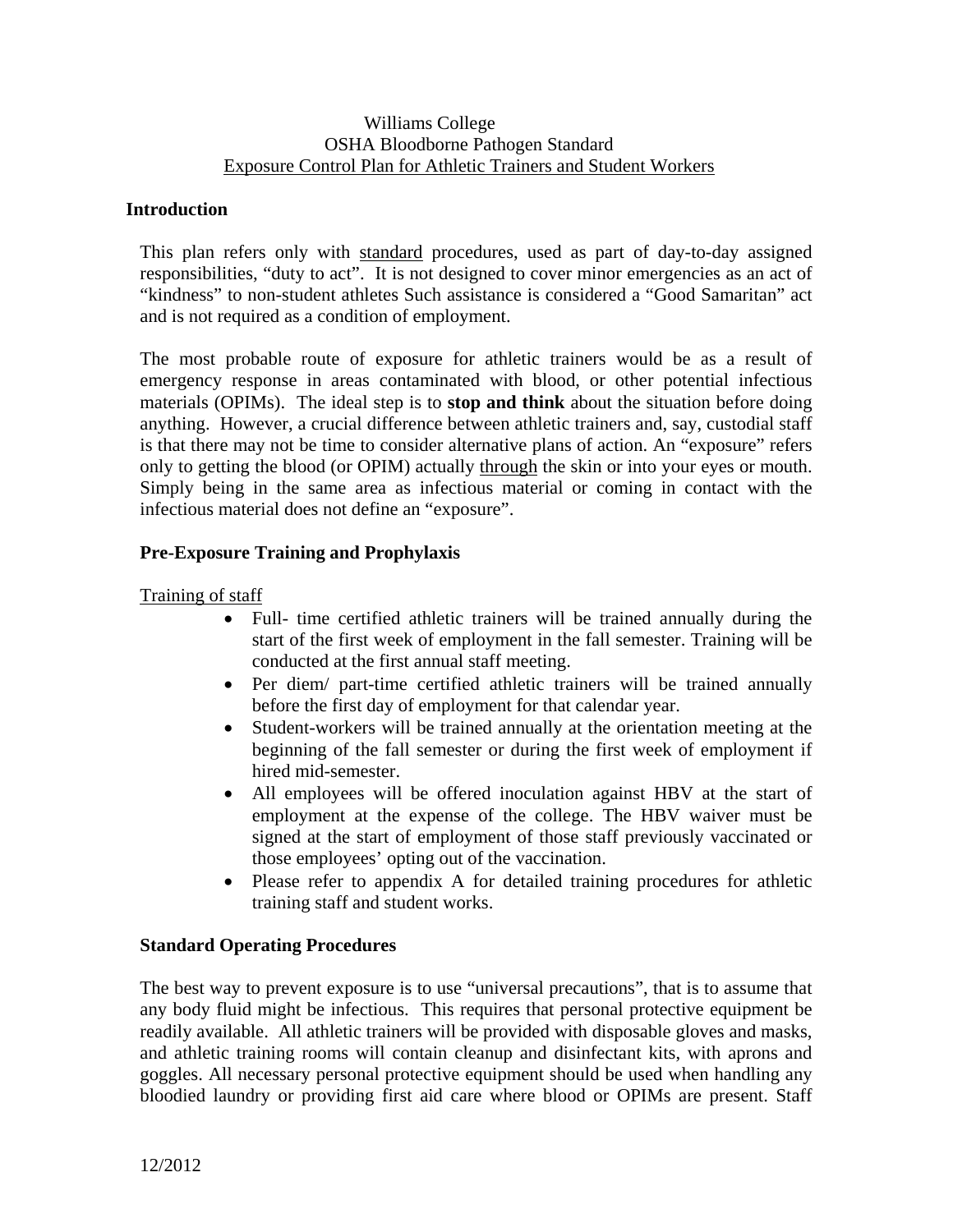should wash hands thoroughly after handling contaminated objects/individuals, or at minimum use hand-sanitizer.

## **Clean-up and Contaminated Equipment**

After first aid care has been provided it is important to clean up all areas that have been contaminated. The wipe/spray/wipe method should be used when cleaning contaminated hard surfaces to prevent splattering of blood or infectious materials. CLOROX HealthCare disinfectant will destroy a broad spectrum of bacteria and infections matter and should be used on all hard surfaces that have been contaminated. It is also important to note that CLOROX HealthCare should be sprayed on the surface and left for a minimum of 30 seconds before it is wiped dry.

Infectious waste refers to materials that are dripping liquid blood. For handling of infectious waste, see section VII of the general plan. Other materials may be hazardous, but do not need to be handled as carefully. Paper towels and equipment such as disposable gloves, if not caked or saturated with blood, can be put into the ordinary trash but should be double-bagged before transporting.

Used sharp objects, whether contaminated or not, must be placed in the appropriate container until properly disposed of. This will prevent exposure of custodial and other staff to potentially infectious material.

If an athlete has blood or OPIM on their clothing it should first be sprayed with blood buster and then disinfected with Clorox Hydrogen Peroxide disinfecting cleaner. The disinfected should be sprayed on the clothing and then fully rinse with water. If a uniform is blood soaked it should be contained in a red biohazard bag and handed to the equipment managing staff for appropriate washing. If an employee's clothing becomes soaked with blood or OPIM it should be changed as soon as possible and disinfected the same way as the athletes clothing.

The Director of Sports Medicine, on an as needed basis, will dispose of biohazard materials and sharps. The location for this disposal of these materials is just outside of the Thompson Health Center.

**If you believe you have been exposed to a Bloodborne Pathogen, refer to section IV of this exposure control plan**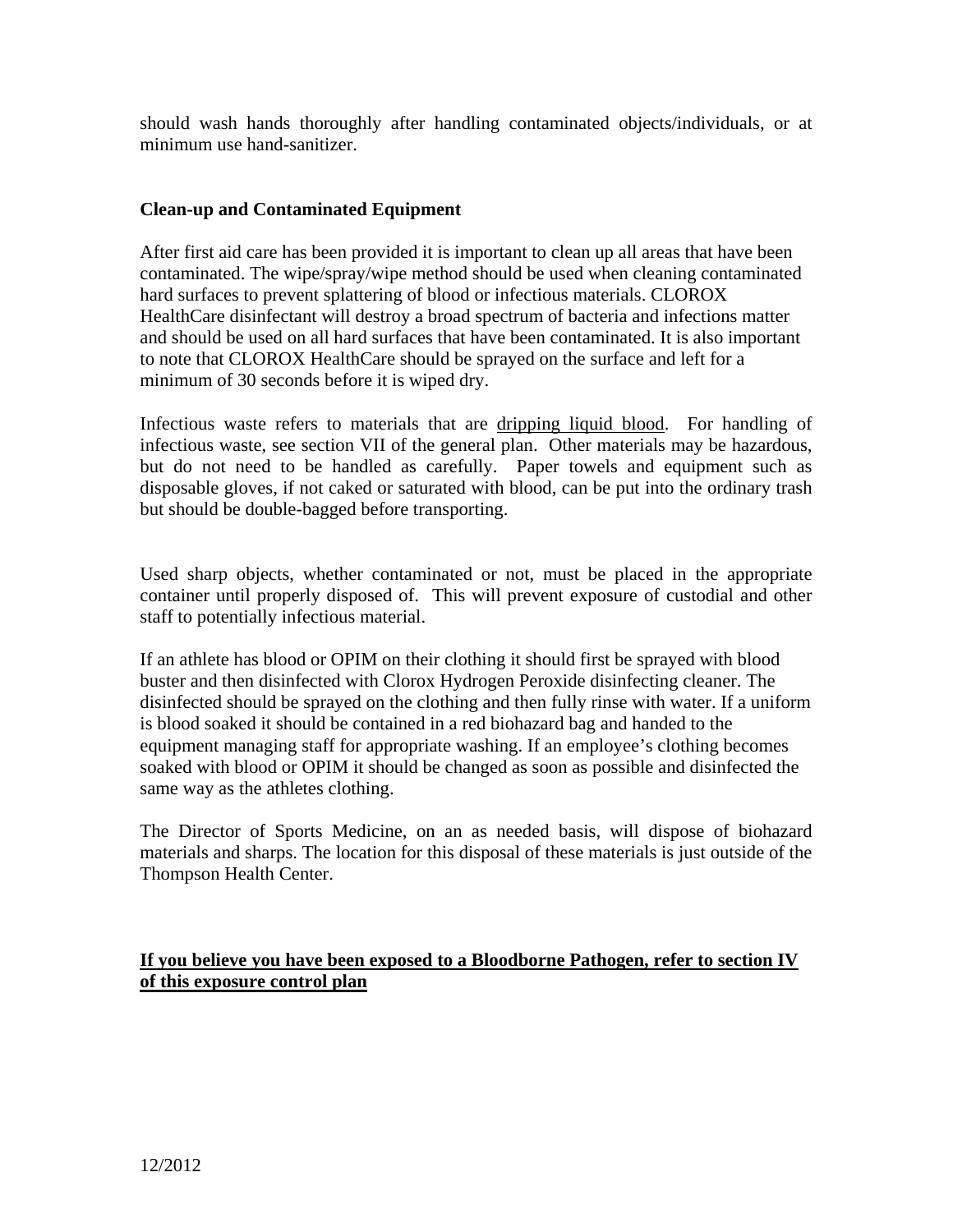### Williams College OSHA Bloodborne Pathogen Standard Exposure Control Plan for Wrestling Coaches

## **Introduction**

This plan deals only with standard procedures, used as part of day-to-day assigned responsibilities. It is not designed to cover minor emergencies such as cuts where the proper response is some sort of first aid measure. It does not cover potential exposure as a result of offering first aid assistance. Such assistance is considered a "Good Samaritan" act and is not required as a condition of employment.

The most probable route of exposure for wrestling coaches would be as a result of emergency response in areas contaminated with blood, or contaminated with bodily fluids that might include blood but the blood cannot actually be seen. It is assumed that for most sports, immediate response to an emergency will be provided by trainers, and that therefore occupational exposure of the coaches will be limited. However, it is recognized that there may be occasions when coaches as well as trainers must respond to an incident. Furthermore, in the case of wrestling coaches the normal coaching procedures may require contact with persons and equipment that are covered with potentially infectious material. The ideal first step is always to **stop and think** about the situation, before doing anything. It is possible that there may not be time to consider alternative plans of action. If there is time, and you are in any doubt as to the proper procedure to follow, check with the Health Center or other medical personnel. Remember that "exposure" means getting blood (or other infectious material) actually through the skin or into your eyes or mouth. You are not exposed simply by being in the same area as infectious material.

### **Pre-Exposure Training and Prophylaxis**

All wrestling coaches will be educated on methods to minimize exposure. They will also be offered inoculation against HBV on College time and at College expense.

### **Standard Operating Procedures**

The best way to prevent exposure is to use the "universal precautions", that is to assume that any body fluid might be infectious. This requires that protective equipment be readily available. All coaches should be aware of the location of disposable gloves and masks, and training rooms will contain cleanup and disinfectant kits, with aprons and goggles. Wearing gloves and washing your hands are the most effective ways to protect yourself against the most obvious possibility, splashes onto and through the skin.

### **If CPR is administered, a CPR mask shall be worn.**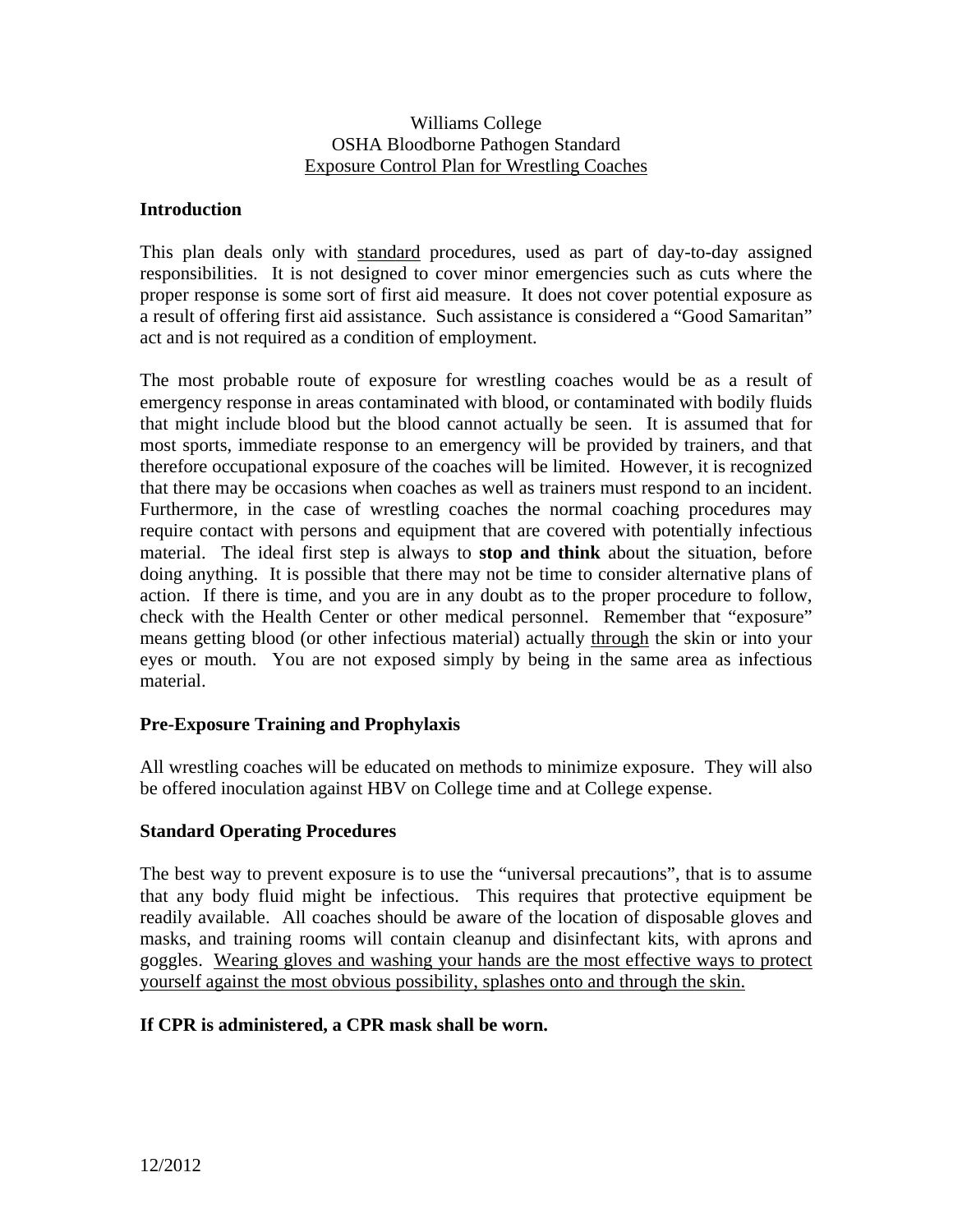## **Cleanup and Waste Disposal**

Infectious waste refers to materials that are dripping liquid blood. For handling of infectious waste, see section VII of the general plan. Other materials may be hazardous, but do not need to be handled as carefully. Paper towels and equipment such as disposable gloves, if not caked or saturated with blood, can be put into the ordinary trash but should be double-bagged before transporting.

Used mouthpieces should be considered regulated waste. As such, it should be doublebagged, labeled, and taken to the Health Center for disposal.

Clothing that is soaked with blood or other potentially infectious material should be changed as soon as possible and the coach should shower before putting on fresh clothes. The College will provide time and facilities for this.

If you believe that you have been exposed to a bloodborne pathogen, refer to section IV of this Exposure Control Plan.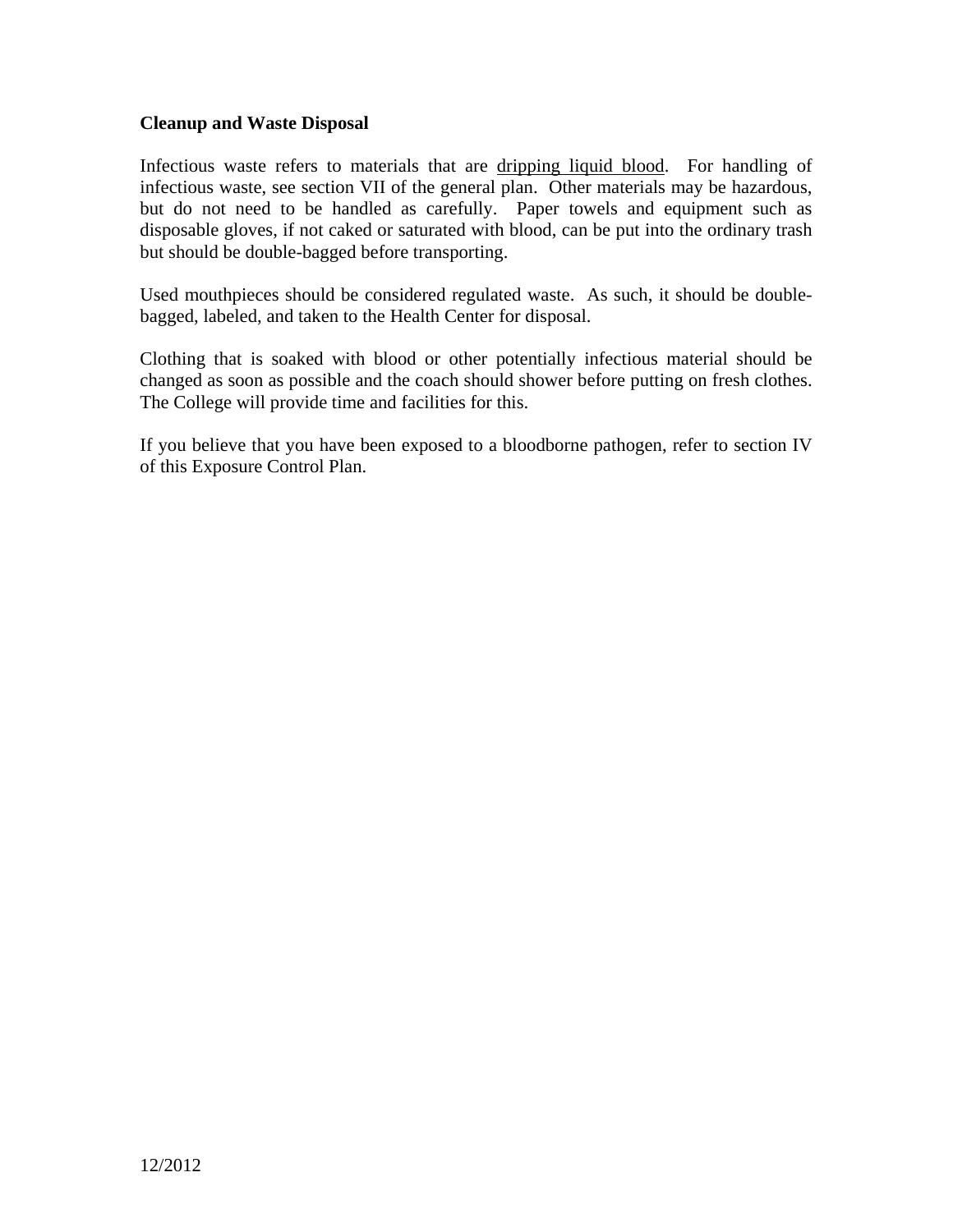### Williams College OSHA Bloodborne Pathogen Standard Exposure Control Plan for Lifeguard Staff

## **Introduction**

This plan deals only with the most likely route of exposure of lifeguards to potentially infectious materials. This means that potential hazards inherent in administering CPR, during which saliva and/or vomit from the patient could enter the mouth of the lifeguard. Although saliva and vomit themselves are not themselves potentially infectious, they can contain blood. Frequently this contamination will be visible, but the presence of other materials can conceal the color of blood.

It is unlikely but conceivable that lifeguards might also be faced with the requests for first aid assistance due to small cuts or scrapes. Such assistance is considered a condition of employment. In case of serious injury (or if in doubt as to the seriousness of the case), Campus Safety and Security should be always be called.

"Exposure" means getting the blood (or other infectious material) actually through the skin or into your eyes or mouth. You are not exposed simply by being in the same room with infectious material.

## **Pre Exposure Training and Prophylaxis**

## **All lifeguards will be educated on methods to minimize exposure. They will also be offered inoculation against HBV on College time and at the College's expense.**

### **General Precautions**

The best way to prevent exposure is to use "universal precautions", that is to assume that any body fluid might be infectious. This requires that protective equipment be readily available. All lifeguards will be provided with a first aid kit that contains disposable gloves and masks. If CPR is administered, a CPR mask shall be worn. Williams College provides protective mouthpieces for use in CPR and lifeguards are expected to use these.

### **Waste Handling**

Handling of contaminated or potentially contaminated waste

## **Used mouthpieces should be considered regulated waste. As such, it should be double bagged, labeled, and taken to the Health Center for disposal.**

If you believe that you have been exposed to a bloodborne pathogen, consult section IV of this Exposure Control Plan.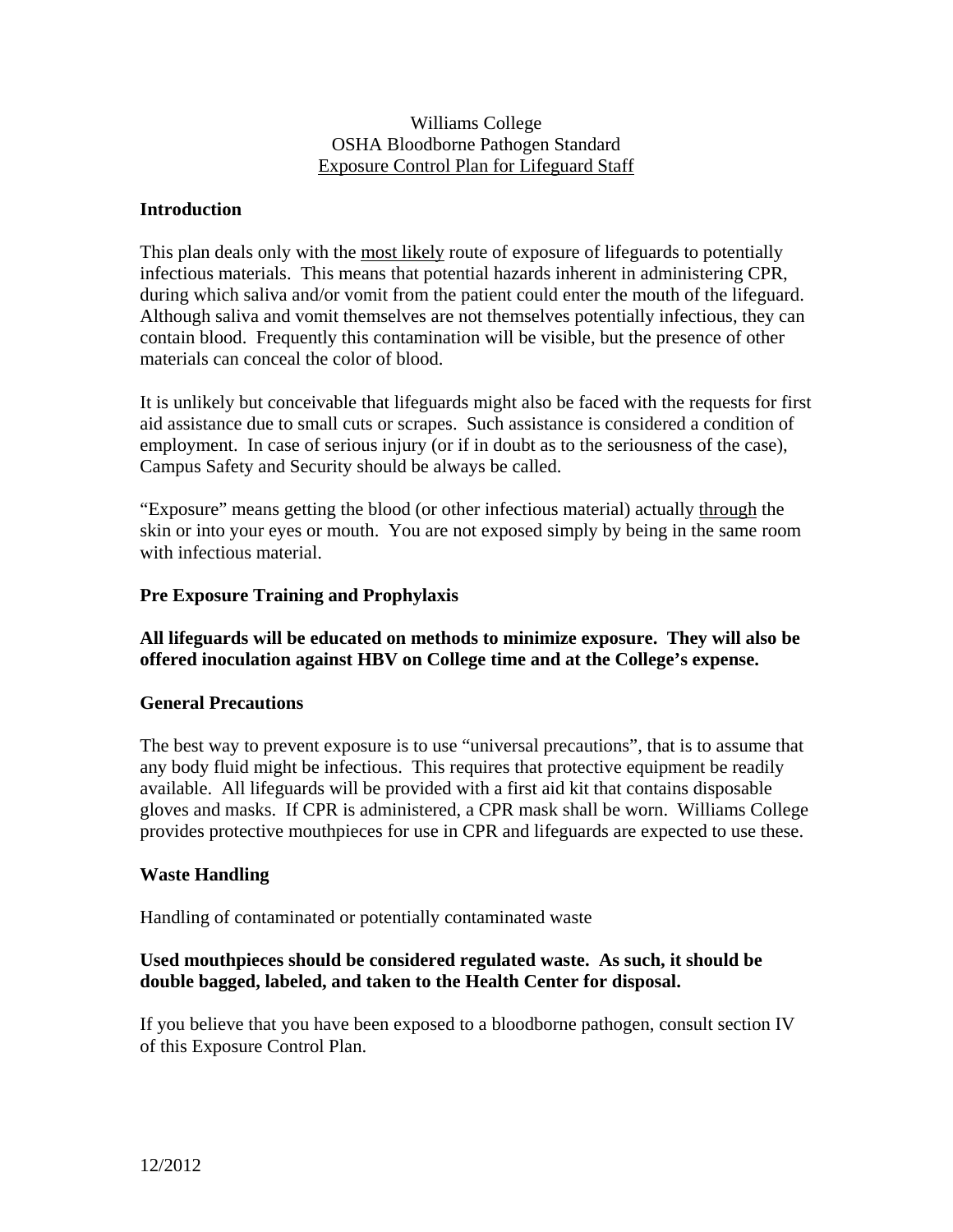### Williams College OSHA Bloodborne Pathogen Standard Exposure Control Plan for Mechanical Trades Technicians

## **Introduction**

This plan deals only with standard procedures, used as part of day-to-day assigned responsibilities. It is not designed to cover emergencies such as cuts where the proper response is some sort of first aid measure. It does not cover potential exposure as a result of offering first aid assistance. Such assistance is considered a "Good Samaritan" act and is not required as a condition of employment.

The most probable route of exposure for mechanical trades technicians would be as a result of operations in areas contaminated with blood, or contaminated with body fluids that might include blood but the blood cannot actually be seen. The first step is always to **stop and think** about the situation before doing anything. If you are in any doubt as to the proper procedure to follow, check with your supervisor. Remember that "exposure" means getting the blood (or other infectious material) actually through the skin or into your eyes or mouth. You are not exposed simply by being in the same area as infectious material.

Wearing gloves and washing your hands are the most effective ways to protect yourself against the possibility of splashes onto and through the skin. Use latex disposable gloves under work gloves. Other, more detailed, procedures are listed below.

## **Pre-Exposure Training and Prophylaxis**

All mechanical trades technicians will be educated on methods to minimize exposure. They will also be offered inoculation against HBV on College time and at College's expense.

Working down a manhole

- 1. Put on goggles as well as latex gloves.
- 2. Disinfect the machine after use **while still at work site.**
- 3. When finished, remove gloves and wash hands.
- 4. If clothes become wet with blood or other infectious fluid (not just with water), shower and change clothes as soon as possible. You will need to keep a change of clothes in your Facilities locker.

Cleaning out a sink, or setting up a pump for floor drainage

1. Use latex gloves or reusable heavy-duty rubber gloves.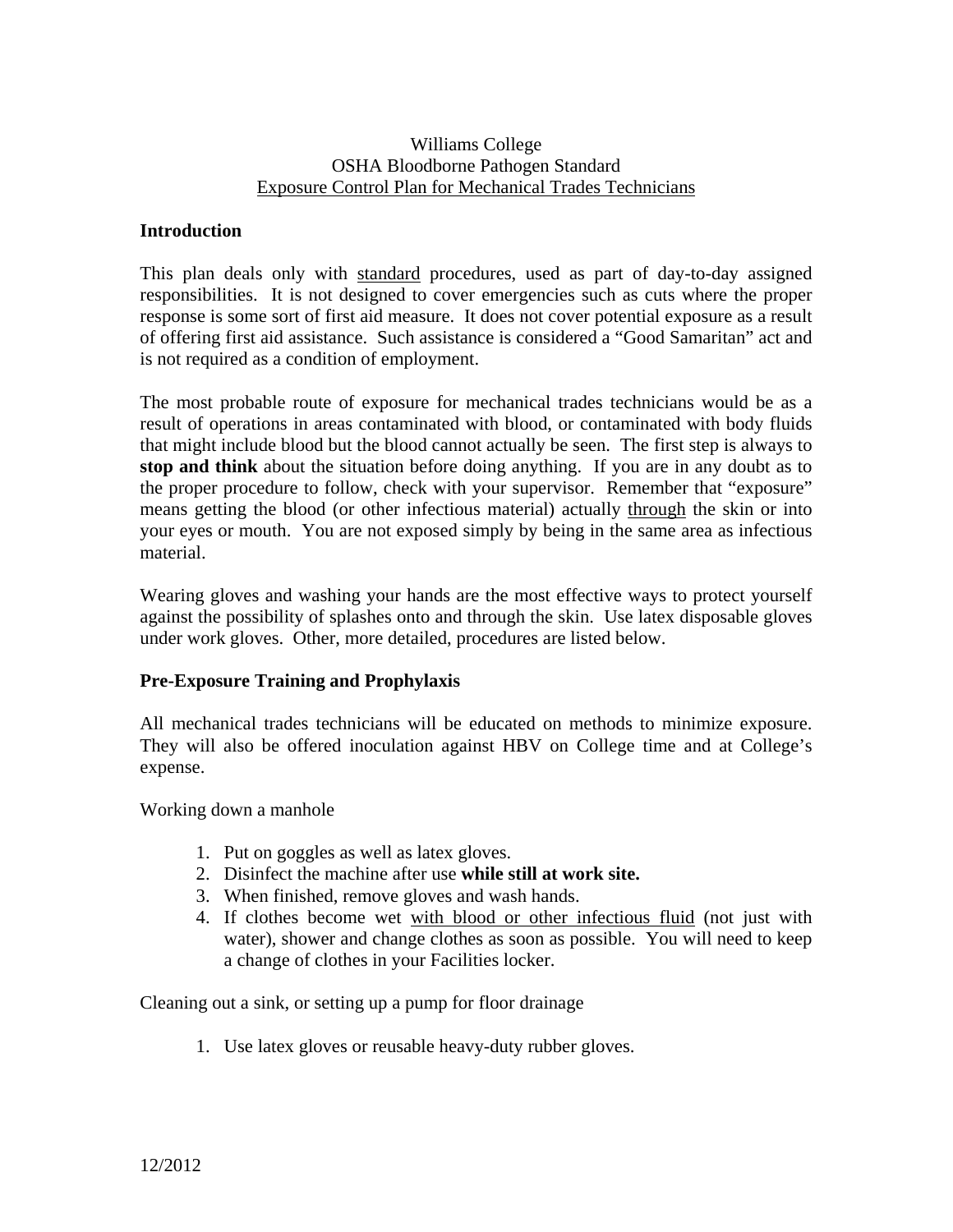- 2. If you cannot reach in to remove an object, **first inspect the object visually.** If it is sharp, or if you cannot see it completely, use (heavy-duty reusable) gloves for extra protection.
- 3. After finishing, disinfect reusable gloves and wash hands.

**If you believe you have been exposed to a bloodborne pathogen, refer to section IV of this Exposure Control Plan.**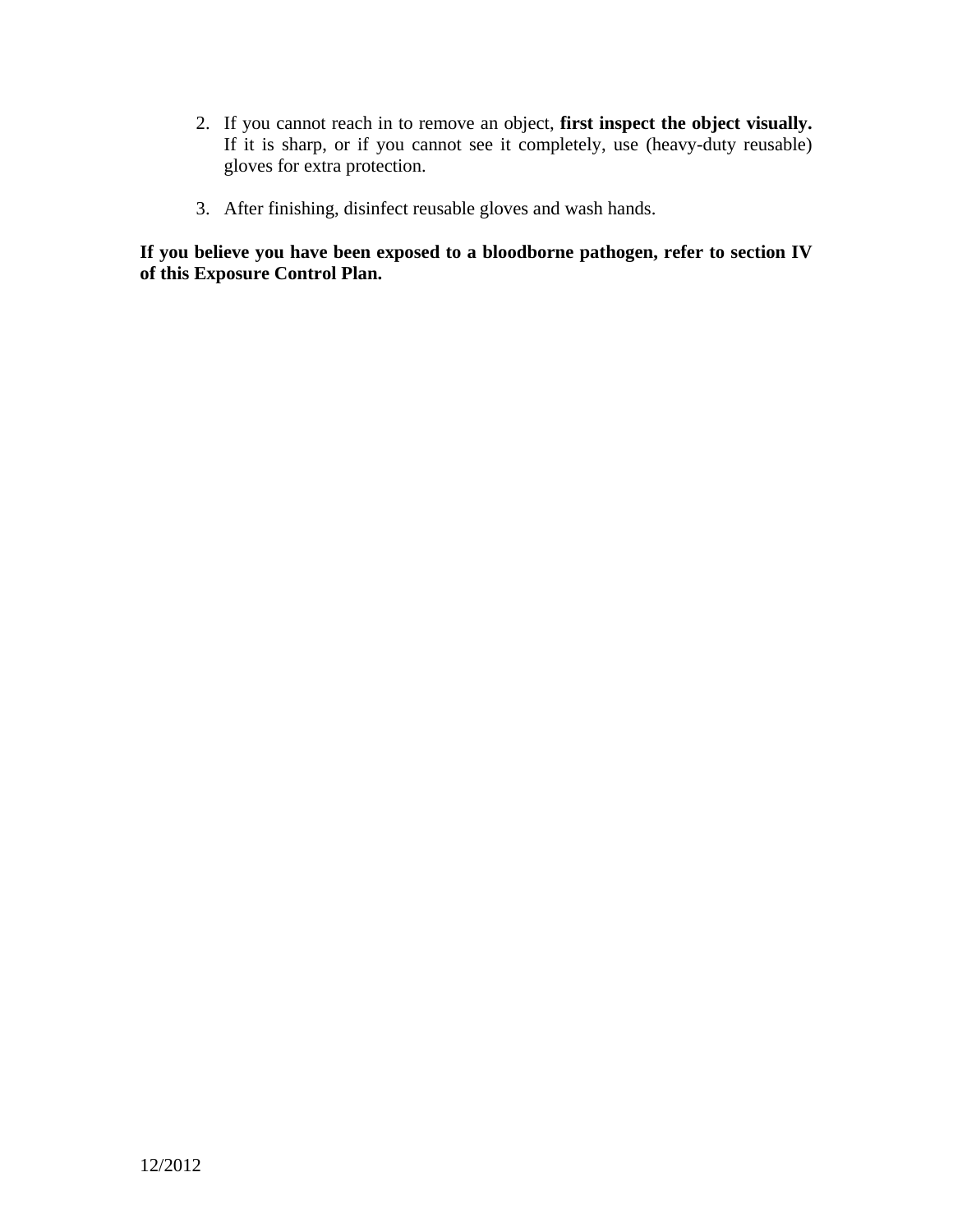### Williams College OSHA Bloodborne Pathogen Standard Exposure Control Plan for Athletic Grounds Crew

## **Introduction**

This plan deals only with standard procedures, used as part of day-to-day assigned responsibilities. It is not designed to cover minor emergencies such as cuts where the proper response is some sort of first aid measure. It does not cover potential exposure as a result of offering first aid assistance. Such assistance is considered a "Good Samaritan" act and is not required as a condition of employment.

The most probable route of exposure for the grounds crew would be as a result of cleaning up areas contaminated with blood, or contaminated with bodily fluids that might include blood but the blood can not actually be seen. Particular concerns are raised by cleaning blood off the ice rink under pressure of time. Present opinion is that the HIV virus can not survive at ice temperatures, but HBV can. The ideal first step is always to **stop and think** about the situation, before doing anything. It is possible that there may not be time to consider alternative plans of action. If there is time, and you are in any doubt as to the proper procedure to follow, check with the Health Center or other medical personnel. Remember that "exposure" means getting the blood (or other infectious material) actually through the skin or into your eyes or mouth. You are not exposed simply by being in the same room with the infectious material.

## **Pre-Exposure Training and Prophylaxis**

**All athletic grounds crew will be educated on methods to minimize exposure. They will also be offered inoculation against HBV on College time and at College's expense.**

## **Standard Operating Procedure**

The best way to prevent exposure is to use "universal precautions", that is to assume that any body fluid might be infectious. This requires that protective equipment be readily available. All members of the grounds crew should be aware of the location of disposable gloves and masks, and the rink will be supplied with cleanup and disinfectant kits, with aprons and goggles. Wearing gloves and washing your hands are the most effective ways to protect yourself against the most obvious possibility, splashes onto and through the skin.

## **Williams College expects that personnel will use the equipment supplied.**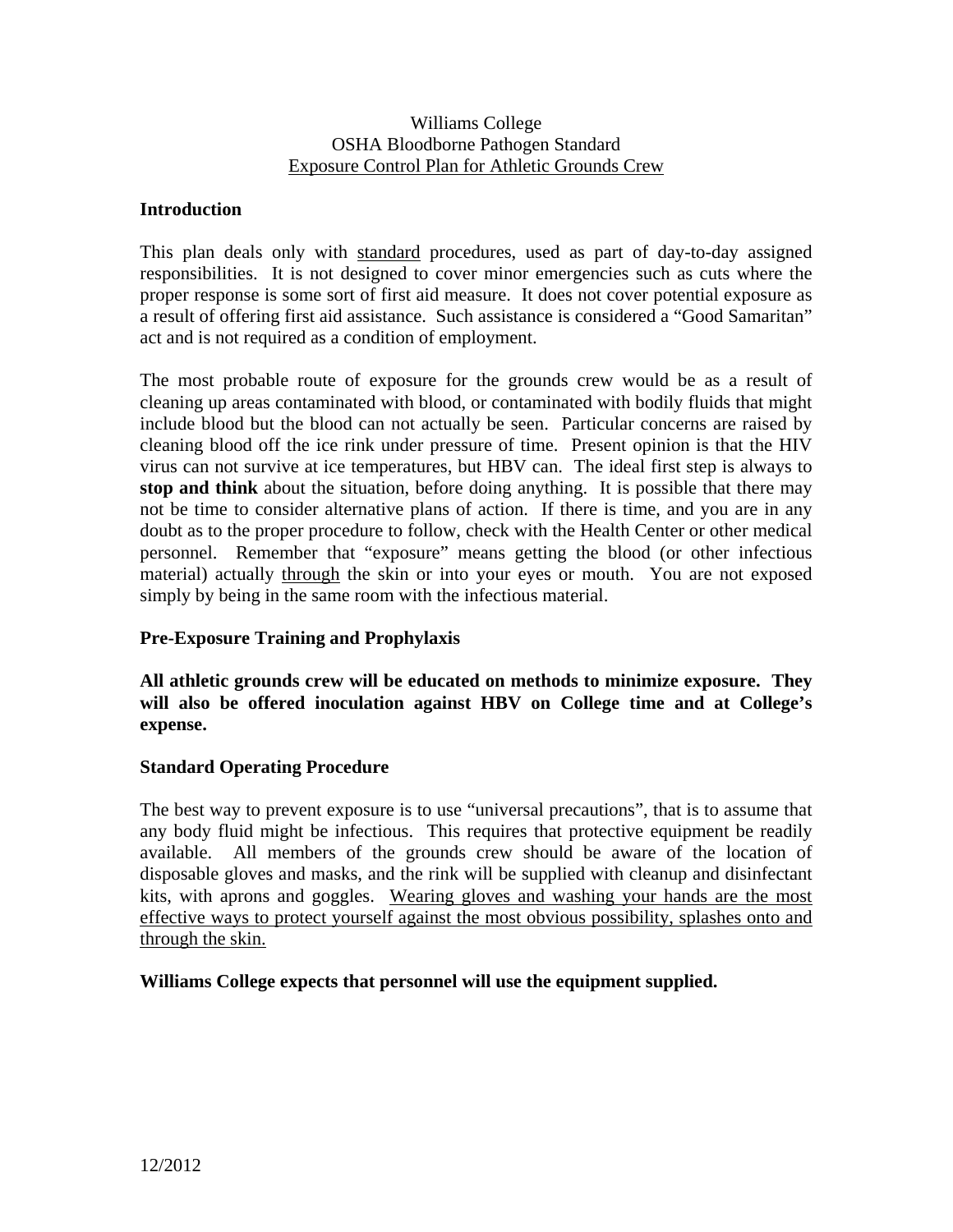## **Cleaning Blood on the Ice**

Spray DISPATCH hospital cleaner/disinfectant with bleach onto the bloody area. Cover with a rag to prevent the bleach from spreading. When the blood has changed color, remove the contaminated ice either by scraping (for small spots) or by use of the Zamboni.

### **Cleanup of Locker Rooms, bathrooms and other public areas**

Wearing gloves is the most effective way to protect your-self against the possibility of splashes onto and through the skin. Know where gloves are kept and use them whenever there is any possibility of exposure. If the cleanup job looks to threaten the eyes or mouth (for instance if you are cleaning a wall at head level, or a ceiling), then wear a mask and/or goggles. If clothes become soaked with blood or other infectious fluid (not just with mop water), change clothes as soon as possible. If the infectious fluid has soaked through to the skin, you should take a shower to minimize the risk of exposure.

#### **Disinfectant Procedure**

The following procedures are for cleaning up any infectious, or potentially infectious, material that you may encounter.

- **A. Procedure for cleaning hard surfaces (vinyl tile floors, counter tops, walls, etc.) contaminated with blood or with bodily fluids which may contain blood:**
	- 1. Stop and think!
	- 2. Put on gloves before approaching the area. Put on other personal protective equipment (goggles, mask) if needed.
	- 3. Absorb the fluids by sprinkling liberally with the Red Z absorbent powder.
	- 4. If the blood is dry, wet the area with water, and then sprinkle with absorbent powder.
	- 5. Allow the powder to sit for ten minutes or until the liquid has been completely absorbed.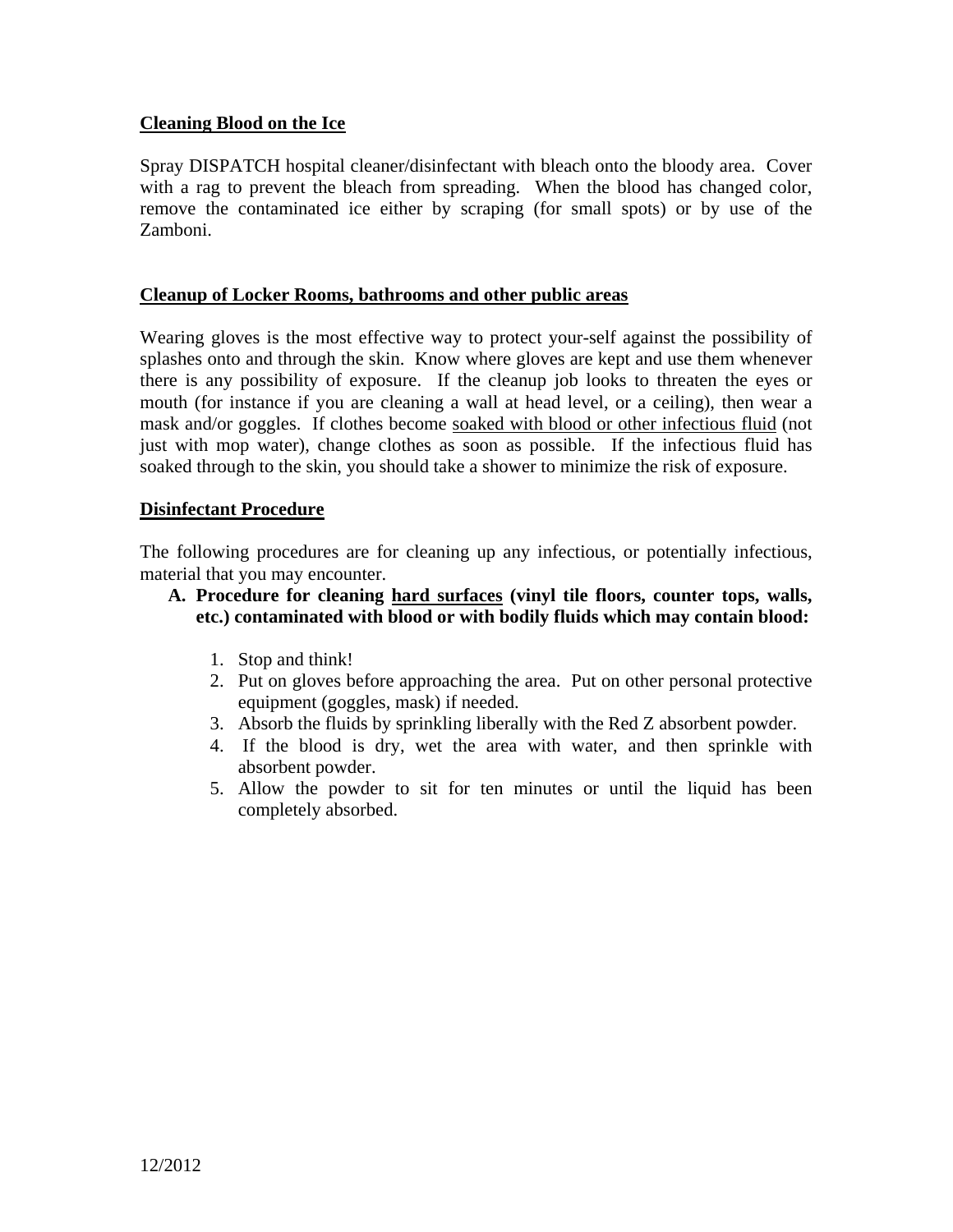- 6. If blood soaked, scoop the congealed liquid into a red plastic bag using the scoop provided. If the material is not caked or saturated with blood, it may be disposed of in regular trash (please double bag material before placing in the trash.) Do not dispose of the red bag in regular trash.
- 7. Mop the area thoroughly.
- 8. Spray the area with DISPATCH hospital cleaner/disinfectant with bleach.
- 9. Dispose of gloves into regular trash. Material that is not caked or saturated with blood may be disposed of in a regular fashion. For disposal of materials that are caked or saturated with blood, consult section VII of the general plan.
- 10. Wash hands thoroughly.

## **B.Procedure for cleaning carpeted/turf surfaces contaminated with blood or any other bodily fluid which may contain blood:**

- 1. Stop and think!
- 2. Contact supervisor, who will bring the appropriate equipment.
- 3. Put on gloves before approaching the area.
- **4.** Spray the area with Dispatch hospital cleaner/disinfectant with bleach.
- 5. Extract the area thoroughly.
- 6. Introduce disinfectant into the recovery tank of the extractor to decontaminate the infectious fluids.
- 7. Discharge recovery tank into regular slop sink drain.
- 8. Clean equipment thoroughly.
- 9. Dispose of gloves.
- 10. Wash hands thoroughly.

## **Waste Disposal**

Infectious waste refers to materials that are dripping liquid blood. For handling of infectious waste, see section VII of the general plan. Other materials may be hazardous, but do not need to be handled as carefully. Paper towels and equipment such as disposable gloves, if not caked or saturated with blood, can be put into the ordinary trash but should be double-bagged before transporting.

Clothing that is soaked with blood or other potentially infectious material should be changed as soon as possible and the employee should shower before putting on fresh clothes. The College will provide time and facilities for this.

If you believe you have been exposed to a bloodborne pathogen, refer to section IV of this Exposure Control Plan.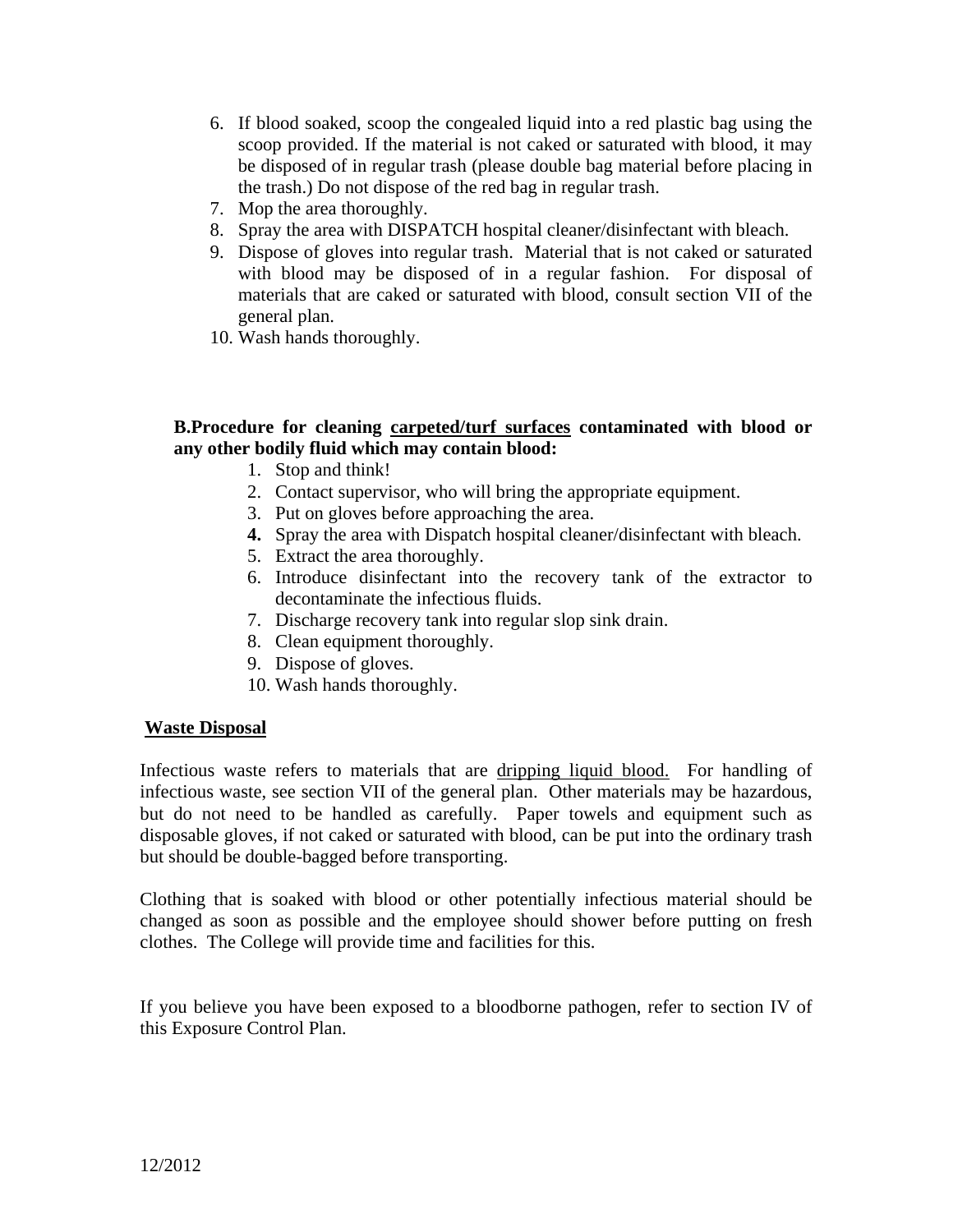### Williams College OSHA Bloodborne Pathogen Standard Exposure Control Plan for Custodial Staff

#### **Introduction**

This plan deals only with the standard procedures for cleaning of potentially infectious materials. It does not cover potential exposure as a result of offering first aid assistance. Such assistance is considered a "Good Samaritan" act and is not required as a condition of employment.

The most probable route of exposure for custodial staff is as a result of cleaning surfaces visibly contaminated with blood, or contaminated with bodily fluids that might include blood that is not readily visible. The first step is always to **stop and think** about the situation then call your supervisor, before doing anything.

"Exposure" means getting blood (or other infectious material) actually through the skin or into your eyes or mouth. You are not exposed simply by being in the same room with the infectious material.

#### General Precautions

Wearing gloves is the most effective way to protect yourself against the possibility of splashes onto and through the skin. Know where gloves are kept and use them whenever there is **any** possibility of exposure. If the cleanup job looks to threaten the eyes or the mouth (for instance if you are cleaning at a wall at head level, or ceiling), then wear a mask and/or goggles. If your clothes become soaked with blood or other infectious fluid (not just with mop water), change clothes as soon as possible. If the infectious fluid has soaked through to the skin, you should take a shower to minimize the risk of exposure.

### **Disinfectant Procedure**

The following procedures are for cleaning up of any infectious, or potentially infectious, material that you may encounter.

A. **Procedure for cleaning hard surfaces (vinyl tile floors, counter tops, walls, etc.) contaminated with blood or with bodily fluids which may contain blood**

1. Stop and think!

2. Put on gloves before approaching the area. Put on other personal protective equipment (goggles, mask) if needed.

3. Absorb the fluids by sprinkling liberally with the Red Z absorbent powder.

4. If the blood is dry, wet the area with water, and then sprinkle with absorbent powder.

5. Allow the powder to sit for ten minutes or until the liquid has been completely absorbed.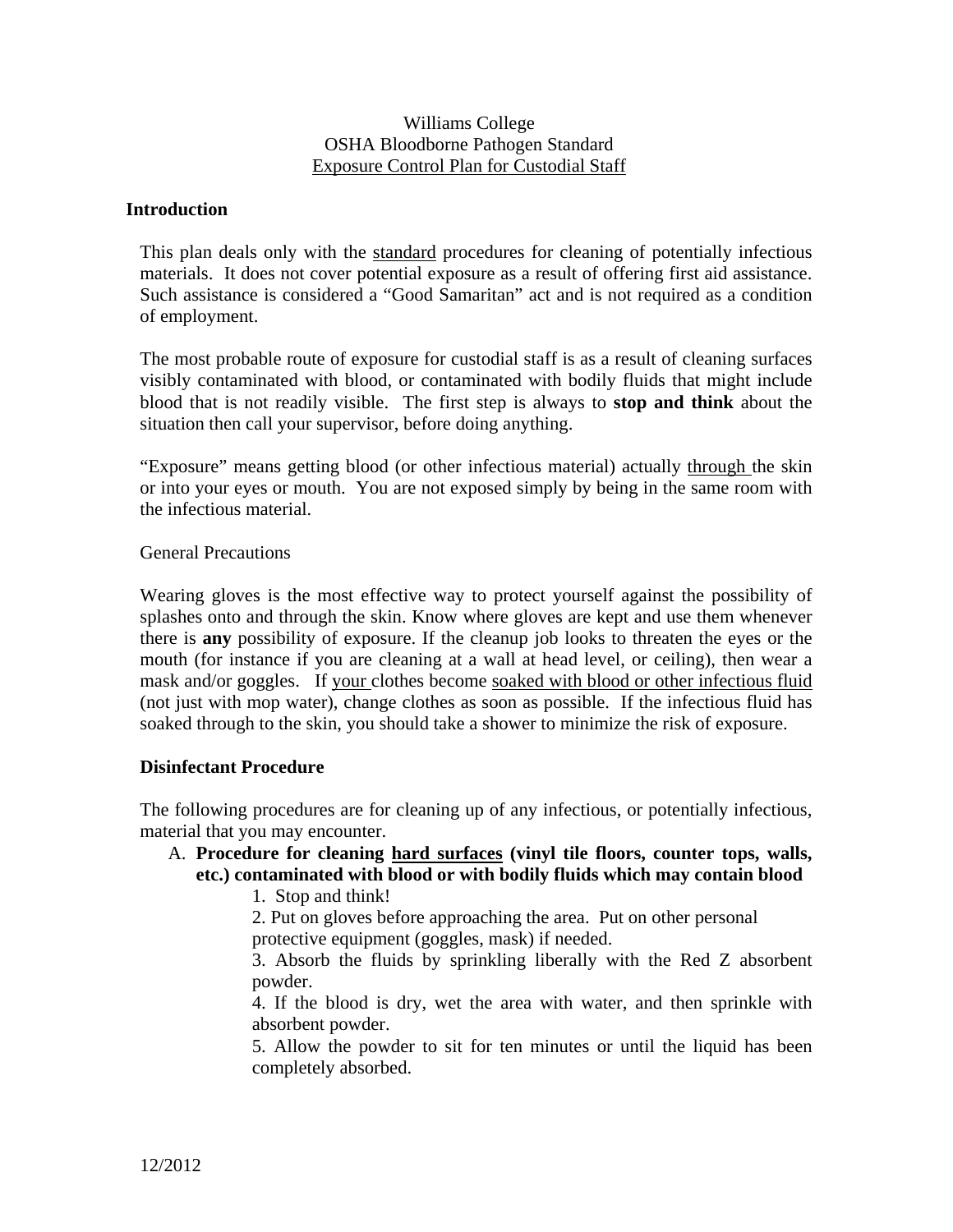6. If blood soaked, scoop the congealed liquid into a red plastic bag using the scoop provided. If the material is not caked or saturated with blood, it may be disposed of in regular trash (please double bag material before placing in the trash.) Do not dispose of the red bag in regular trash.

7. Mop the area thoroughly.

8. Spray the area with DISPATCH hospital cleaner/disinfectant with bleach.

9. Dispose of gloves into regular trash. Material that is not caked or saturated with blood may be disposed of in a regular fashion. For disposal of materials that are caked or saturated with blood, consult section VII of the general plan.

10. Wash hands thoroughly.

## **B. Procedure for cleaning carpeted surfaces contaminated with blood or any other bodily fluid, which may contain blood:**

- 1. Stop and think!
- 2. Contact supervisor, who will bring the appropriate equipment.
- 3. Put on gloves before approaching the area.
- 4. Spray the area with Dispatch hospital cleaner/disinfectant with bleach and let stand for 2 minutes.
- 5. Extract the area thoroughly.
- 6. Introduce disinfectant into the recovery tank of the extractor to decontaminate the infectious fluids.
- 7. Discharge recovery tank into regular slop sink drain.
- 8. Clean equipment thoroughly.
- 9. Dispose of gloves.
- 10. Wash hands thoroughly.

### **Waste Handling**

### **Waste resulting from cleanup operations**

Liquid waste such as mop water can be disposed of into the sewer as usual. Paper towels and equipment such as gloves, if not caked or saturated with blood, can be put into ordinary trash but should be double-bagged before transporting. Disposable latex gloves can be thrown away. Regular Playtex rubber gloves need not be thrown away, but if caked with blood must be washed thoroughly in disinfectant. For handling of infectious waste, see section VII of the general plan.

### **Handling of contaminated or potentially contaminated trash**

Wear gloves when emptying trash bins. Do not reach into trash bins. If a bag is jammed in the trash bin, first try to dump the contents into another bag. If the bag remains jammed, and you must reach in to remove the jamming object, first inspect the object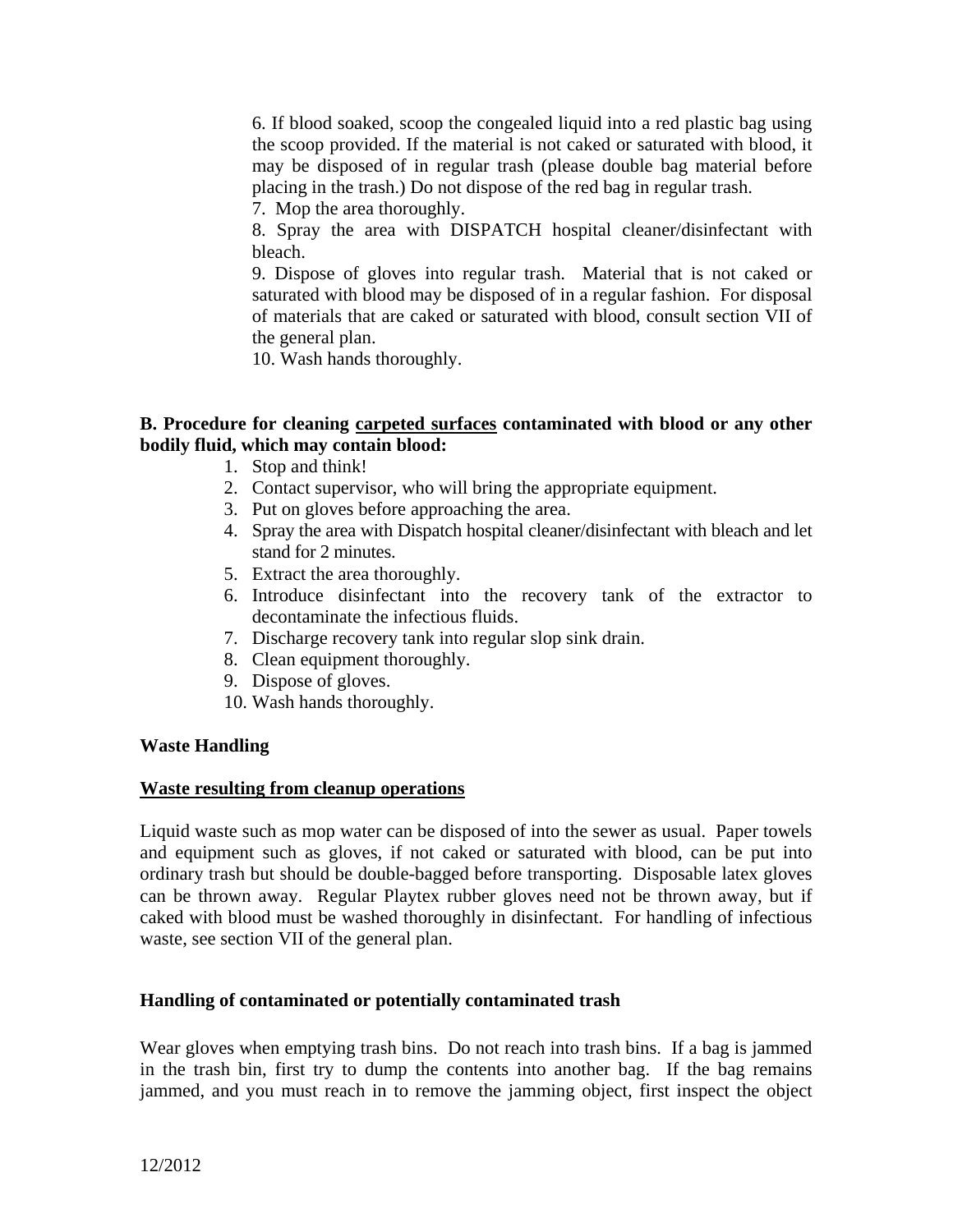visually. If it contains sharp objects, or if you cannot see it completely, use heavy-duty reusable gloves for extra protection.

If you believe that you have been exposed to a bloodborne pathogen consult section IV of this Exposure Control Plan.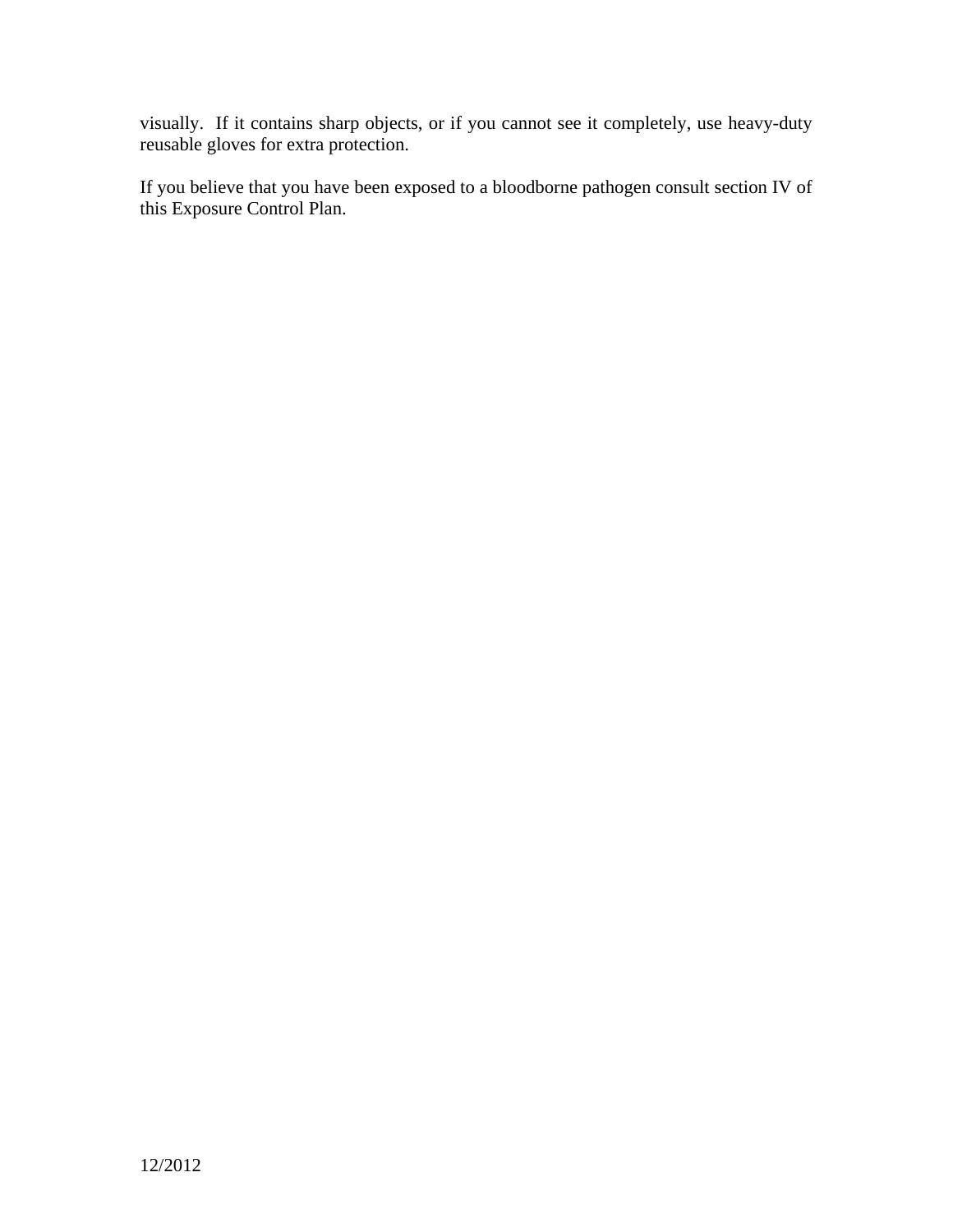### Williams College OSHA Bloodborne Pathogen Standard Exposure Control Plan for Grounds Crew

### **Introduction**

This plan deals with standard procedures, used as part of day-to-day assigned responsibilities. It is not designed to cover minor emergencies such as cuts where the proper response is some sort of first aid measure. It does not cover potential exposure as a result of offering first aid assistance. Such assistance is considered a "Good Samaritan" act and is not required as a condition of employment.

The most probable route of exposure for grounds crew would be as a result of cleaning up areas that could possibly be contaminated with blood or other bodily fluids that may contain blood that cannot be seen. The ideal first step is to **stop and think** about the situation before doing anything. It is possible that there may not be time to consider alternative plans of action. If there is time, and you are in any doubt as to the proper procedure to follow, check with the Safety and Environmental Compliance Office. Remember that "exposure" means getting the blood (or other infectious material) actually through the skin or into your eyes or mouth. You are not exposed simply by being in the same room with the infectious material.

## **General Precautions**

Wearing gloves is the most effective way to protect yourself against the possibility of splashes onto and through the skin. Know where gloves are kept and use them whenever there is any possibility of exposure. If the cleanup job looks to threaten the eyes or mouth, then wear a mask and/or goggles. If clothes become soaked with blood or other infectious fluid (not just mop water), change clothes as soon as possible. If the infectious fluid has soaked through to the skin, you should take a shower to minimize the risk of exposure.

### **Disinfectant Procedure**

The following procedures are for cleaning up of any infectious or potentially infectious material that you may encounter.

**A. Procedure for cleaning hard surfaces (tables, chairs, picnic tables, etc.) contaminated with blood or with bodily fluids which may contain blood:**

1. Stop and think!

2. Put on gloves before approaching the area. Put on other personal protective equipment (goggles, mask) if needed.

3. Absorb the fluids by sprinkling liberally with the Red Z absorbent powder.

4. If the blood is dry, wet the area with water, and then sprinkle with absorbent powder.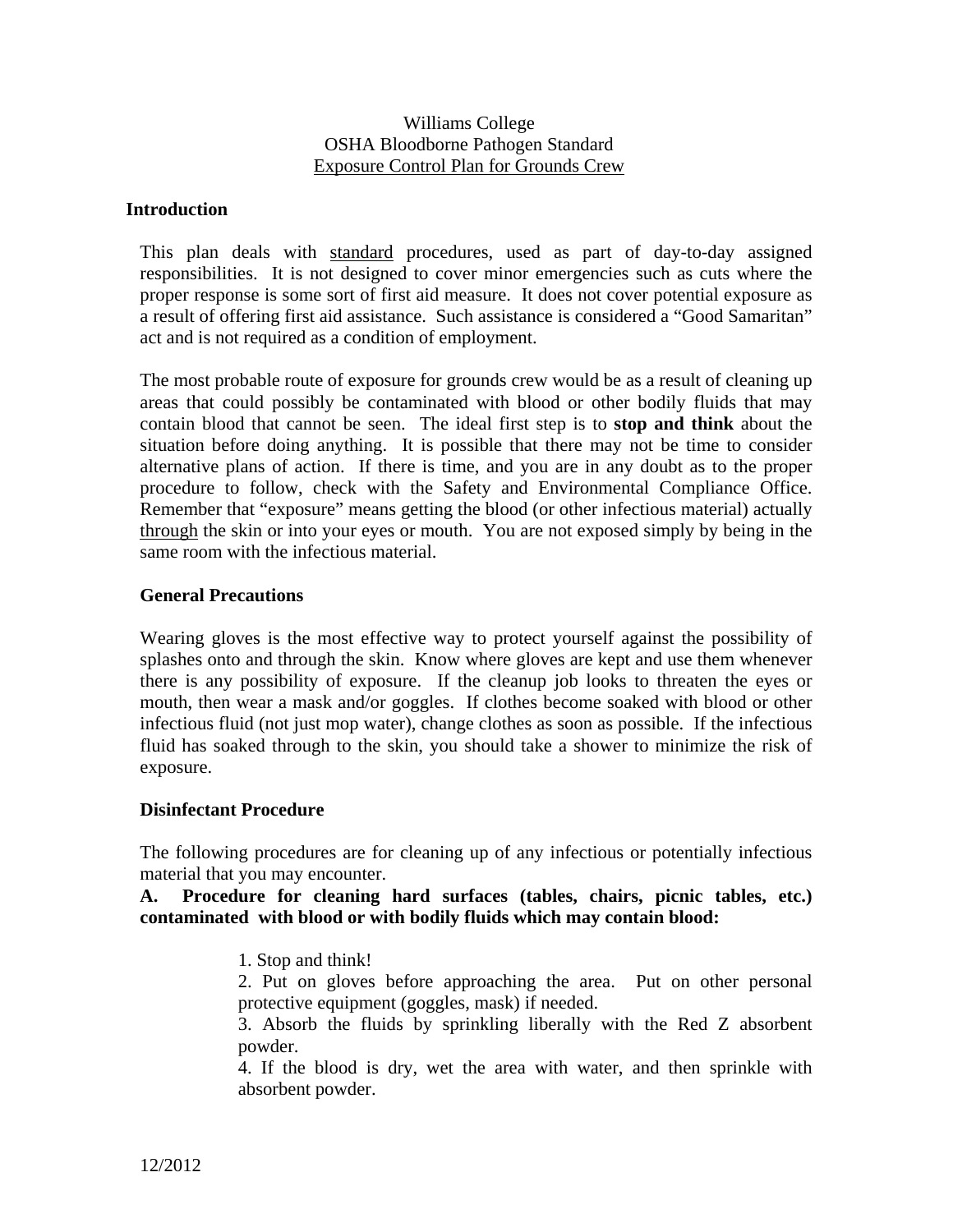5. Allow the powder to sit for ten minutes or until the liquid has been completely absorbed.

6. If blood soaked, scoop the congealed liquid into a red plastic bag using the scoop provided. If the material is not caked or saturated with blood, it may be disposed of in regular trash (please double bag material before placing in the trash.) Do not dispose of the red bag in regular trash.

7. Mop the area thoroughly.

8. Spray the area with DISPATCH hospital cleaner/disinfectant with bleach.

9. Dispose of gloves into regular trash. Material that is not caked or saturated with blood may be disposed of in a regular fashion. For disposal of materials that are caked or saturated with blood, consult section VII of the general plan.

10. Wash hands thoroughly.

# **Waste Handling**

# **Waste Resulting from Cleanup Operations**

Liquid waste such as mop water can be disposed of into the sewer as usual. Paper towels and equipment such as gloves, if not caked or saturated with blood, can be put into the ordinary trash but should be double-bagged before transporting. Disposable latex gloves can be thrown away. Regular Playtex rubber gloves need not be thrown away, but if caked with blood must be washed thoroughly in disinfectant. For handling of infectious waste, see section VII of the general plan.

## **Handling of Contaminated or Potentially Contaminated Trash**

Wear gloves when emptying trash bins. Do not reach into trash bins. If a bag is jammed in the trash bin, first try to dump the contents into another bag. If the bag remains jammed, and you must reach in to remove the jamming object, first inspect the object visually. If it contains sharp objects, or if you cannot see it completely, use heavy-duty reusable gloves for extra protection.

If you believe that you have been exposed to a bloodborne pathogen, consult section IV of this Exposure Control Plan.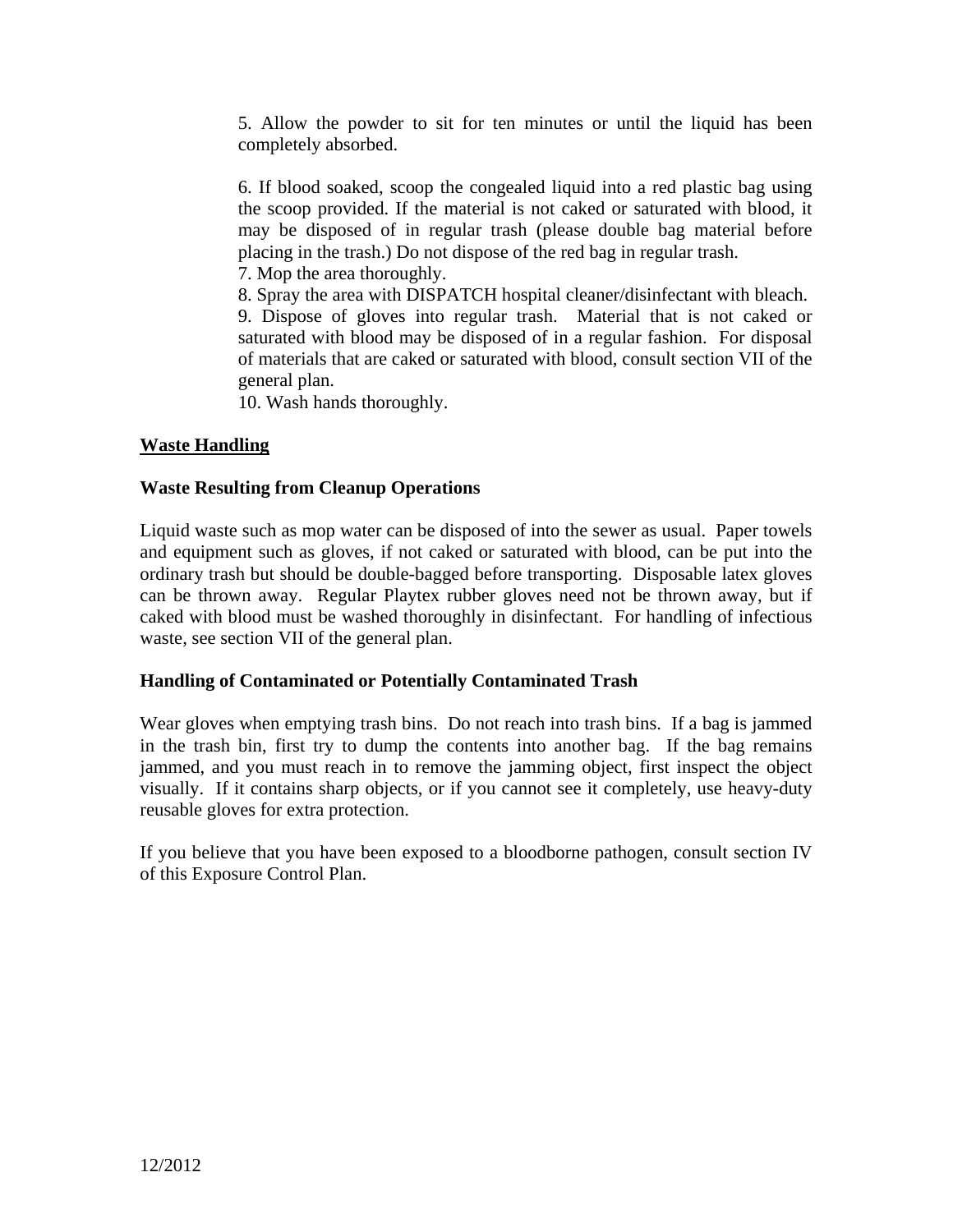### Williams College OSHA Bloodborne Pathogen Standard Exposure Control Plan for Equipment Managers

## **Introduction**

This plan only deals with the standard procedures for cleaning of potentially infectious materials. It does not cover potential exposure as a result of offering first aid assistance. Such assistance is considered a "Good Samaritan" act and is not required as a condition of employment.

The most probable route of exposure for equipment managers is as a result of handling dirty laundry visibly contaminated with blood, or contaminated with bodily fluids that might include blood that is not readily visible. The first step is to always **stop and think** about the situation before doing anything.

"Exposure" means getting the blood (or other infectious material) actually through the skin or into your eyes or mouth. You are not exposed simply by being in the same room with infectious material.

### **General Precautions**

Wearing gloves is the most effective way to protect yourself against the possibility of splashes onto and through the skin. Know where gloves are kept and use them whenever there is **any** possibility of exposure. If your clothes become soaked with blood or other infectious fluid change your clothes as soon as possible. If the infectious fluid has soaked through to the skin, you should take a shower to minimize the risk of exposure.

Chlorine-based disinfectants are effective in killing both Hepatitis B and HIV viruses. The use of these as laundry bleaches should be encouraged.

### **Waste Handling**

Liquid waste such as wash water can be disposed of into the sewer as usual. Paper towels and equipment such as gloves, if not caked or saturated with blood, can be put into the ordinary trash but should be double-bagged before transporting. Disposable latex gloves can be thrown away. Regular Playtex rubber gloves need not be thrown away, but if caked with blood must be washed thoroughly with disinfectant. For handling of infectious waste, see section VII of the general plan.

## **If you believe that you have been exposed to a bloodborne pathogen, consult section IV of this Exposure Control Plan.**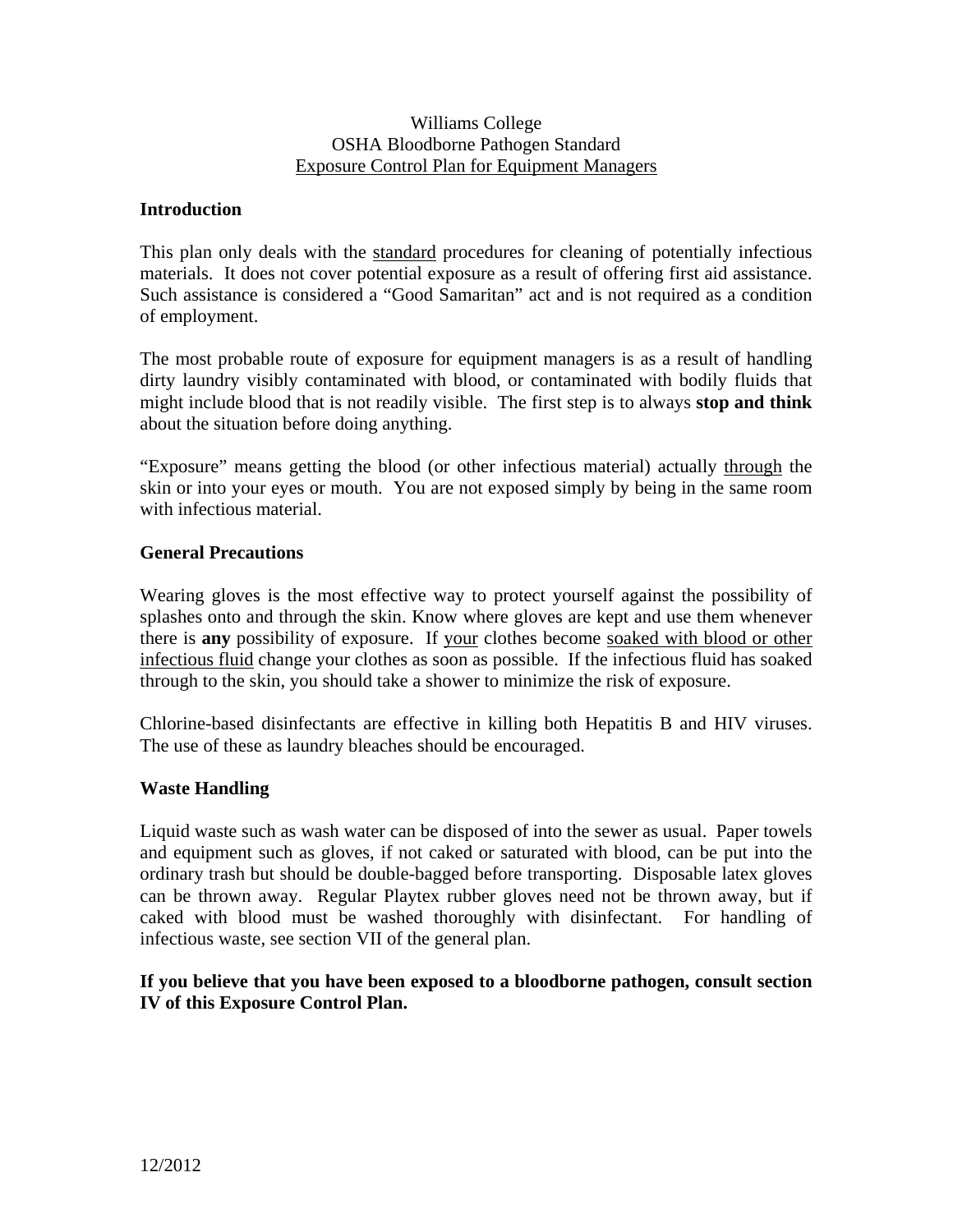## Williams College OSHA Bloodborne Pathogen Standard Exposure Control Plan for Athletic Coaches (other than Wrestling) & Lifeguard **Supervisors**

## **Introduction**

This plan deals only with the standard procedures used as part of day-to-day assigned responsibilities. It is not designated to cover minor emergencies such as cuts where the proper response is some sort of first aid measure. It does not cover potential exposure as a result of offering first aid assistance. Such assistance is considered a "Good Samaritan" act and is not required as a condition of employment.

The most probable route for exposure for staff would be as a result of emergency response in areas contaminated with blood, or contaminated with bodily fluids that might include blood but the blood can not actually be seen. It is assumed that for most sports, immediate response to an emergency will be provided by trainers, and that therefore occupational exposure of the staff will be limited. However, it is recognized that there may be occasions when staff as well as trainers must respond to an incident. The ideal first step is to **stop and think** about the plans of action. If there is time, and you are in any doubt as to the proper procedure to follow, check with the Health Center or other medical personnel. Remember that "exposure" means getting the blood (or other infectious material) actually through the skin or into your eyes or mouth. You are not exposed simply by being in the same area as infectious material.

## **Standard Operating Procedures**

The best way to prevent exposure is to use "universal precautions" that is to assume that any body fluid might be infectious. This requires that protective equipment be readily available. All staff should be aware of the location of disposable gloves and masks, and training rooms will contain cleanup and disinfectant kits, with aprons and goggles. Wearing gloves and washing your hands are the most effective ways to protect your self against the most obvious possibility, splashes onto and through the skin.

If CPR is administered, a CPR mask shall be worn.

## **Cleanup and Waste Disposal**

Infectious waste refers to materials that are dripping liquid blood. For handling of infectious waste, see section VII of the general plan. Other materials may be hazardous, but do not need to be handled as carefully. Paper towels and equipment such as disposable gloves, if not caked or saturated with blood, can be put into the ordinary trash but should be double-bagged before transporting.

Used disposable mouthpieces should be considered regulated waste. As such, it should be double-bagged, labeled, and taken to the Health Center for disposal.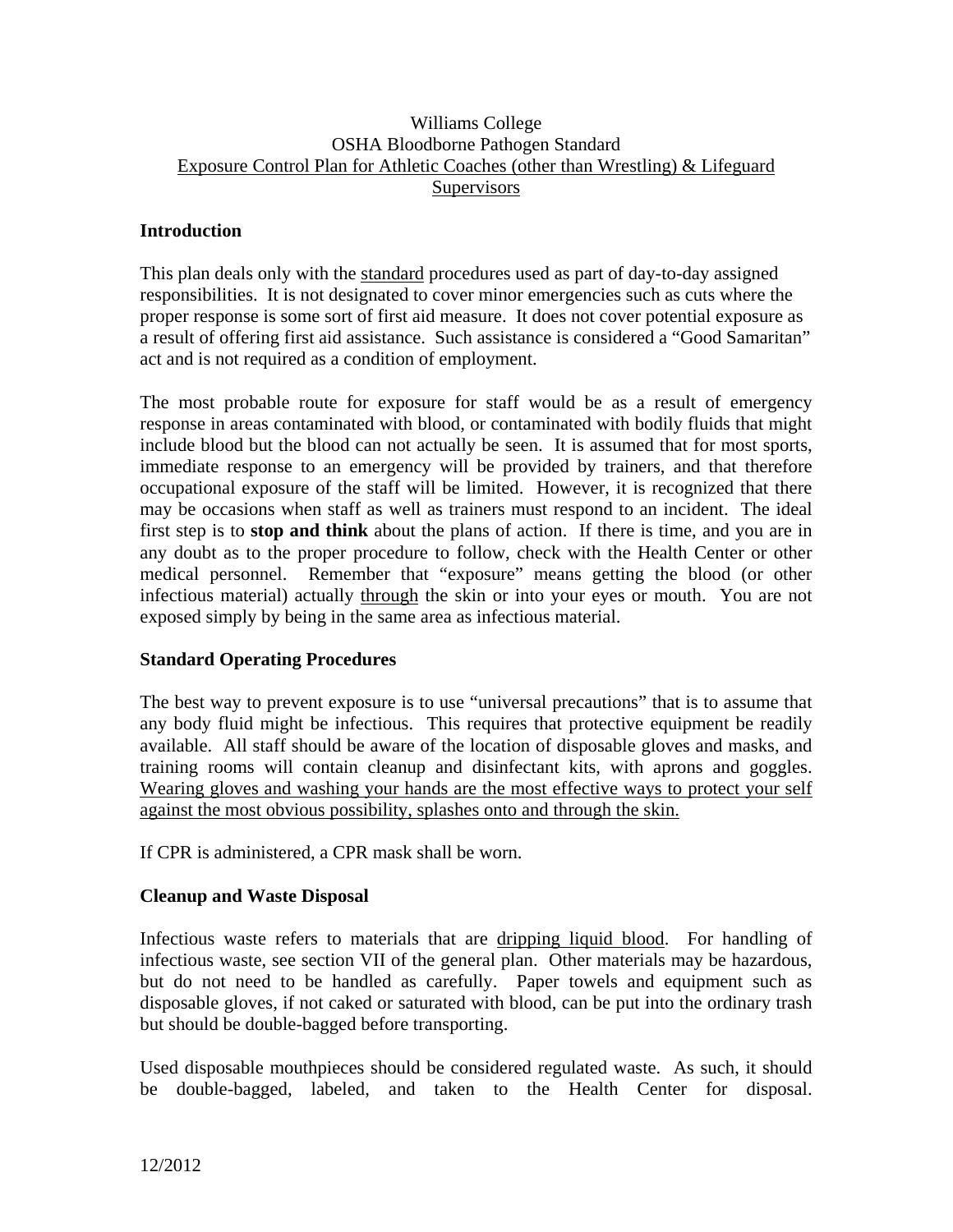Clothing that is soaked with blood or other potentially infectious material should be changed as soon as possible and the coaches or lifeguard supervisors should shower before putting on fresh clothes. The college will provide time and facilities for this.

**If you believe you have been exposed to a bloodborne pathogen, refer to section IV of this Exposure Control Plan.**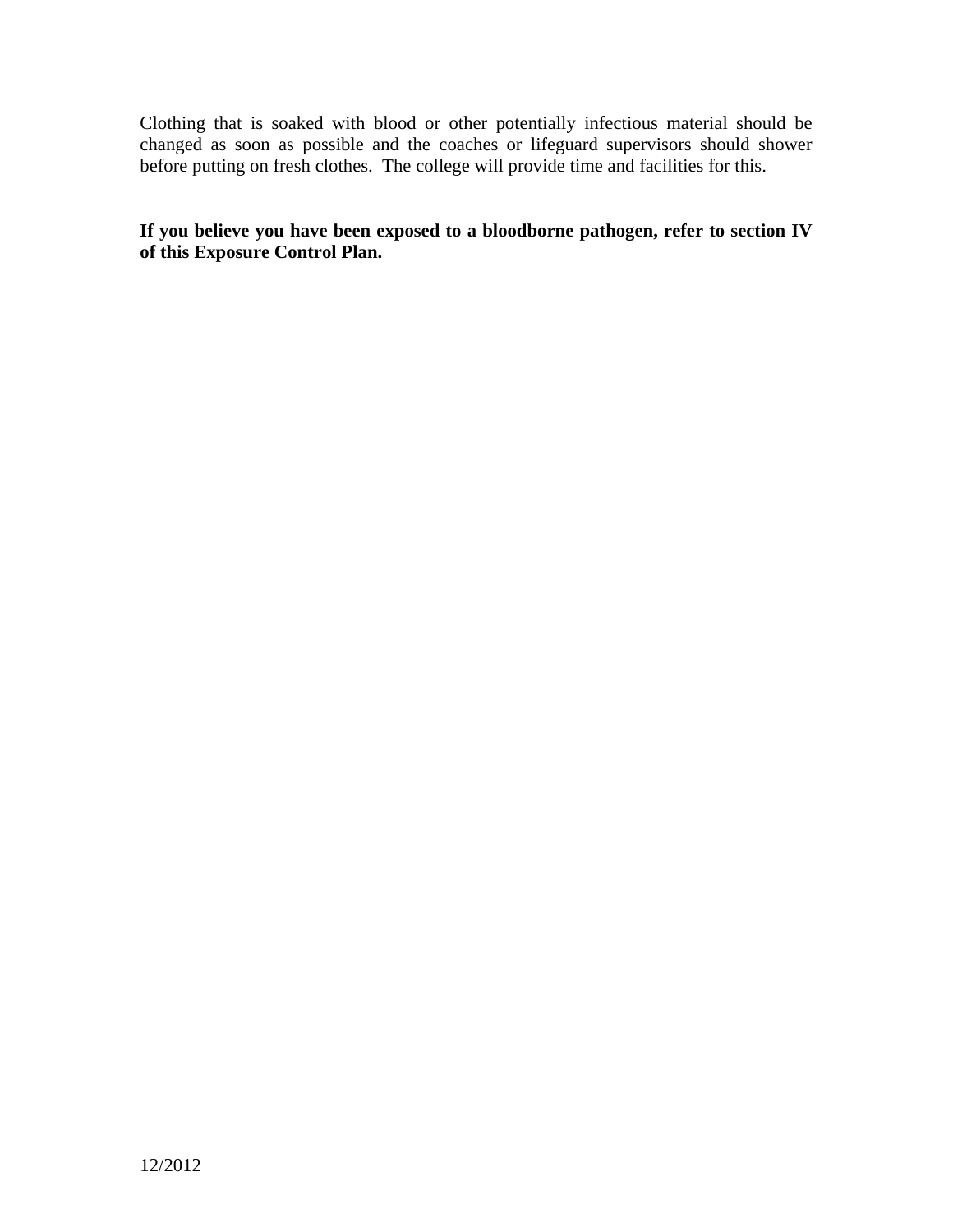### Williams College OSHA Bloodborne Pathogen Standard Exposure Control Plan for Dining Hall Staff

## **Introduction**

This plan deals only with the **standard** procedures for cleaning up potentially infectious materials. It does not cover potential exposure as a result of offering first aid assistance. Such assistance is considered a "Good Samaritan" act and is not required as a condition of employment.

The most probable route of exposure for dining hall staff is as a result of cleaning surfaces visibly contaminated with blood, or contaminated with bodily fluids that might include blood that is not readily visible. **The first step is always to stop and think about the situation then call your supervisor, before doing anything.**

"Exposure" means getting the blood (or other infectious material) actually through the skin or into your eyes or mouth. You are not exposed simply by being in the same room with infectious material

## **General Precautions**

Wearing gloves is the most effective way to protect yourself against the possibility of splashes onto and through the skin. Know where gloves are kept and use them whenever there is **any** possibility of exposure. If the cleanup job looks to threaten the eyes or mouth (for instance if you are cleaning a wall at head level, or a ceiling), then wear a mask and/or goggles. If clothes become soaked with blood or other infectious fluid (not just with mop water), change clothes as soon as possible. If the infectious fluid has soaked through to the skin, you should take a shower to minimize the risk of exposure.

### **Disinfectant Procedure**

The following procedures are for cleaning up any infectious, or potentially infectious, material that you may encounter.

### A. **Procedure for cleaning hard surfaces (vinyl tile floors, counter tops, walls, etc.) contaminated with blood or with bodily fluids which may contain blood:**

- 1. Stop and think!
- 2. Put on gloves before approaching the area. Put on other personal protective equipment (goggles, mask) if needed.
- 3. Absorb the fluids by sprinkling liberally with the Red Z absorbent powder.
- 4. If the blood is dry, wet the area with water, and then sprinkle with absorbent powder.
- 5. Allow the powder to sit for ten minutes or until the liquid has been completely absorbed.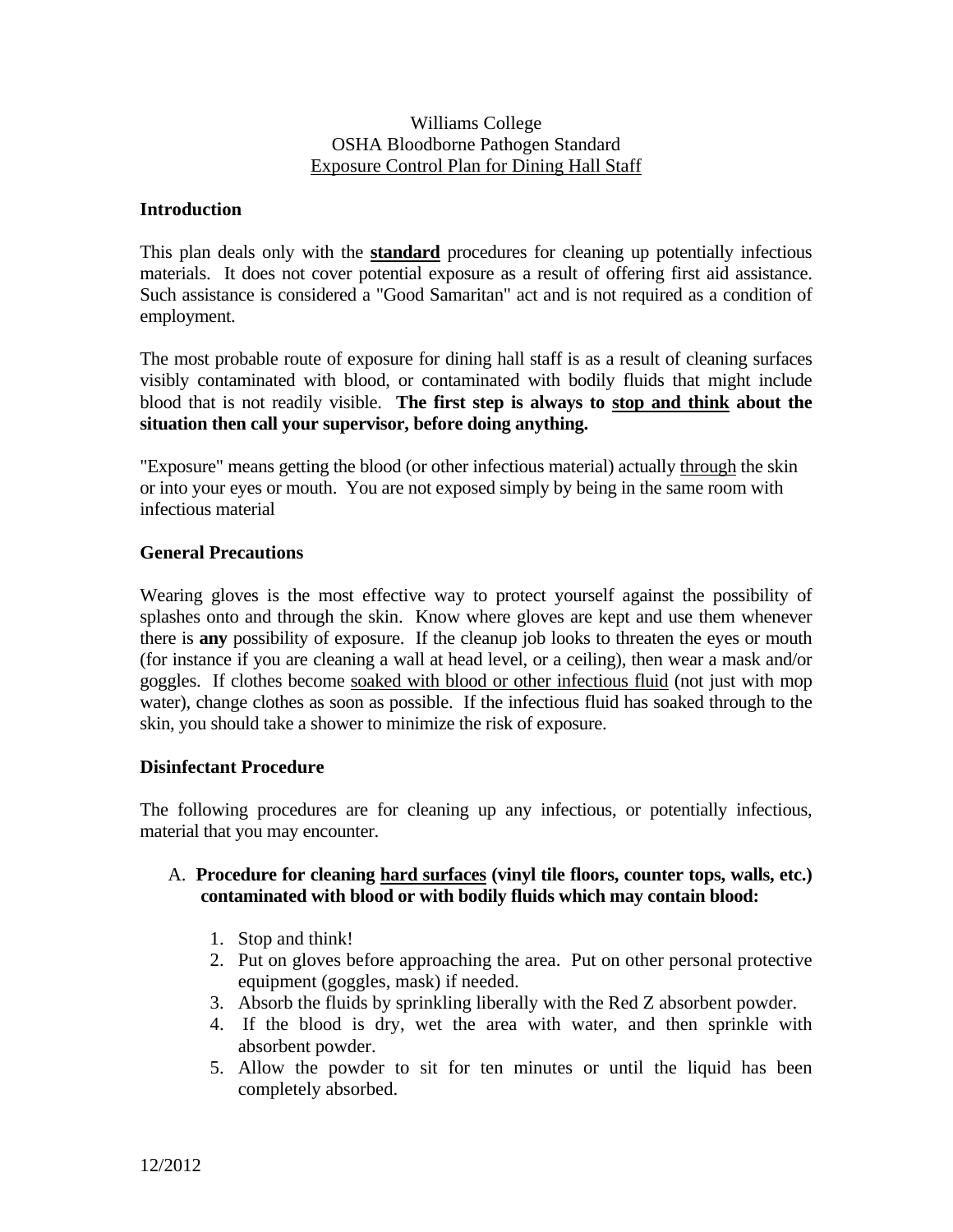- 6. If blood soaked, scoop the congealed liquid into a red plastic bag using the scoop provided. If the material is not caked or saturated with blood, it may be disposed of in regular trash (please double bag material before placing in the trash.) Do not dispose of the red bag in regular trash.
- 7. Mop the area thoroughly.
- 8. Spray the area with DISPATCH hospital cleaner/disinfectant with bleach.
- 9. Dispose of gloves into regular trash. Material that is not caked or saturated with blood may be disposed of in a regular fashion. For disposal of materials that are caked or saturated with blood, consult section VII of the general plan.
- 10. Wash hands thoroughly.

## **B. Procedure for cleaning carpeted surfaces contaminated with blood or any other bodily fluid which may contain blood:**

- 1. Stop and think!
- 2. Contact supervisor, who will bring the appropriate equipment
- 3. Put on gloves before approaching the area.
- 4. Spray the area with Dispatch hospital cleaner/disinfectant with bleach.
- 5. Extract the area thoroughly.
- 6. Introduce disinfectant into the recovery tank of the extractor to decontaminate the infectious fluids.
- 7. Discharge recovery tank into regular slop sink drain.
- 8. Clean equipment thoroughly.
- 9. Dispose of gloves.
- 10. Wash hands thoroughly.

### **Waste Handling**

### **Waste resulting from cleanup operations:**

Liquid waste such as mop water can be disposed of into the sewer as usual. Paper towels and equipment such as gloves, if not caked or saturated with blood, can be put into the ordinary trash but should be double-bagged before transporting. Disposable latex gloves can be thrown away. Regular Playtex rubber gloves need not be thrown away, but if caked with blood must be washed thoroughly in disinfectant. For handling of infectious waste, see section VII of the general plan.

### **Handling of contaminated or potentially contaminated trash**

Wear gloves when emptying trash bins. Do not reach into trash bins. If a bag is jammed in the trash bin, first try to dump the contents into another bag. If the remains are jammed, and you must reach in to remove the jamming object, **first inspect the object visually.** If it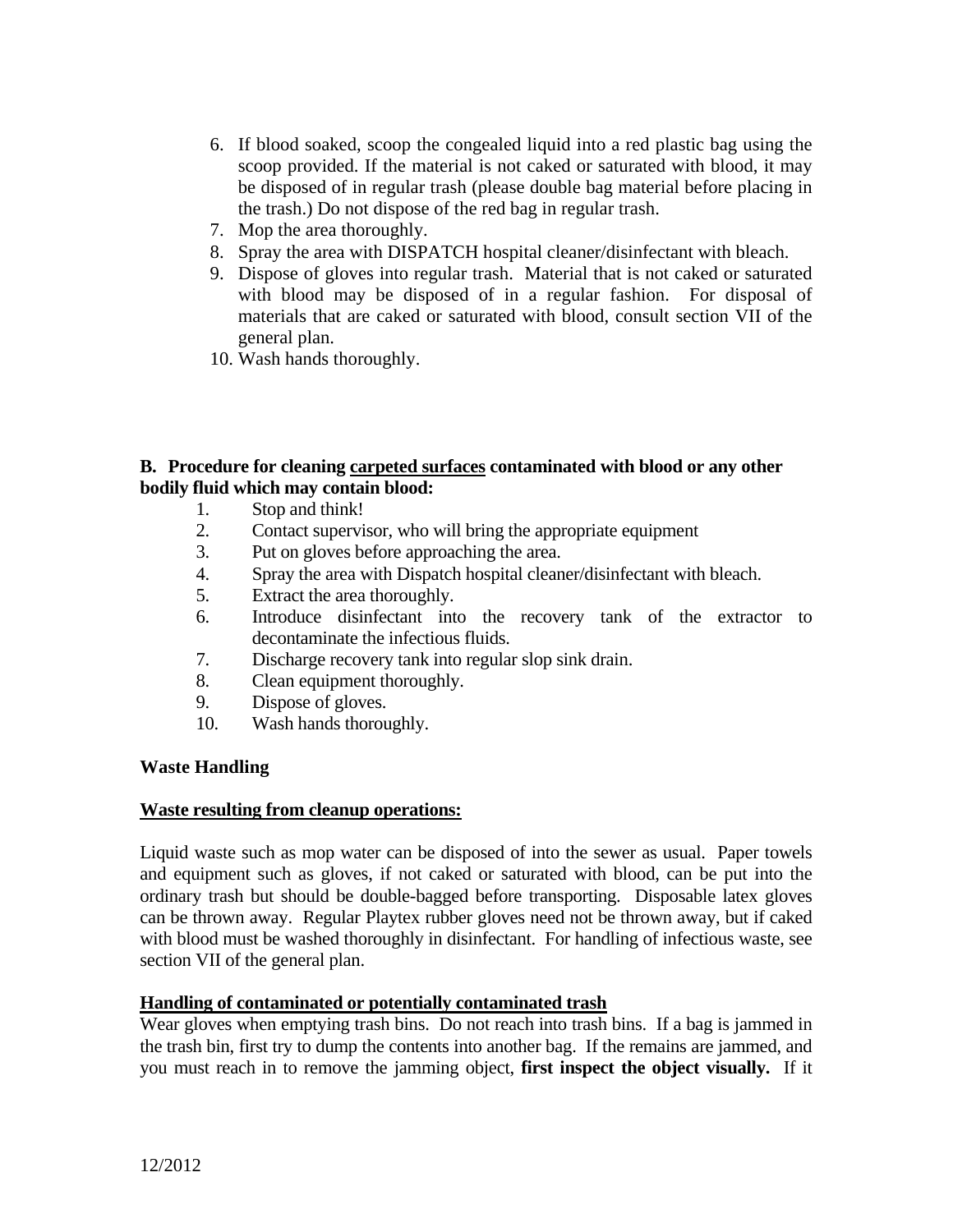contains sharp objects, or if you cannot see it completely, use heavy-duty reusable gloves for extra protection.

If you believe that you have been exposed to a bloodborne pathogen, consult section IV of this Exposure Control Plan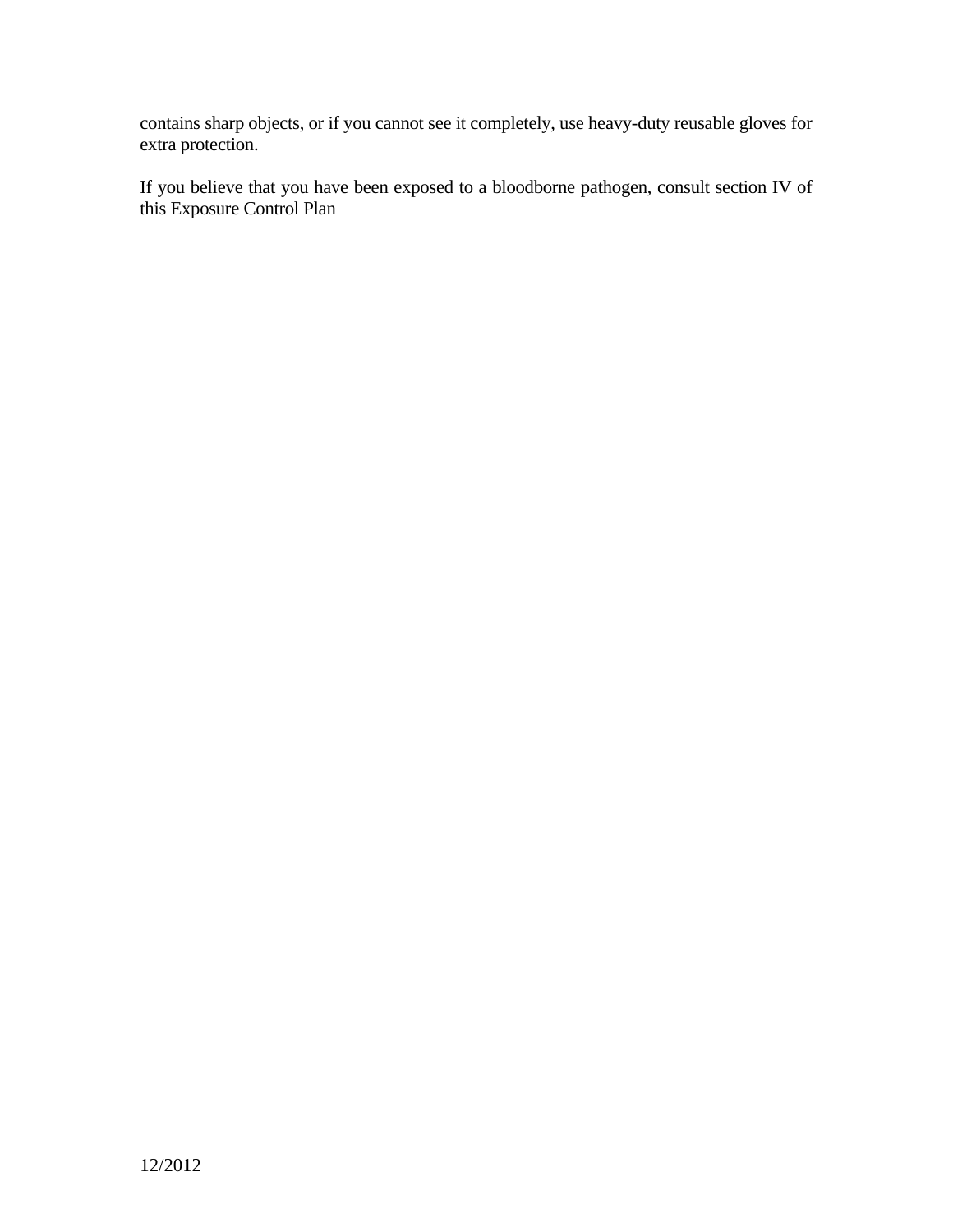### Williams College OSHA Bloodborne Pathogen Standard Exposure Control Plan for Williams College Children's Center Staff

## **Introduction**

This plan deals only with the standard procedures used as part of day-to-day assigned responsibilities. It is not designated to cover minor emergencies such as cuts where the proper response is some sort of first aid measure.

The most probable route for exposure for staff would be as a result of emergency response in areas contaminated with blood, or contaminated with bodily fluids that might include blood but the blood can not actually be seen. The ideal first step is to **stop and think** about the plans of action. If there is time, and you are in any doubt as to the proper procedure to follow, check with the Health Center or other medical personnel. Remember that "exposure" means getting the blood (or other infectious material) actually through the skin or into your eyes or mouth. You are not exposed simply by being in the same area as infectious material.

## **Standard Operating Procedures**

The best way to prevent exposure is to use "universal precautions" that is to assume that any body fluid might be infectious. This means using gloves when changing dirty diapers or cleaning up any type of vomit. This requires that protective equipment be readily available. All staff should be aware of the location of disposable gloves and masks, and cleanup and disinfectant kits, with aprons and goggles. Wearing gloves and washing your hands are the most effective ways to protect your self against the most obvious possibility, splashes onto and through the skin.

If CPR is administered, a CPR mask shall be worn.

All employees who work at the Williams College Children's Center are expected to:

- 1. Wear gloves when:
	- a. You come into contact with open cuts, nicks, and skin abrasions, including dermatitis (inflammation of the skin) and acne (inflammations of the oil glands of skin, producing pimples).
	- b. Any contact with the mucous membranes of the mouth, eyes, or nose that visibly show blood.
	- c. Changing a dirty diaper or training pants. Evaluate the diaper's condition before placing the child on the changing table or removing soiled training pants. This will help reduce the risk of contamination to hands before putting gloves on.
	- d. Cleaning up diarrhea or vomit.
- 2. Remove gloves in a way that decreases contamination:
	- a. With both hands gloved, peel one glove off from top to bottom and hold it in the gloved hand.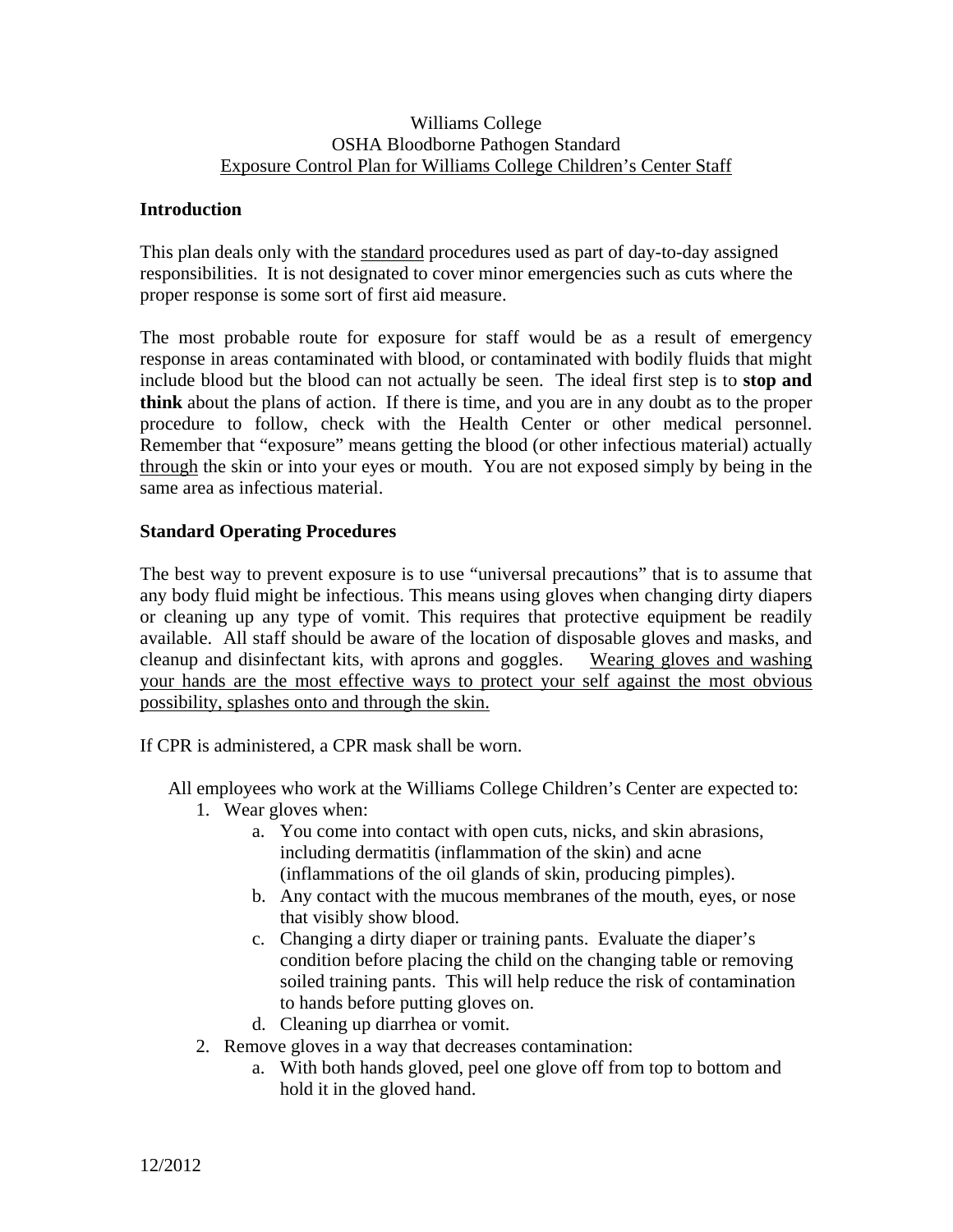- b. With the exposed hand, peel the second glove from the inside, tucking first glove inside the second.
- c. Dispose of the entire bundle promptly.
- 3. Dispose of gloves in a covered plastic-lined waste container.
- 4. Thoroughly WASH HANDS each time gloves are removed.
- 5. Clean spills (identified in #1) by wearing gloves and using a soap and water solution to clean area and then Dispatch cleaner to disinfect.
- 6. Follow Universal Precautions. Treat every incident as if the person is infected with the infectious blood diseases.
- 7. Blood stained or vomited on children's clothing must be placed in a plastic bag and sent home with the parents. Massive amounts of clothing or articles used to clean up a spill should be sent with paramedics, if they are needed or double bagged and brought to the Health Center. Any staff that has blood on their clothing will be allowed to go home and change clothes. Bloodstains on children's clothing are never rinsed at the center.
- 8. If syringes or epi-pens are used at the center, the parents will take them home to be disposed of as domestic use.
- 9. Report all blood and bodily fluid exposures to the Teacher you are working with. They will then fill out an Accident report and log the exposure in the 'Blood Borne Pathogen section of their accident logbook.
- 10. Wash hands before eating, after using the toilet, after changing a diaper, and whenever soiled. Use gloves when handling food.

## **Cleanup and Waste Disposal**

Infectious waste refers to materials that are dripping liquid blood. For handling of infectious waste, see section VII of the general plan. Other materials may be hazardous, but do not need to be handled as carefully. Paper towels and equipment such as disposable gloves, if not caked or saturated with blood, can be put into the ordinary trash but should be double-bagged before transporting.

Used mouthpieces should be considered regulated waste. As such, it should be doublebagged, labeled, and taken to the Health Center for disposal.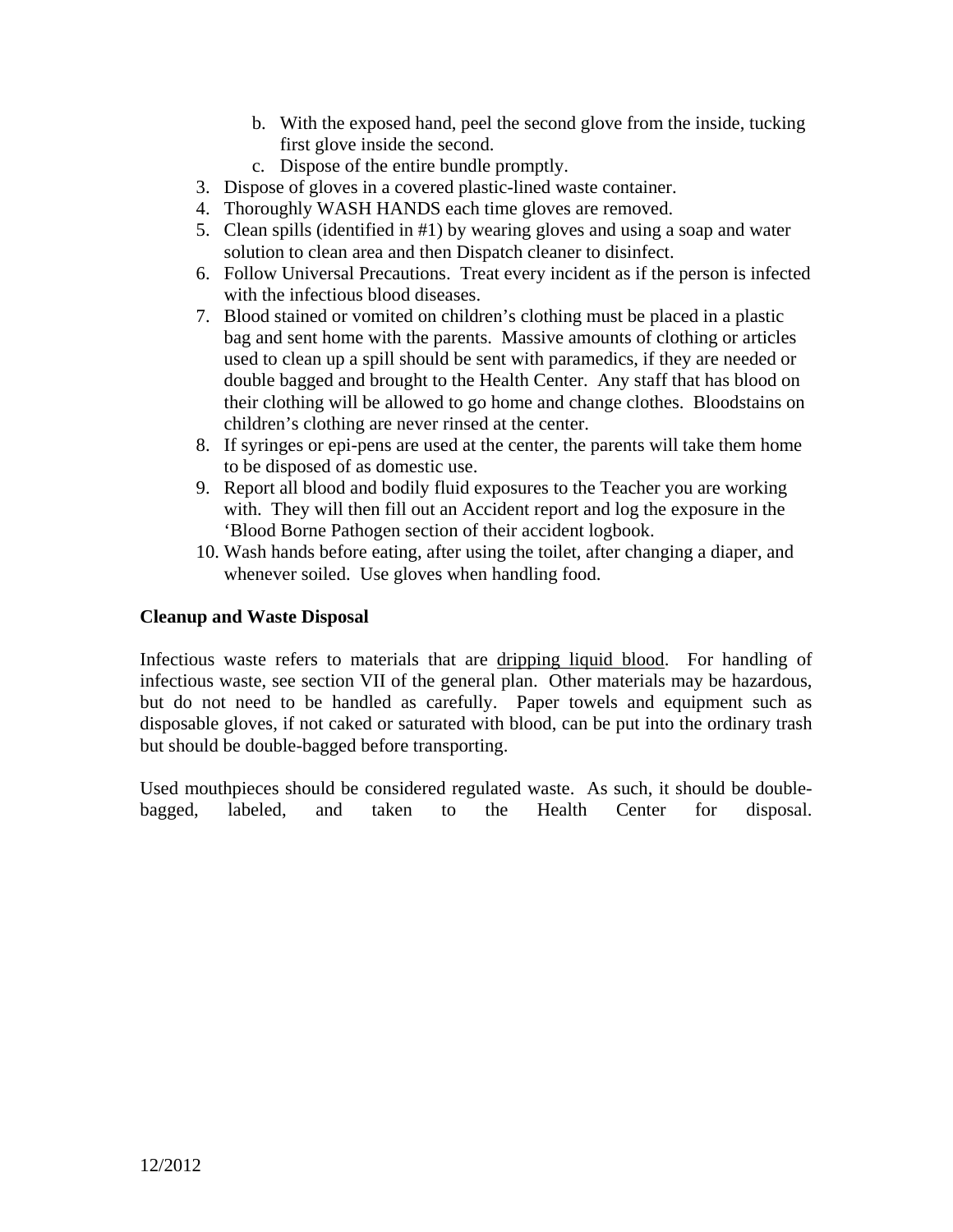Clothing that is soaked with blood or other potentially infectious material should be changed as soon as possible and the staff should shower before putting on fresh clothes. The college will provide time and facilities for this.

## **Hepatitis B Vaccine**

All staff is required to administer first aid; therefore, all staff is required to receive the Hepatitis B vaccine. In the event that a staff member has a blood exposure while on the job, they should immediately contact the Williams College Health Center.

## **If you believe you have been exposed to a bloodborne pathogen, refer to section IV of this Exposure Control Plan.**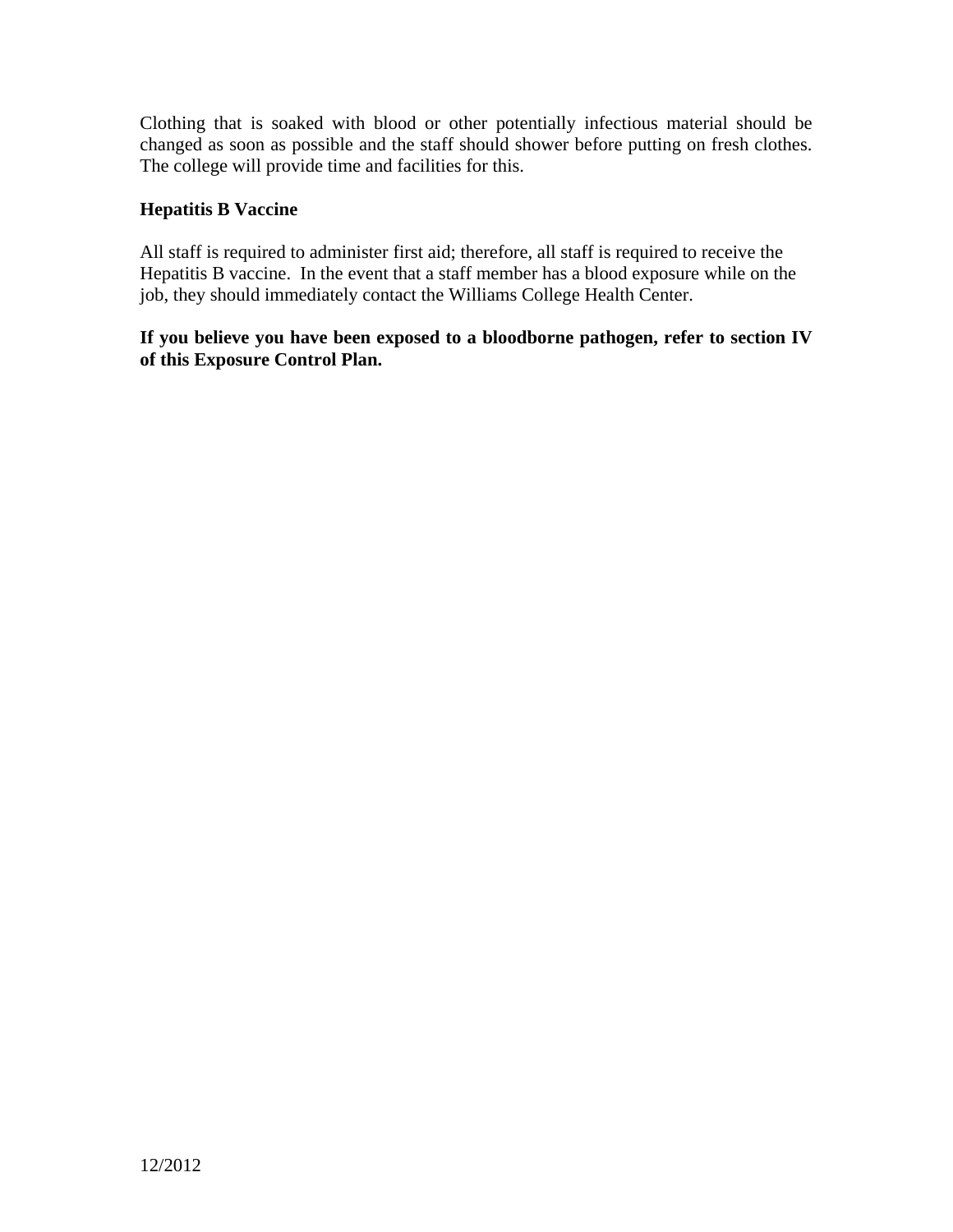## Post Exposure Plan

This post exposure plan defines an **exposure incident** and describes what to do in the event of an exposure incident.

1. An **exposure incident** is when a **potentially infectious material** comes in contact with an employee's eye, mouth, other mucous membranes, or non-intact slin (including chapped skin) during the performance of work duties. **Potentially infectious materials** include blood, semen, vaginal secretions, or other body fluids that are or may be contaminated with blood.

- 2. The following steps must be taken after each **exposure incident**:
	- a. Wash the affected area immediately. Skin exposures must be washed thoroughly with soap and water. Eye, mouth or other mucous membrane exposures should be flushed copiously with water.
	- b. The affected employee must report the incident to his or her supervisor immediately. The employee and supervisor should complete a brief written report about the incident and a copy should complete a First Report of Injury Form and Supervisor's Accident report about the incident and a copy should be forwarded to Human Resources. If the supervisor is not available, the employee should contact Human Resources. An additional copy, with the employee's name deleted, should be sent to the Chemical and Biological Safety Office.
	- c. The supervisor also should promptly call Human Resources. Human Resources will determine the necessary follow up measures including a meeting with the employee or instructions for medical attention.
	- d. The source individual must be identified and documented, unless state or local law prohibits or identification is infeasible.
- 3. Responsibilities of Human Resources
	- a. to perform the initial assessment and follow-up of the exposed employee;
	- b. to ensure that the injured area has been properly cleaned and treated;
	- c. to initiate post-exposure prophylaxis, when medically indicated;
	- d. to maintain contact with the exposed employee throughout the period of HBV and HIV testing unless the employee chooses to be followed by his or her own physician;
	- e. to order the appropriate laboratory tests and provide results to the exposed employee;
	- f. to identify and document the source individual when possible and obtain the proper informed consent from the source individual;
	- g. to provide counseling and referral for appropriate follow up treatment and counseling; and
	- h. to maintain all medical data and information about the exposed employee in a restricted medical record at the Health Center.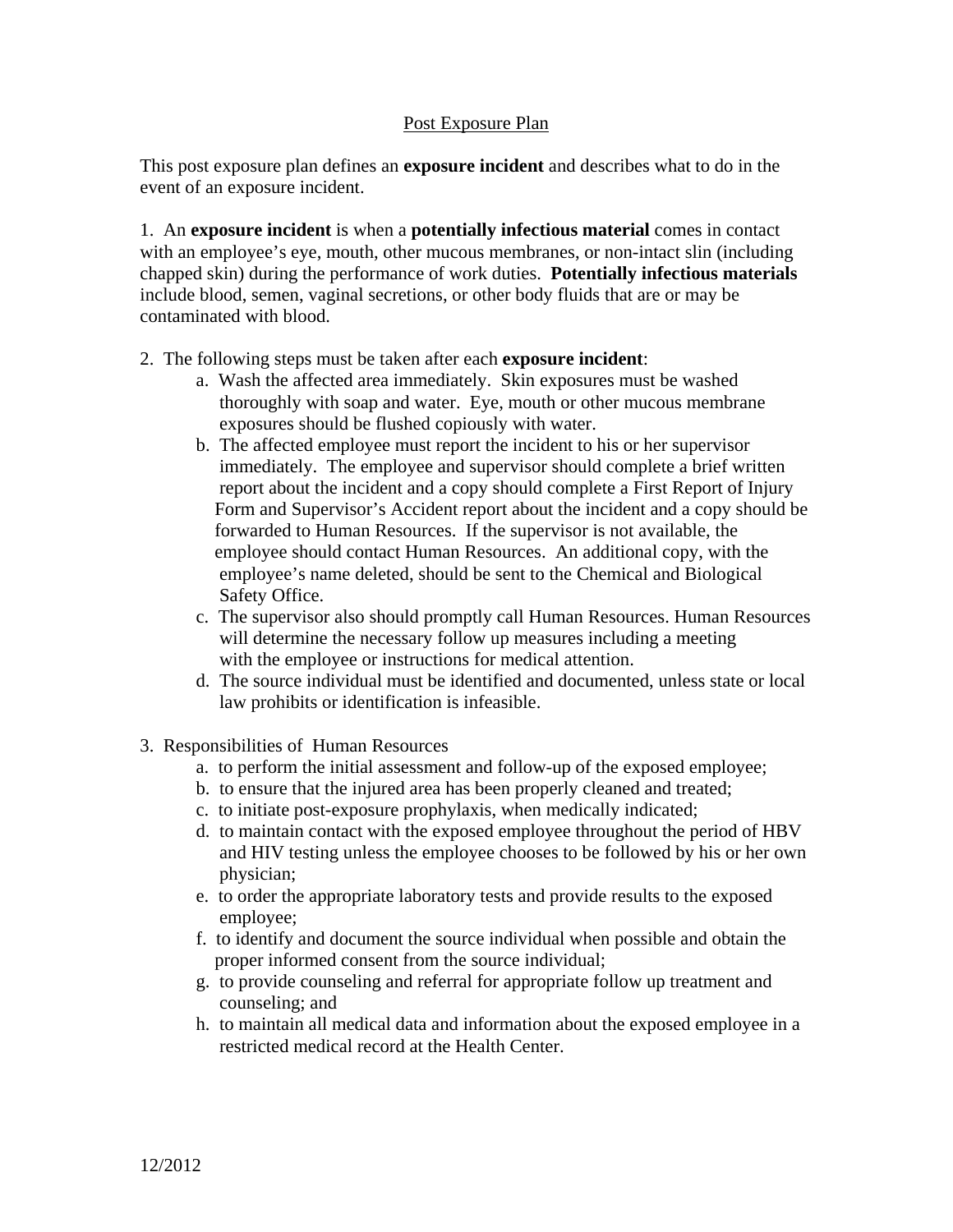### 4. Medical Records

The Williams College Health Center will maintain confidential medical records on all employees with occupational exposure to bloodborne pathogens. All employee medical records are maintained as confidential records and as such will not be disclosed without written consent unless required by law.

# 5. Follow-Up

A copy of the incident report, as described in section 2B, with the employee's name deleted should be forwarded to the Chemical and Biological Safety Office. This report will then be further evaluated for the purpose of determining whether further training of employees and/or revisions to the exposure control plan are needed to prevent future exposure incidents.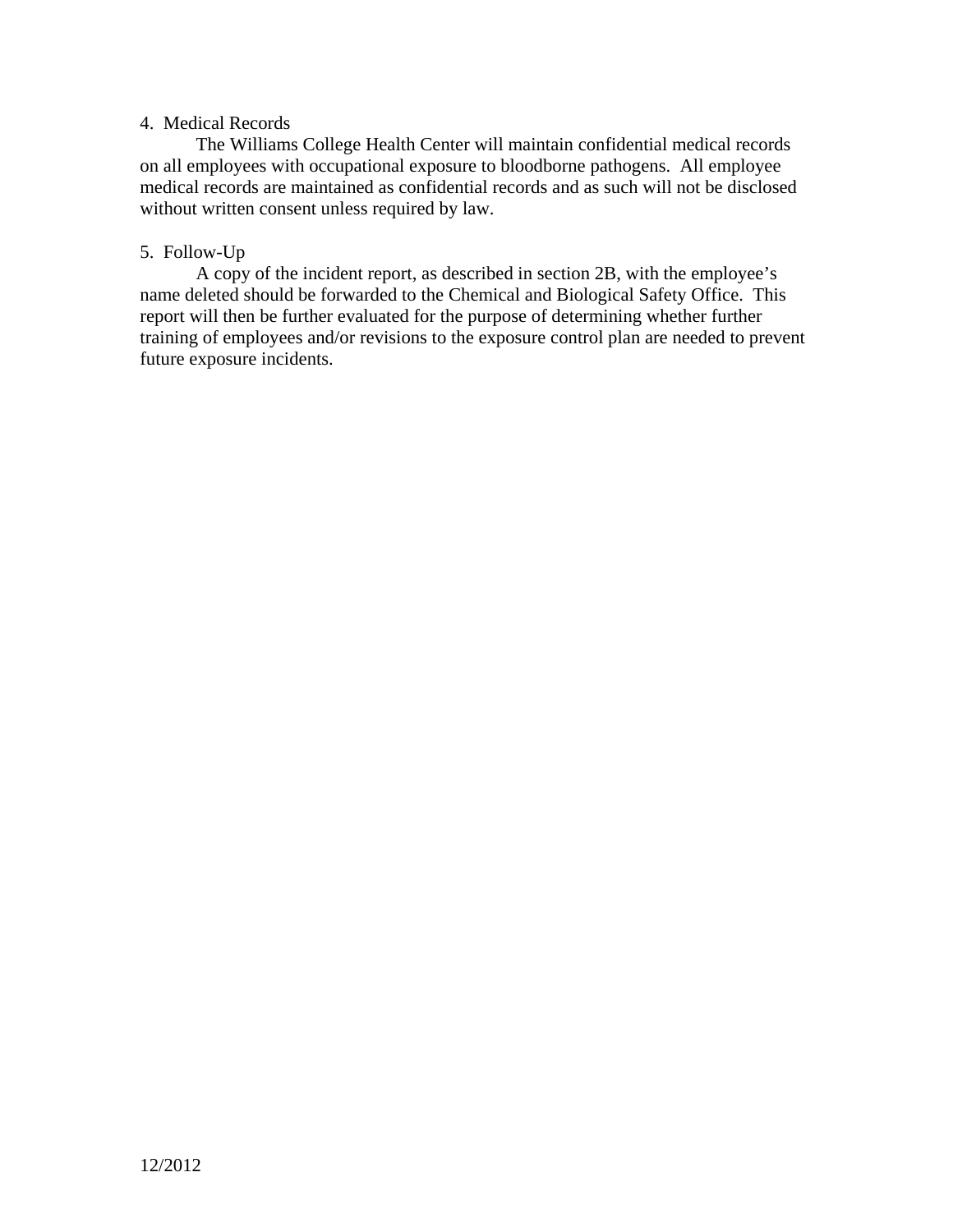## AVAILABILITY OF HEPATITIS B VACCINE TO COLLEGE EMPLOYEES

Employees occupying positions identified in Section II, Category 1 will be offered the Hepatitis B vaccine at no cost to the employee. The vaccine will be offered to new employees hired into a position identified in Section II Category 1 within 10 working days of their initial assignment to work. These employees will be asked to sign a vaccine consent waiver form at this time. Employees who initially decline the vaccine but who later wish to have it can expect to have it provided by the College at no cost to the employee.

Sample Hepatitis B vaccine consent and waiver forms are enclosed in Appendix B. The information about Hepatitis B and the vaccine is included with this plan in Appendix C.

Human Resources will notify the Safety & Environmental Compliance Office of any newly hired employees eligible for the Hepatitis B vaccine as described above in order to assure that the offer of the vaccine is initiated within 10 working days. The Office of Safety & Environmental Compliance staff will make arrangements for training and obtaining the employee's signed consent or waiver form.

The Director of Health Services will be responsible for the ordering and administration of the Hepatitis B vaccine during the academic year. Administration of the vaccine during the summer will be done by an outside health care provider. The original copies of the signed consent and waiver forms will be kept in individual employee files at the Health Center. Copies of these forms may also be maintained in the Human Resources and department's files.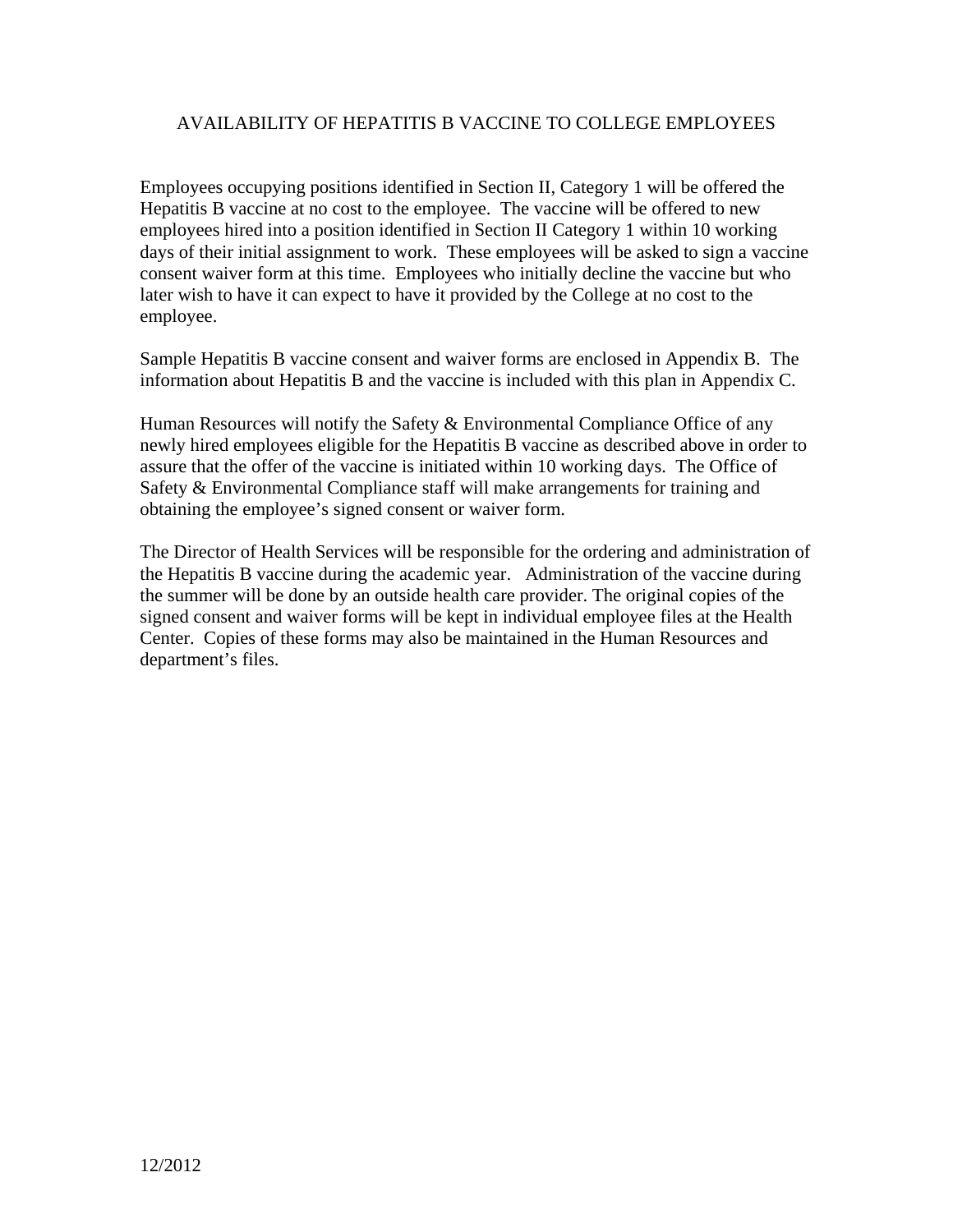## TRAINING

Appropriate training will be provided to all employees with occupational exposure to bloodborne pathogens. All current employees in positions with occupational exposure will be trained annually. New employees will be trained at the time of initial employment. The College will also provide training whenever a change in an employee's responsibilities, procedures, or work situation is such that an occupational exposure risk is affected.

Training will be provided by an individual who is knowledgeable about the subject matter. Training will be provided at no cost to the employee, during work hours and at a location reasonably accessible to the employee. The training will be appropriate to the educational, literacy and language background of the employee. The training will include:

- a. an accessible copy of the regulatory text of the standard;
- b. a general explanation of the epidemiology and symptoms of bloodborne pathogens;
- c. an explanation of the modes of transmission of the bloodborne pathogens;
- d. an explanation of the exposure control plan and the means by which the employee can obtain a copy of the written plan;
- e. an explanation of the appropriate methods of recognizing risks and activities that may involve exposure to blood and other potentially infectious material;
- f. an explanation of the use and limitation of methods that will prevent or reduce exposure including appropriate engineering control, work practices and personal protective equipment;
- g. information of the types, proper use, location, removal, handling, decontamination and disposal of personal protective equipment;
- h. an explanation of the basis for selection of personal protective equipment;
- i. information on the Hepatitis B vaccine, including information of its efficiency, safety, method of administration, benefits of being vaccinated, and that the vaccine and vaccination will be offered free of charge to certain appropriate employees;
- j. information on the appropriate actions to take and persons to contact in an emergency involving blood or other potentially infectious materials;
- k. an explanation of the procedure to follow if an exposure incident occurs, including the method of reporting the incident and the medical follow up that will be made available;
- l. information on the post exposure evaluation and follow up that the employer is required to provide for the employee following an exposure incident;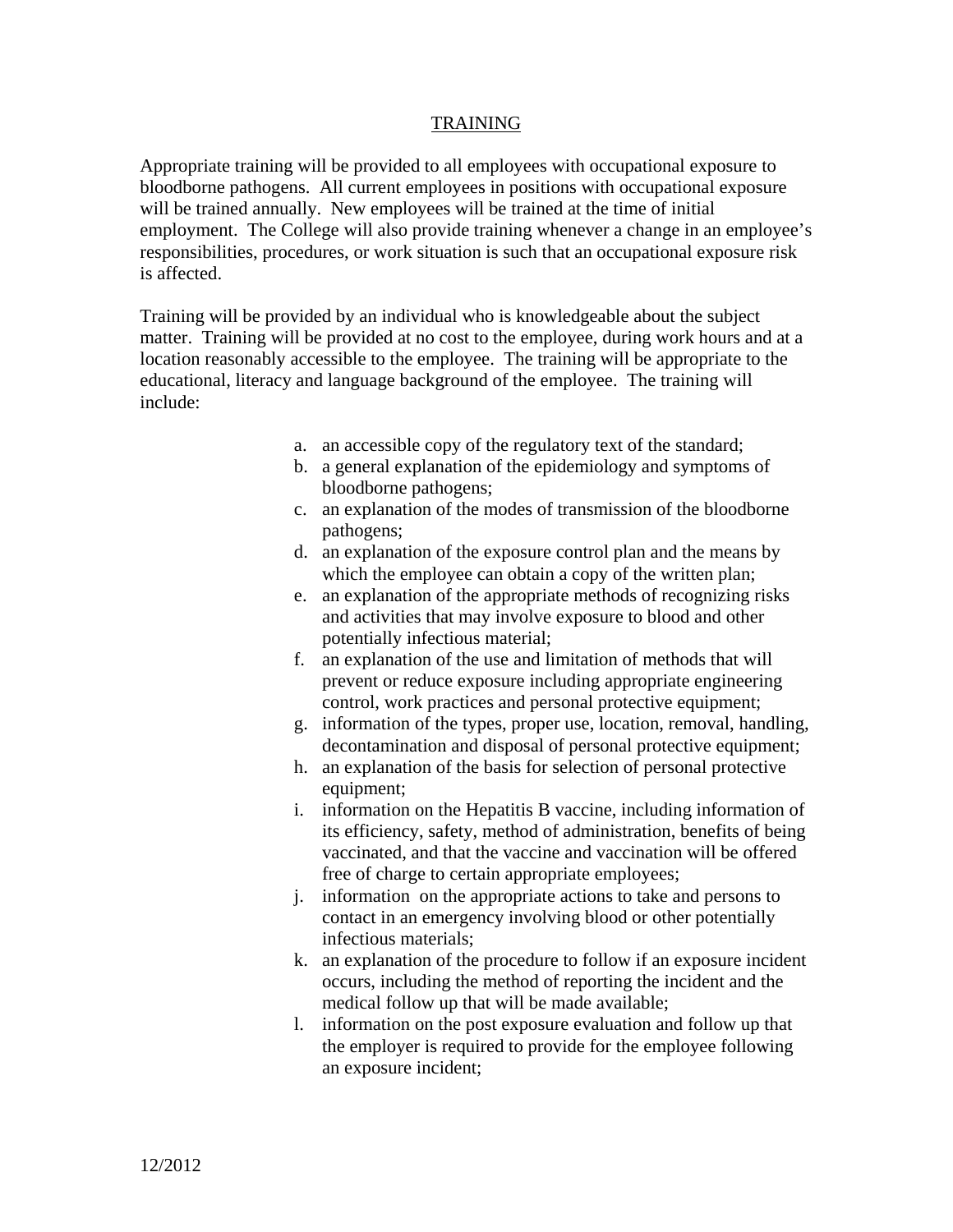- m. an explanation of the signs and labels and/or color coding used to identify hazards; and
- n. an opportunity for interactive questions and answers with the person conducting this training.

Written training records will be kept in the Chemical and Biological Safety Office for 3 years. These records will include the dates of the training sessions, contents or a summary of the training, and the names and qualifications of the person conducting the training.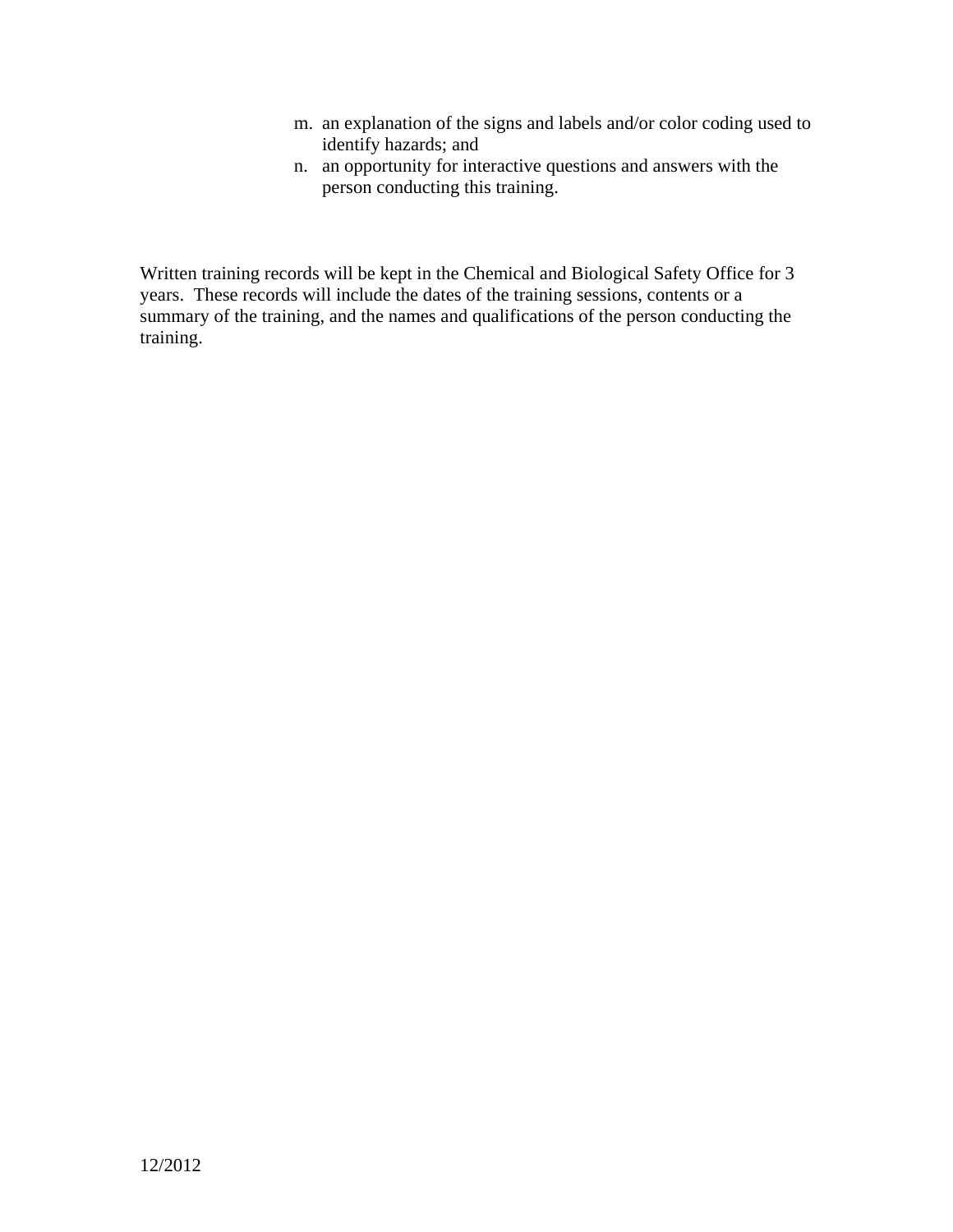## **HANDLING REGULATED WASTE**

1. All regulated waste is to be placed in a red trash bag. The bag must be secured with either a tie or by knotting the tip of the bag. When handling regulated waste, appropriate personal protective equipment (e.g., gloves, goggles, aprons, etc. as defined in the departmental exposure control plan) must be worn.

Regulated waste is defined as: Liquid or semi-liquid blood or other potentially infectious materials (PIM's); contaminated items that would release blood or other potentially infectious material in a liquid or semi-solid state if compressed; items that are caked with dry blood or other potentially infectious materials and are capable of releasing these materials during handling; contaminated sharps; and pathological and microbiological wastes containing blood or other potentially infectious materials. Note that blood stained clothing, towels and paper towels are not considered regulated waste. Also note that OSHA has determined that used feminine hygiene products are not considered regulated waste.

Potentially infectious materials are defined as: Blood, semen, vaginal secretions, any body fluid that is visibly contaminated with blood, and all body fluids in situations where it is difficult or impossible to differentiate between body fluids.

Only regulated waste is to be placed in a red bag. Non-regulated waste (such as towels, with only spots of blood) is to be double bagged and placed in the ordinary trash.

- 2. Under no circumstances is the regulated waste to be transferred from once container to another. For example, if the regulated waste is in a clear plastic bag, the entire bag should then be placed into a red bag rather than transfer the items to the red bag. The red bag can then be transported to the Health Center.
- 3. Regulated waste is to be stored in a locked space until sufficient quantity is generated for disposal.
- 4. Red bags containing regulated waste are to be taken to the Health Center for eventual disposal.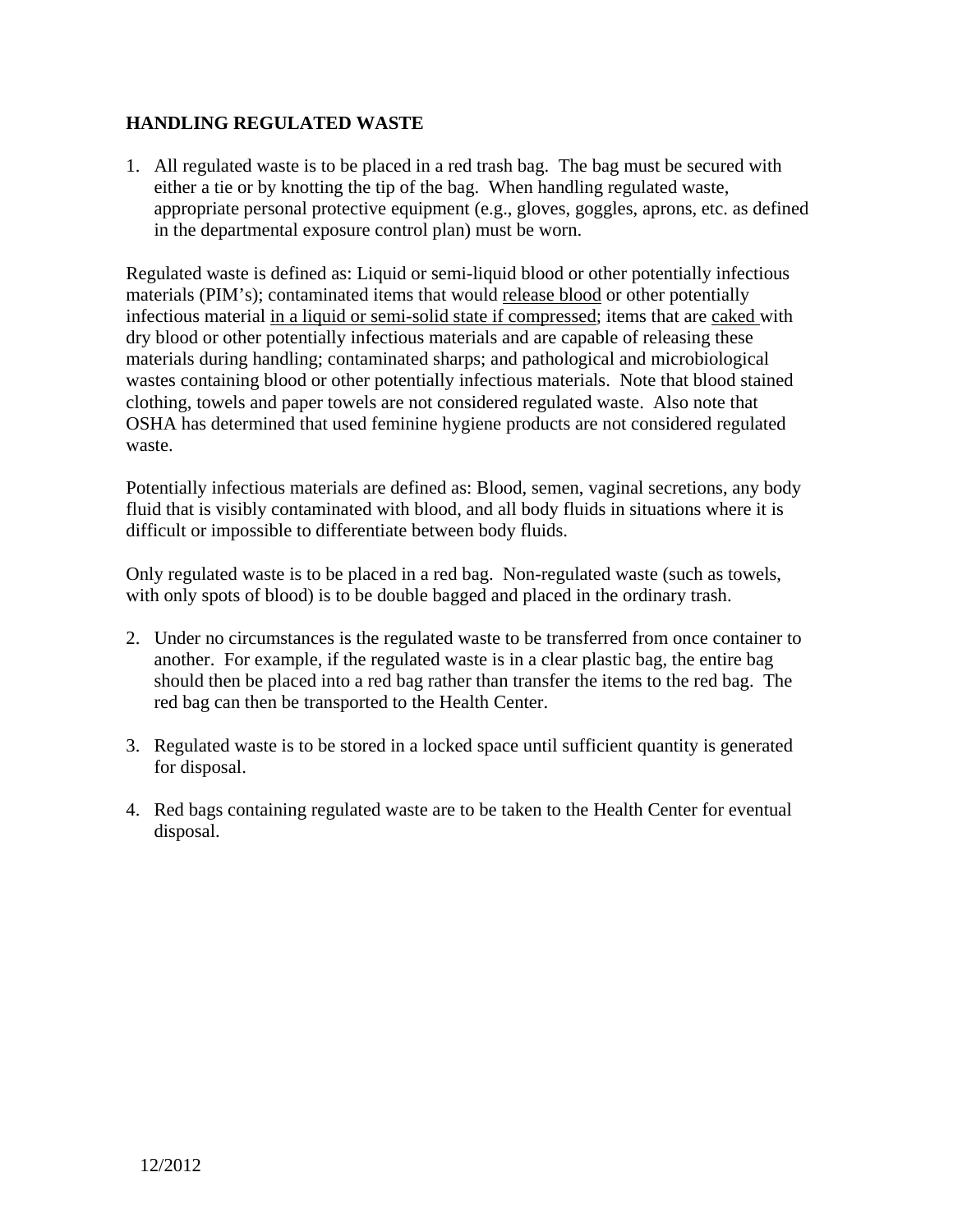## GLOSSARY

Bloodborne Pathogens: Microorganisms present in human blood which may cause disease in humans.

Contaminated: The presence or the reasonable anticipated presence of blood or other potentially infectious materials (PIM's) on an item or surface.

Contaminated Laundry: Laundry which has been soiled by blood or other potentially infectious materials.

Contaminated Sharps: Any contaminated object that can penetrate the skin including, but not limited to needles and broken glass.

Decontamination: Physical or chemicals by means of removing or inactivating bloodborne pathogens to the point where they are considered safe for handling, use or disposal.

Engineering Controls: Practices or procedures that isolate or remove bloodborne pathogen hazards from the work place (E.g., sharps containers).

Exposure Determination: List of all job classifications which have occupational exposure.

Exposure Incident: Specific eye, mouth, or other mucous membrane, non-intact skin (including chapped skin), or parenteral contact (see definition below) with blood or other potentially infectious materials that result from the performance of an employees duties.

HBV: Hepatitis B Virus

HIV: Human Immunodeficiency Virus

Occupational Exposure: Reasonably anticipated skin, eye and mucous membrane or parenteral contact (see definition below) with blood or other potentially infectious materials that may result in from the performance of an employees duties.

Parenteral Exposure: Piercing mucous membranes or other skin barrier through such events as needlesticks, human bites, cuts or abrasions.

Potentially Infectious Materials (PIM's): Blood, semen, vaginal secretions, any body fluid that is visibly contaminated with blood, and all body fluids in situations where it is difficult or impossible to differentiate between body fluids.

Regulated Waste: Liquid or semi-liquid blood or other potentially infectious materials (PIM's); contaminated items that would release blood or other potentially infectious materials in a liquid or semi-liquid state if compressed; items that are caked with dry blood or other potentially infectious materials that are capable of releasing these materials during handling; contaminated sharps; and pathological and microbiological wastes containing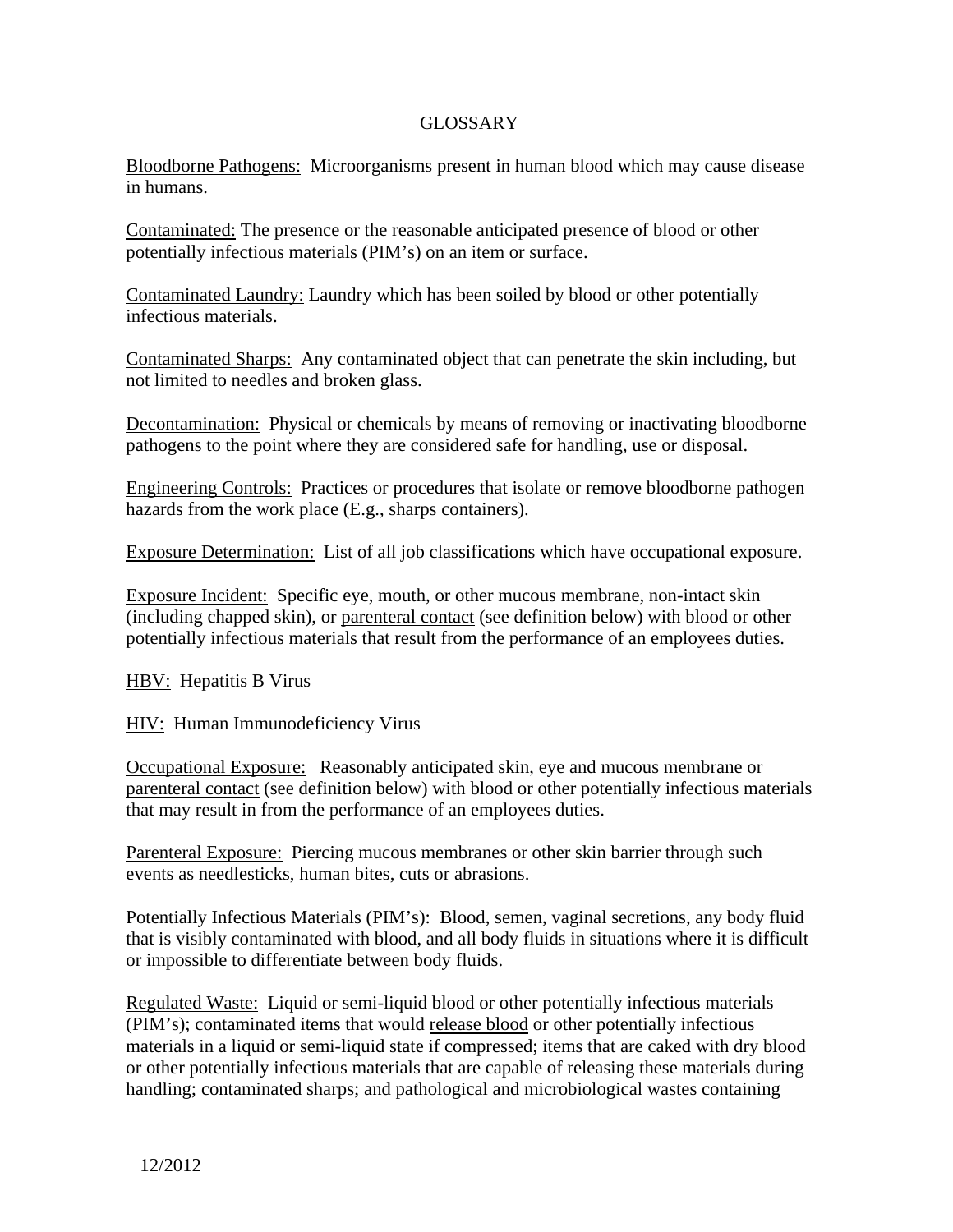blood or other potentially infectious materials. Note that blood stained clothing, towels and paper towels are not considered regulated waste. Also note that OSHA has determined that used feminine hygiene products are not considered regulated waste.

Sharps: means any object that can penetrate the skin, including but not limited to needles and broken glass.

Source Individual: Any individual whose blood or other potentially infectious materials may be a source of occupational exposure to the employee.

Universal Precautions: means those necessary safeguards based upon the assumption that all human blood and certain fluids (see definition of PIM's above) are treated as if known to be infectious for HIV, HBV, or other bloodborne pathogens.

Work Practice Controls: Controls that reduce the likelihood of exposure by altering the manner in which a task is performed.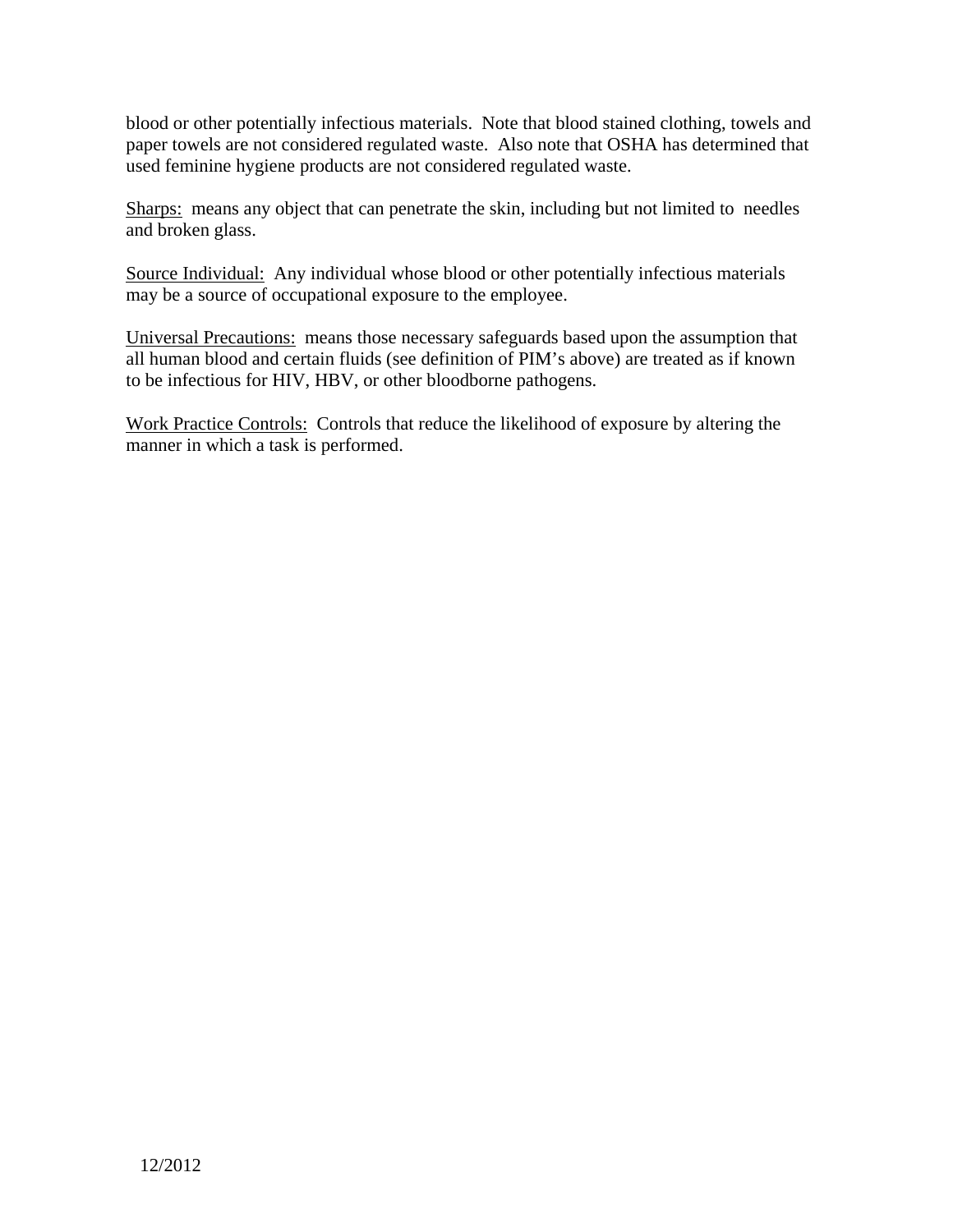## Williams College OSHA Bloodborne Pathogen Standard Hepatitis B Immunization Consent Form

I understand that due to my occupational exposure to blood or other potentially infectious materials I may be at risk of acquiring hepatitis B virus (HBV) infection. I have been given the opportunity to be vaccinated with hepatitis B vaccine, at no charge to myself. I have read the information about the recombinant hepatitis B vaccine, Engerix-B, which was distributed at a recent training session.

I hereby consent to participate in the hepatitis B vaccination program. I also assume the responsibility of making and keeping my appointments to receive the vaccine as per the recommended protocol.

| Dept: __________________________Employee Signature: ____________________________ |  |  |  |  |  |  |
|----------------------------------------------------------------------------------|--|--|--|--|--|--|
|                                                                                  |  |  |  |  |  |  |
|                                                                                  |  |  |  |  |  |  |
|                                                                                  |  |  |  |  |  |  |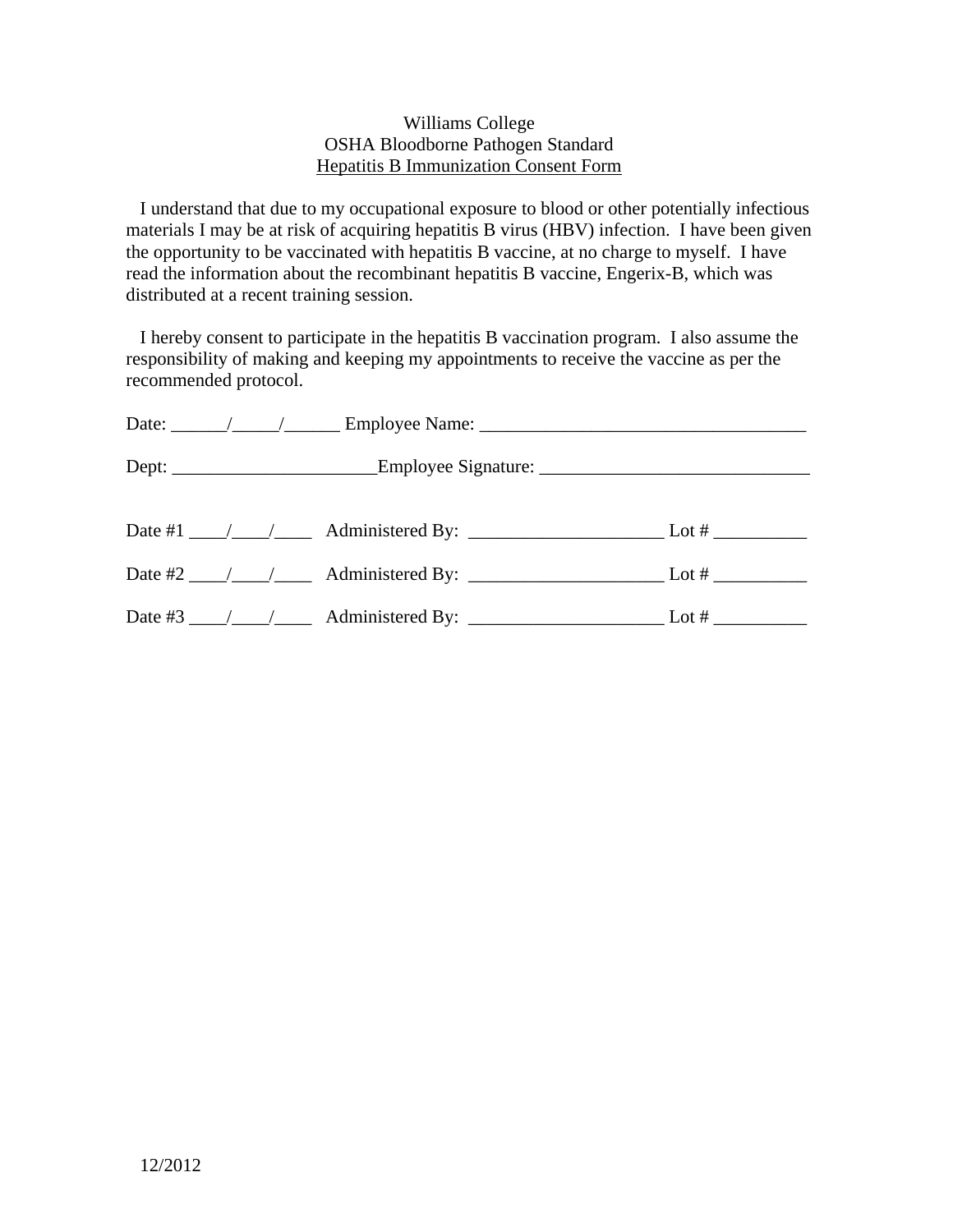## Williams College OSHA Bloodborne Pathogen Standard Hepatitis B Immunization Refusal Form

I understand that due to my occupational exposure to blood or other potentially infectious materials I may be at risk of acquiring hepatitis B virus (HBV) infection. I have been given the opportunity to be vaccinated with hepatitis B vaccine, at no charge to myself. However, I decline hepatitis B vaccination at this time. I understand that by declining this vaccine, I continue to be at risk of acquiring hepatitis B, a serious disease. If in the future I continue to have occupational exposure to blood or other potentially infectious materials, and I want to be vaccinated with the hepatitis B vaccine, I can receive the vaccination series at not charge to me.

| Date: | <b>Employee Name:</b> |                |
|-------|-----------------------|----------------|
|       |                       | (Please Print) |
| Dept: | Employee Signature:   |                |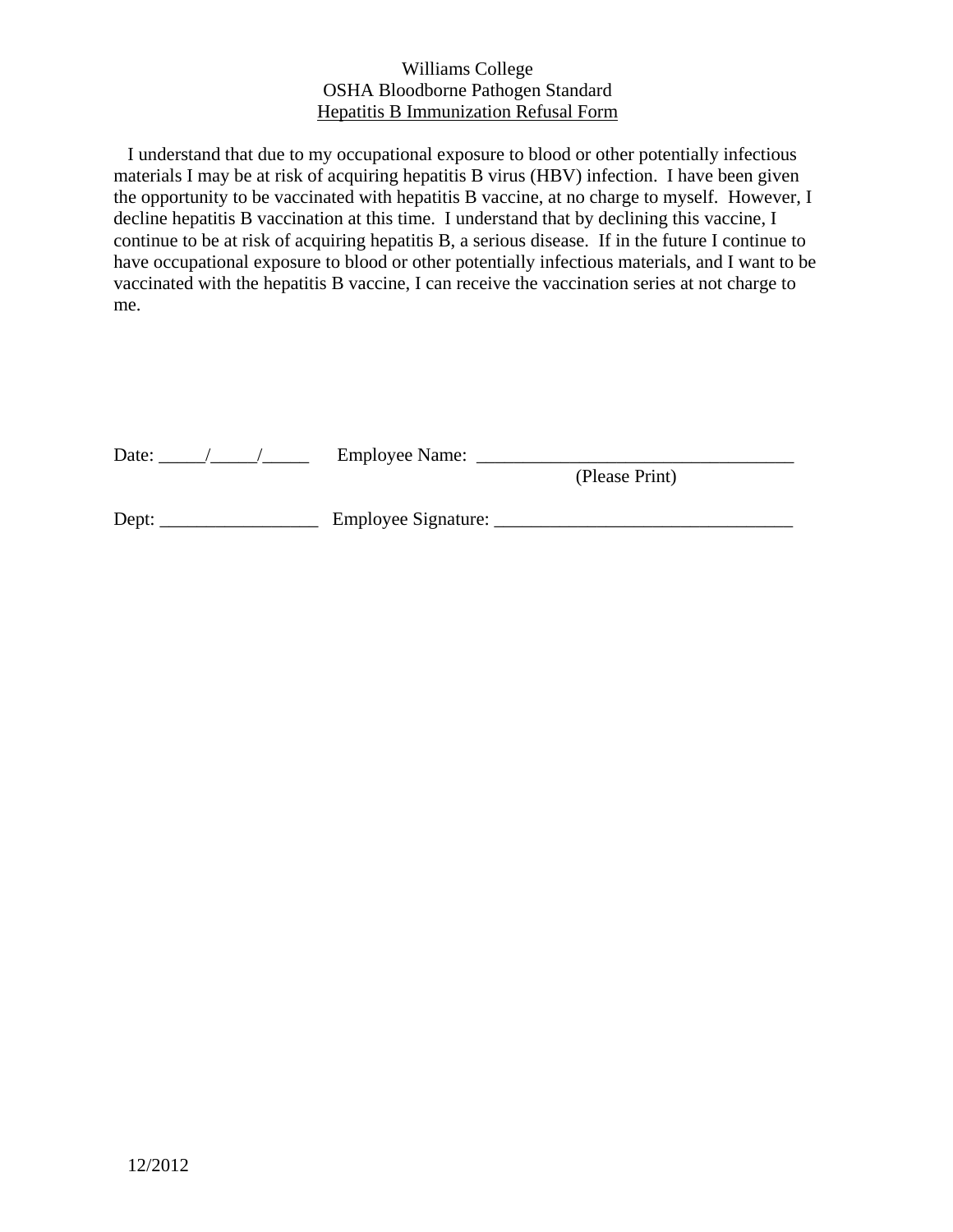## Appendix D

Williams College

Health Center Bloodborne Pathogen Flow Sheet

# **CONFIDENTIAL EMPLOYEE HEALTH RECORD TO BE COMPLETED AND SIGNED BY THE HEALTH CENTER PHYSICIAN**

Health Center M.D.: Please complete and sign this record (circle and date each action taken).

M.D.:

Date and time of employee evaluation:

## **EMPLOYEE:**

Name:

Job Title and Department:

Previously received full series of Hepatitis B vaccine: ( ) yes ( ) no Dates:

| <b>EXPOSURE:</b> |
|------------------|
|------------------|

| Date and time of exposure:     |       |                 |       |  |
|--------------------------------|-------|-----------------|-------|--|
| Type of exposure: percutaneous |       | permucosal      | other |  |
| Type of fluid:                 | blood | semen/vag. sec. |       |  |

other vomit

===============================================================

Initial assessment: Was the area initially cleaned and treated? ( )yes ( )no

**SOURCE UNKNOWN……………………………………**SeeChart MMWR

Hepatitis C

Tetanus Prophylaxis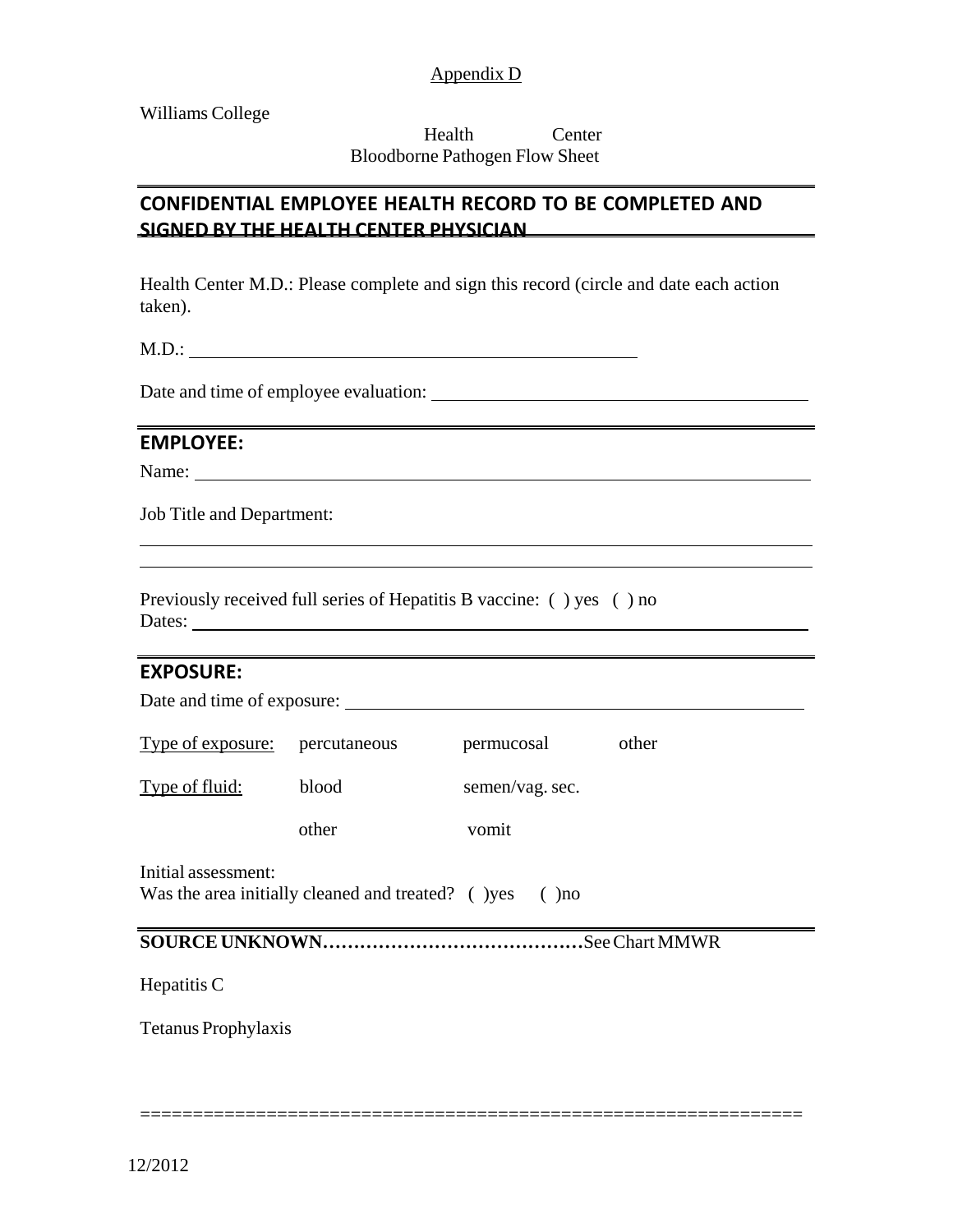# *SOURCE KNOWN*

Name:

Is the source high risk for HIV or known to be HIV+: ( )yes ( )no

If yes explain:

# *LABORATORYSTUDIES*

Please record the data and result of each laboratory test. Label

the laboratory requisition: "Accidental exposure-employee" This will test for:

|                                          | $HIV Ab*$           |
|------------------------------------------|---------------------|
| "Accidental exposure-source"             | This will test for: |
|                                          | HBSAg               |
|                                          | LFT's               |
|                                          | $HIV Ab*$           |
| $*W$ ritten informed consent is required |                     |

and the control of the control of the control of the control of the control of the control of the control of the

\*Written informed consent is required.

**A-D-2**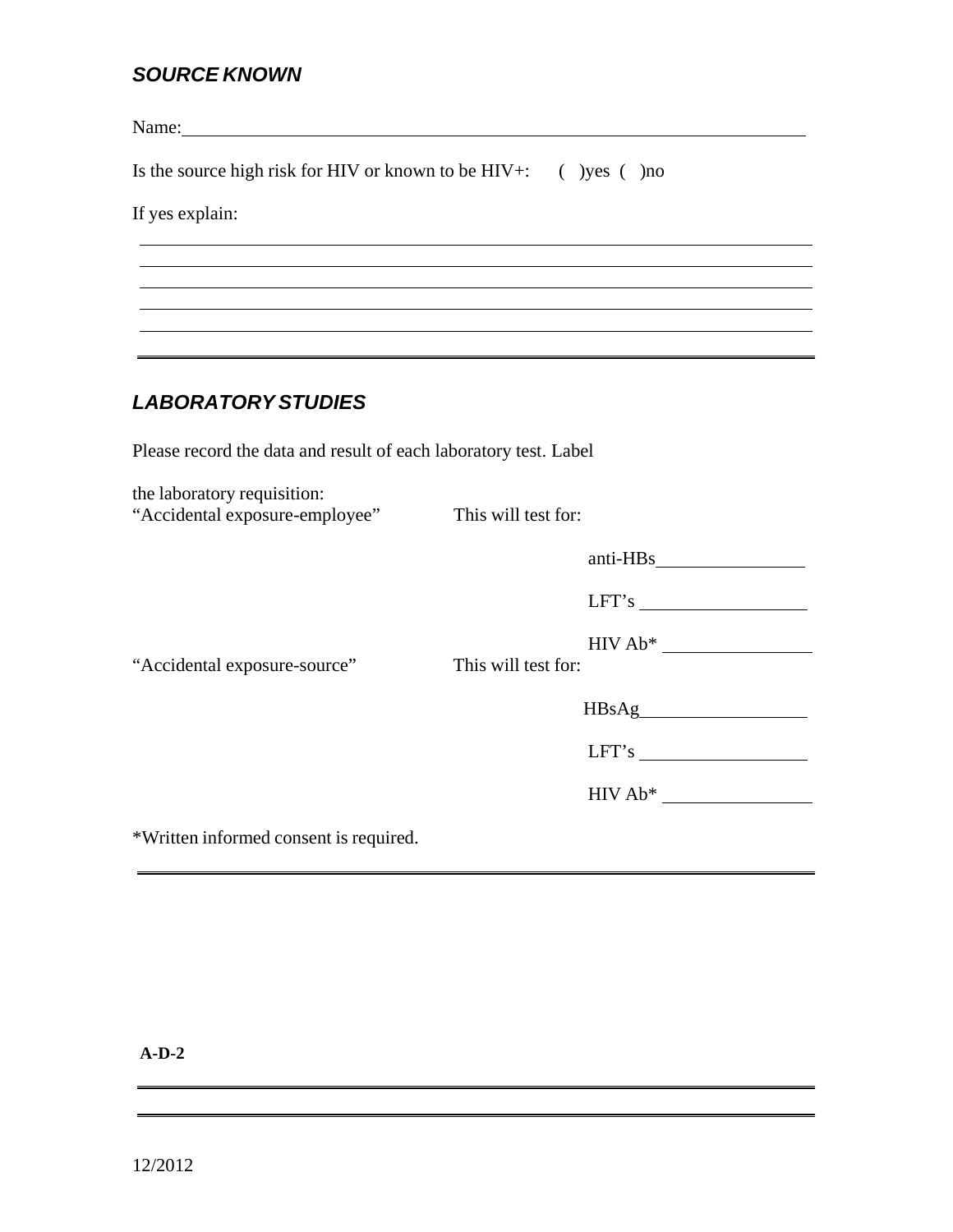PROPHYLAXIS ADMINISTERED: **(Please document treatments administered)**

| HBIG:                                                                                                                             |                                                                   |                                                                    | Date: |                                                                  |
|-----------------------------------------------------------------------------------------------------------------------------------|-------------------------------------------------------------------|--------------------------------------------------------------------|-------|------------------------------------------------------------------|
|                                                                                                                                   |                                                                   |                                                                    |       |                                                                  |
| Initial dose:<br>Second dose:<br>Third dose:<br>Other:                                                                            |                                                                   |                                                                    |       | Date: $\qquad \qquad$<br>Date: $\qquad \qquad$<br>Date:<br>Date: |
|                                                                                                                                   |                                                                   |                                                                    |       | Date: $\frac{1}{\sqrt{1-\frac{1}{2}} \cdot \frac{1}{2}}$         |
|                                                                                                                                   |                                                                   |                                                                    |       |                                                                  |
|                                                                                                                                   |                                                                   | <b>Counseling and educational materials provided?:</b> Date: Date: |       |                                                                  |
| Post Exposure Prophylaxis?                                                                                                        |                                                                   | Offered                                                            |       | declined not indicated                                           |
| Consent form signed?                                                                                                              |                                                                   | Yes                                                                |       | not indicated                                                    |
| Employee HIV Ab: Initial baseline<br>at employee request:<br>source low risk and<br>employee has elected<br>to store employee HIV |                                                                   |                                                                    |       | Date:                                                            |
|                                                                                                                                   | Follow up HIV Ab:<br>6 weeks<br>12 weeks<br>6 months<br>12 months |                                                                    |       | Date:<br>Date: $\qquad \qquad$                                   |
| Comments:                                                                                                                         |                                                                   |                                                                    |       |                                                                  |
| <b>Employee Follow up appointment schedule?</b>                                                                                   |                                                                   |                                                                    |       |                                                                  |
| Date: With: With:                                                                                                                 |                                                                   |                                                                    |       |                                                                  |
| Employee referred to another M.D.? (name):                                                                                        |                                                                   |                                                                    |       |                                                                  |

# **Health Center M.D. SIGNATURE:**

Office of the Assistant Vice President for Administration July 1998 A-D-3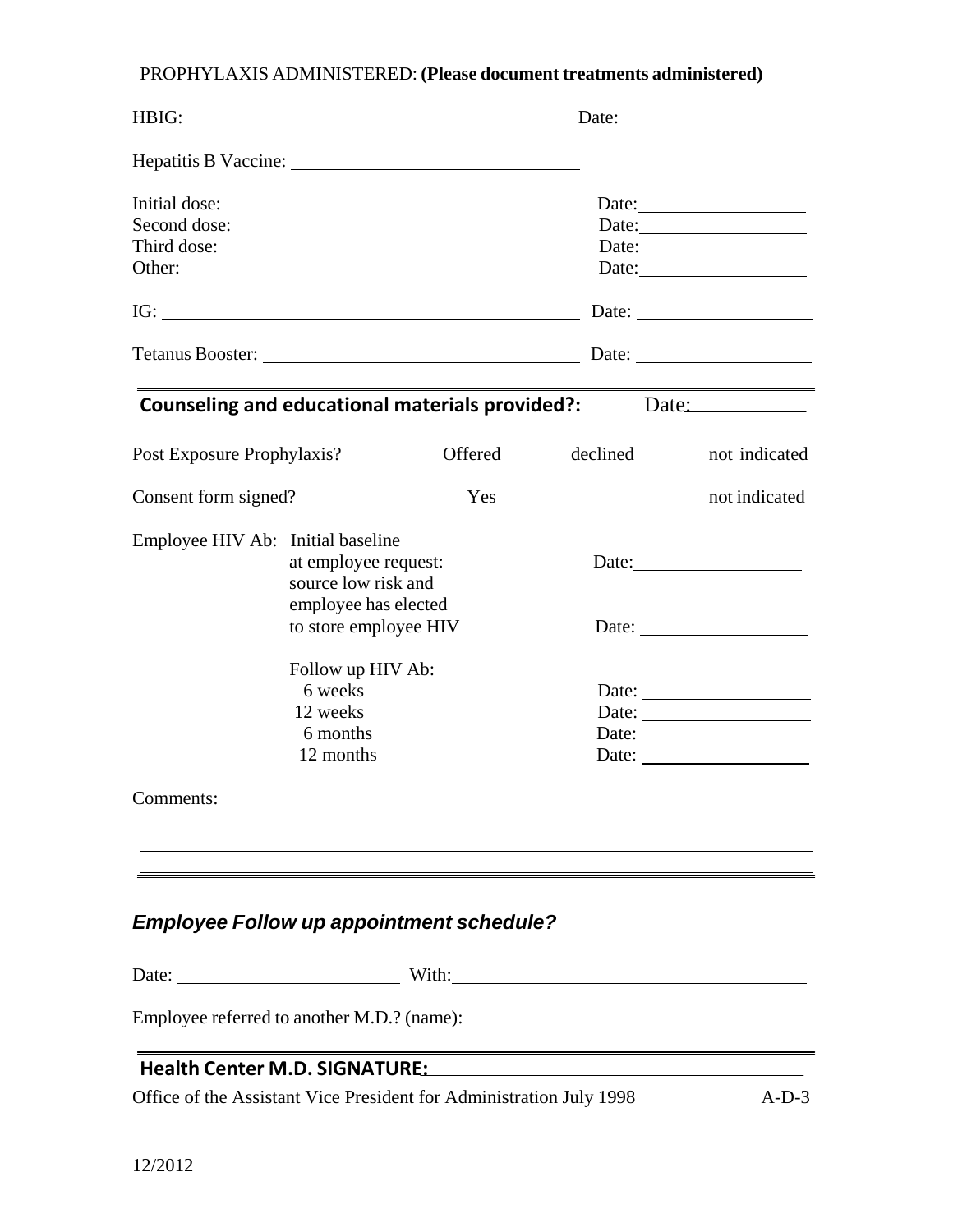## Appendix E OSHA 29 CFR Part 1910.1030

**1910.1030(a)Scope and Application**. This section applies to all occupational exposure to blood or other potentially infectious materials as defined by paragraph (b) of this section.

**1910.1030(b)Definitions**. For purposes of this section, the following shall apply:

**Assistant Secretary** means the Assistant Secretary of Labor for Occupational Safety and Health, or designated representative.

**Blood** means human blood, human blood components, and products made from human blood.

**Bloodborne Pathogens** means pathogenic microorganisms that are present in human blood and can cause disease in humans. These pathogens include, but are not limited to, hepatitis B virus (HBV) and human immunodeficiency virus (HIV).

**Clinical Laboratory** means a workplace where diagnostic or other screening procedures are performed on blood or other potentially infectious materials.

**Contaminated** means the presence or the reasonably anticipated presence of blood or other potentially infectious materials on an item or surface.

**Contaminated Laundry** means laundry which has been soiled with blood or other potentially infectious materials or may contain sharps.

**Contaminated Sharps** means any contaminated object that can penetrate the skin including, but not limited to, needles, scalpels, broken glass, broken capillary tubes, and exposed ends of dental wires.

**Decontamination** means the use of physical or chemical means to remove, inactivate, or destroy bloodborne pathogens on a surface or item to the point where they are no longer capable of transmitting infectious particles and the surface or item is rendered safe for handling, use, or disposal.

**Director** means the Director of the National Institute for Occupational Safety and Health, U.S. Department of Health and Human Services, or designated representative.

**Engineering Controls** means controls (e.g., sharps disposal containers, self-sheathing needles, safer medical devices, such as sharps with engineered sharps injury protections and needleless systems) that isolate or remove the bloodborne pathogens hazard from the workplace.

**Exposure Incident** means a specific eye, mouth, other mucous membrane, non-intact skin, or parenteral contact with blood or other potentially infectious materials that results from the performance of an employee's duties.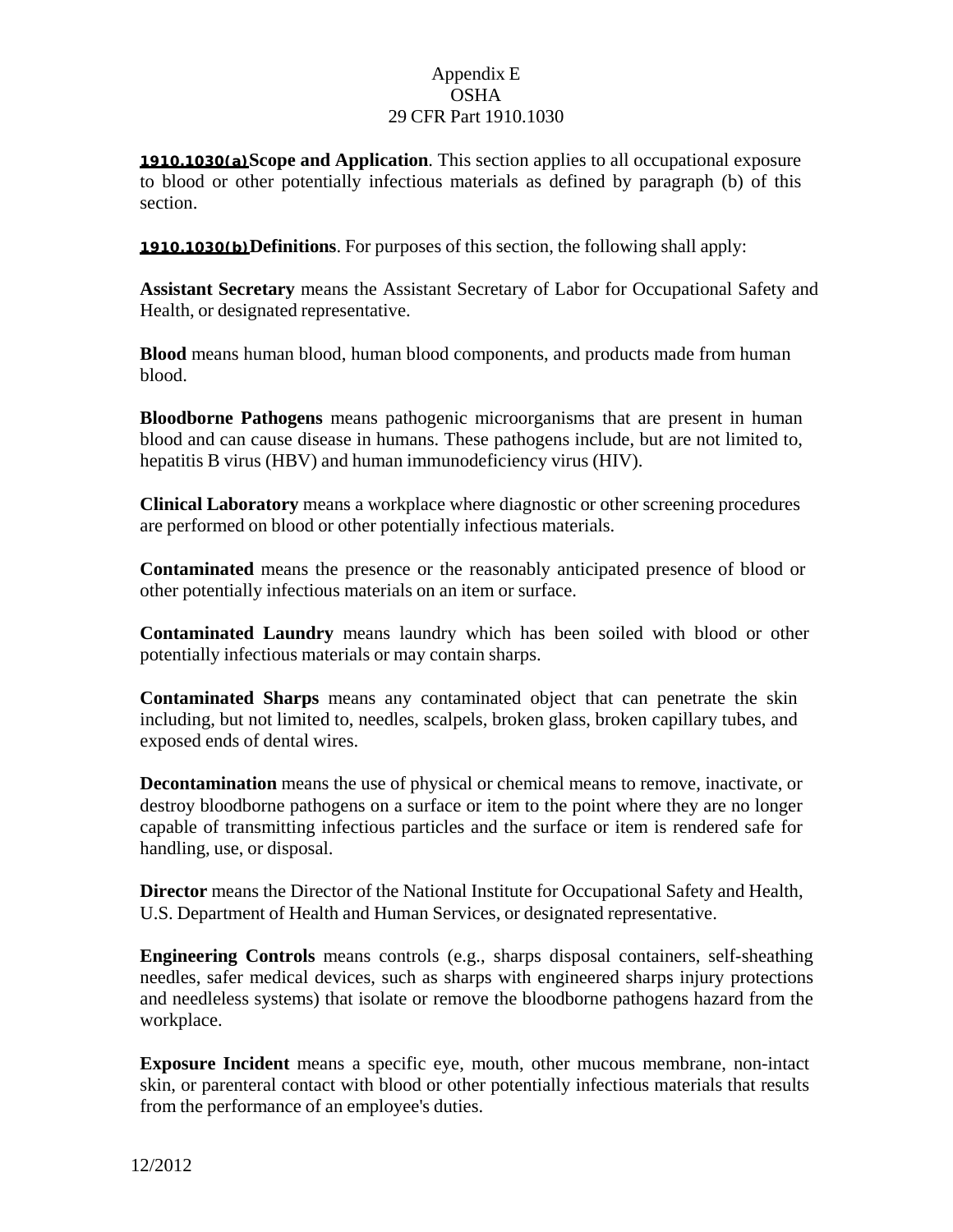**Hand washing Facilities** means a facility providing an adequate supply of running potable water, soap and single use towels or hot air drying machines.

**Licensed Healthcare Professional** is a person whose legally permitted scope of practice allows him or her to independently perform the activities required by paragraph (f) Hepatitis B Vaccination and Post-exposure Evaluation and Follow-up.

**HBV** means hepatitis B virus.

**HIV** means human immunodeficiency virus.

**Needleless systems** means a device that does not use needles for:

(1) The collection of bodily fluids or withdrawal of body fluids after initial venous or arterial access is established; (2) The administration of medication or fluids; or (3) Any other procedure involving the potential for occupational exposure to bloodborne pathogens due to percutaneous injuries from contaminated sharps.

**Occupational Exposure** means reasonably anticipated skin, eye, mucous membrane, or parenteral contact with blood or other potentially infectious materials that may result from the performance of an employee's duties.

**Other Potentially Infectious Materials** means (1) The following human body fluids: semen, vaginal secretions, cerebrospinal fluid, synovial fluid, pleural fluid, pericardial fluid, peritoneal fluid, amniotic fluid, saliva in dental procedures, any body fluid that is visibly contaminated with blood, and all body fluids in situations where it is difficult or impossible to differentiate between body fluids; (2) Any unfixed tissue or organ (other than intact skin) from a human (living or dead); and (3) HIV-containing cell or tissue cultures, organ cultures, and HIV- or HBV-containing culture medium or other solutions; and blood, organs, or other tissues from experimental animals infected with HIV or HBV.

**Parenteral** means piercing mucous membranes or the skin barrier through such events as needlesticks, human bites, cuts, and abrasions.

**Personal Protective Equipment** is specialized clothing or equipment worn by an employee for protection against a hazard. General work clothes (e.g., uniforms, pants, shirts or blouses) not intended to function as protection against a hazard are not considered to be personal protective equipment.

**Production Facility** means a facility engaged in industrial-scale, large-volume or high concentration production of HIV or HBV.

**Regulated Waste** means liquid or semi-liquid blood or other potentially infectious materials; contaminated items that would release blood or other potentially infectious materials in a liquid or semi-liquid state if compressed; items that are caked with dried blood or other potentially infectious materials and are capable of releasing these materials during handling; contaminated sharps; and pathological and microbiological wastes containing blood or other potentially infectious materials.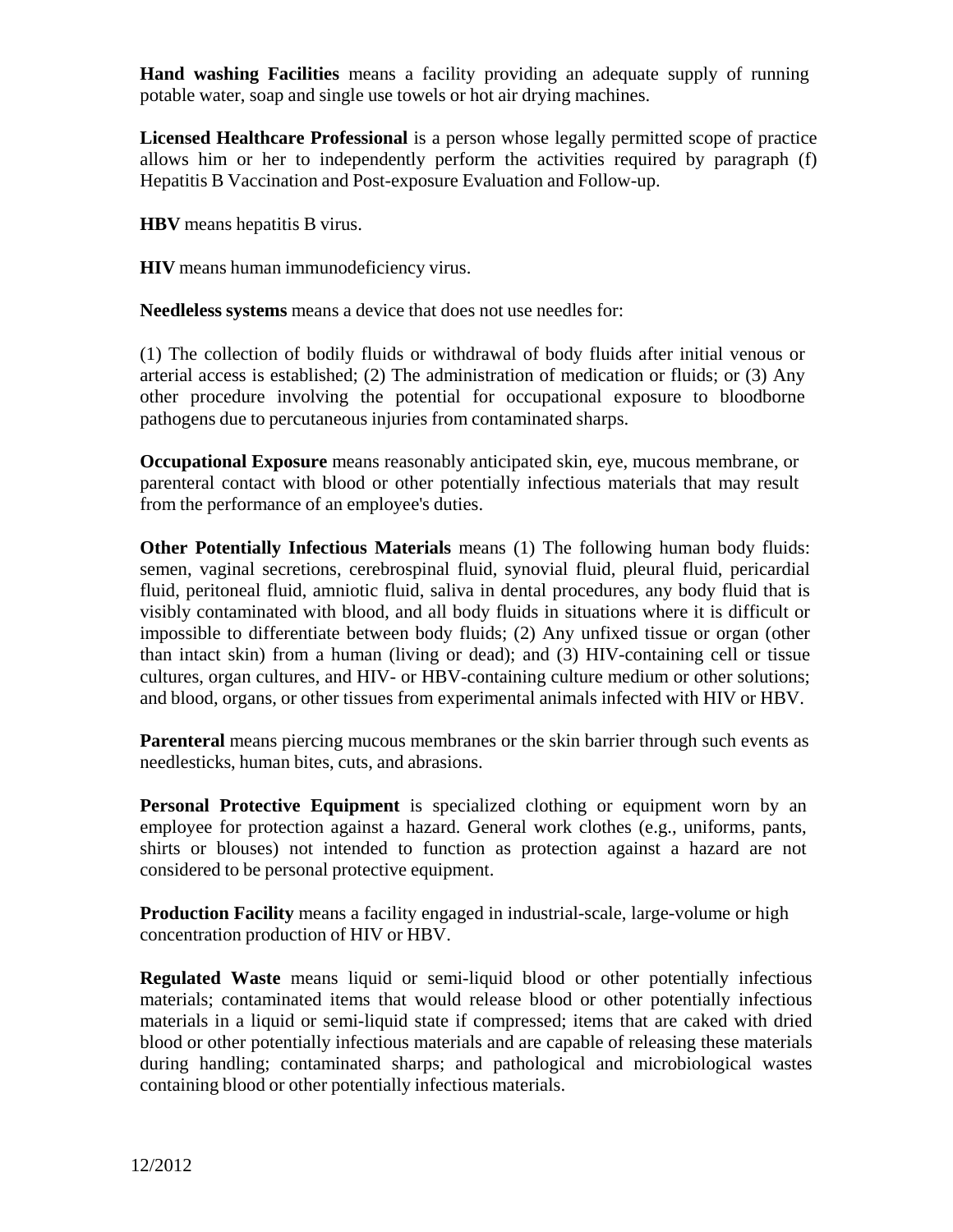**Research Laboratory** means a laboratory producing or using research-laboratory-scale amounts of HIV or HBV. Research laboratories may produce high concentrations of HIV or HBV but not in the volume found in production facilities.

**Sharps with engineered sharps injury protections** means a nonneedle sharp or a needle device used for withdrawing body fluids, accessing a vein or artery, or administering medications or other fluids, with a built-in safety feature or mechanism that effectively reduces the risk of an exposure incident.

**Source Individual** means any individual, living or dead, whose blood or other potentially infectious materials may be a source of occupational exposure to the employee. Examples include, but are not limited to, hospital and clinic patients; clients in institutions for the developmentally disabled; trauma victims; clients of drug and alcohol treatment facilities; residents of hospices and nursing homes; human remains; and individuals who donate or sell blood or blood components.

**Sterilize** means the use of a physical or chemical procedure to destroy all microbial life including highly resistant bacterial endospores.

**Universal Precautions** is an approach to infection control. According to the concept of Universal Precautions, all human blood and certain human body fluids are treated as if known to be infectious for HIV, HBV, and other bloodborne pathogens.

**Work Practice Controls** means controls that reduce the likelihood of exposure by altering the manner in which a task is performed (e.g., prohibiting recapping of needles by a two-handed technique).

## **1910.1030(c)Exposure Control --**

## **1910.1030(c)(1)Exposure Control Plan**.

## **1910.1030(c)(1)(i)**

Each employer having an employee(s) with occupational exposure as defined by paragraph (b) of this section shall establish a written Exposure Control Plan designed to eliminate or minimize employee exposure.

## **1910.1030(c)(1)(ii)**

The Exposure Control Plan shall contain at least the following elements:

## **1910.1030(c)(1)(ii)(A)**

The exposure determination required by paragraph  $(c)(2)$ ,

# **..1910.1030(c)(1)(ii)(B)**

## **1910.1030(c)(1)(ii)(B)**

The schedule and method of implementation for paragraphs (d) Methods of Compliance, (e) HIV and HBV Research Laboratories and Production Facilities, (f) Hepatitis B 12/2012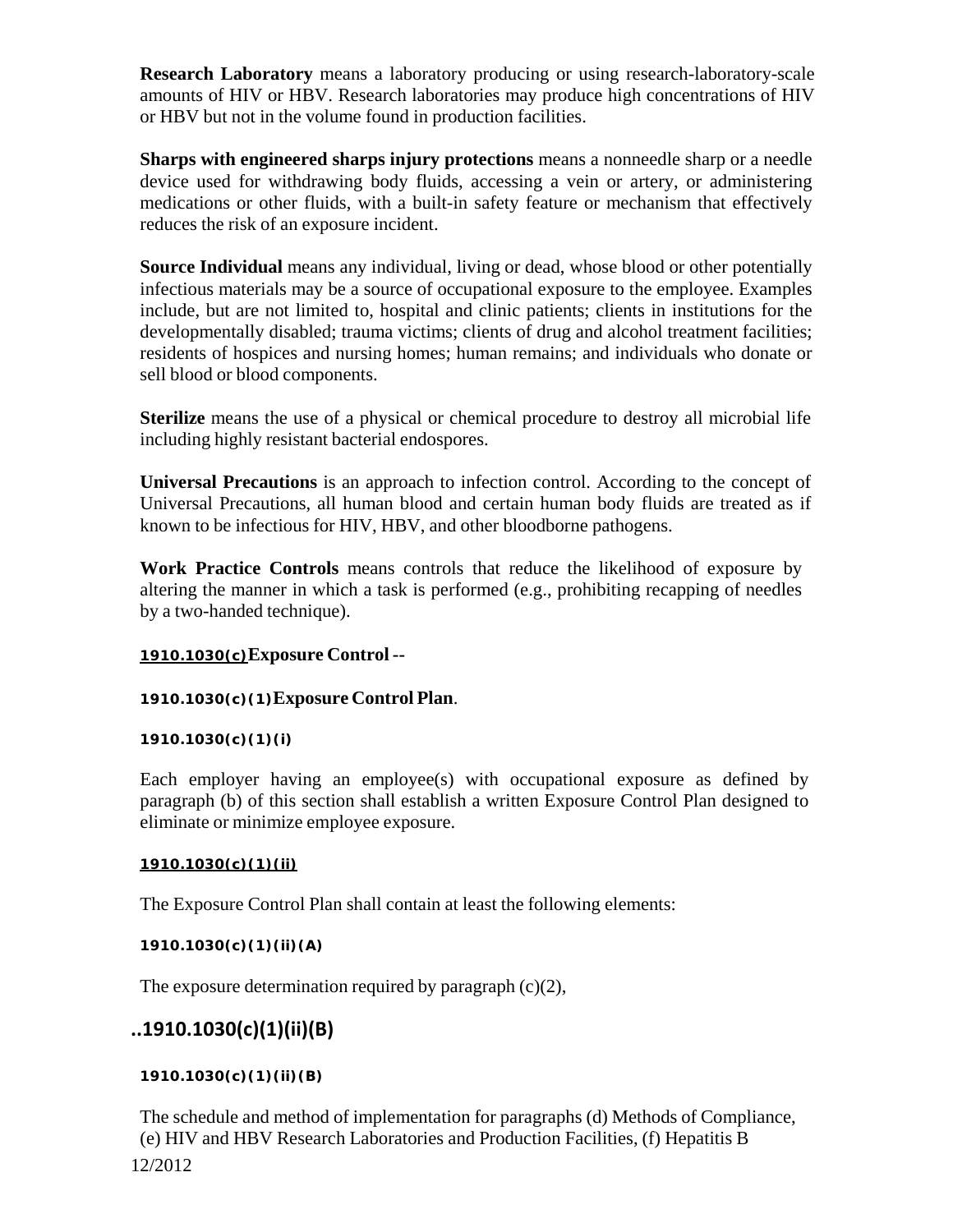Vaccination and Post-Exposure Evaluation and Follow-up, (g) Communication of Hazards to Employees, and (h) Recordkeeping, of this standard, and

## **1910.1030(c)(1)(ii)(C)**

The procedure for the evaluation of circumstances surrounding exposure incidents as required by paragraph (f)(3)(i) of this standard.

## **1910.1030(c)(1)(iii)**

Each employer shall ensure that a copy of the Exposure Control Plan is accessible to employees in accordance with 29 CFR 1910.1020(e).

## **1910.1030(c)(1)(iv)**

The Exposure Control Plan shall be reviewed and updated at least annually and whenever necessary to reflect new or modified tasks and procedures which affect occupational exposure and to reflect new or revised employee positions with occupational exposure. The review and update of such plans shall also:

## **1910.1030(c)(1)(iv)(A)**

Reflect changes in technology that eliminate or reduce exposure to bloodborne pathogens; and

## **1910.1030(c)(1)(iv)(B)**

Document annually consideration and implementation of appropriate commercially available and effective safer medical devices designed to eliminate or minimize occupational exposure.

## **1910.1030(c)(1)(v)**

An employer, who is required to establish an Exposure Control Plan shall solicit input from non-managerial employees responsible for direct patient care who are potentially exposed to injuries from contaminated sharps in the identification, evaluation, and selection of effective engineering and work practice controls and shall document the solicitation in the Exposure Control Plan.

## **1910.1030(c)(1)(vi)**

The Exposure Control Plan shall be made available to the Assistant Secretary and the Director upon request for examination and copying.

## **1910.1030(c)(2)Exposure Determination**.

## **1910.1030(c)(2)(i)**

Each employer who has an employee(s) with occupational exposure as defined by paragraph (b) of this section shall prepare an exposure determination. This exposure determination shall contain the following: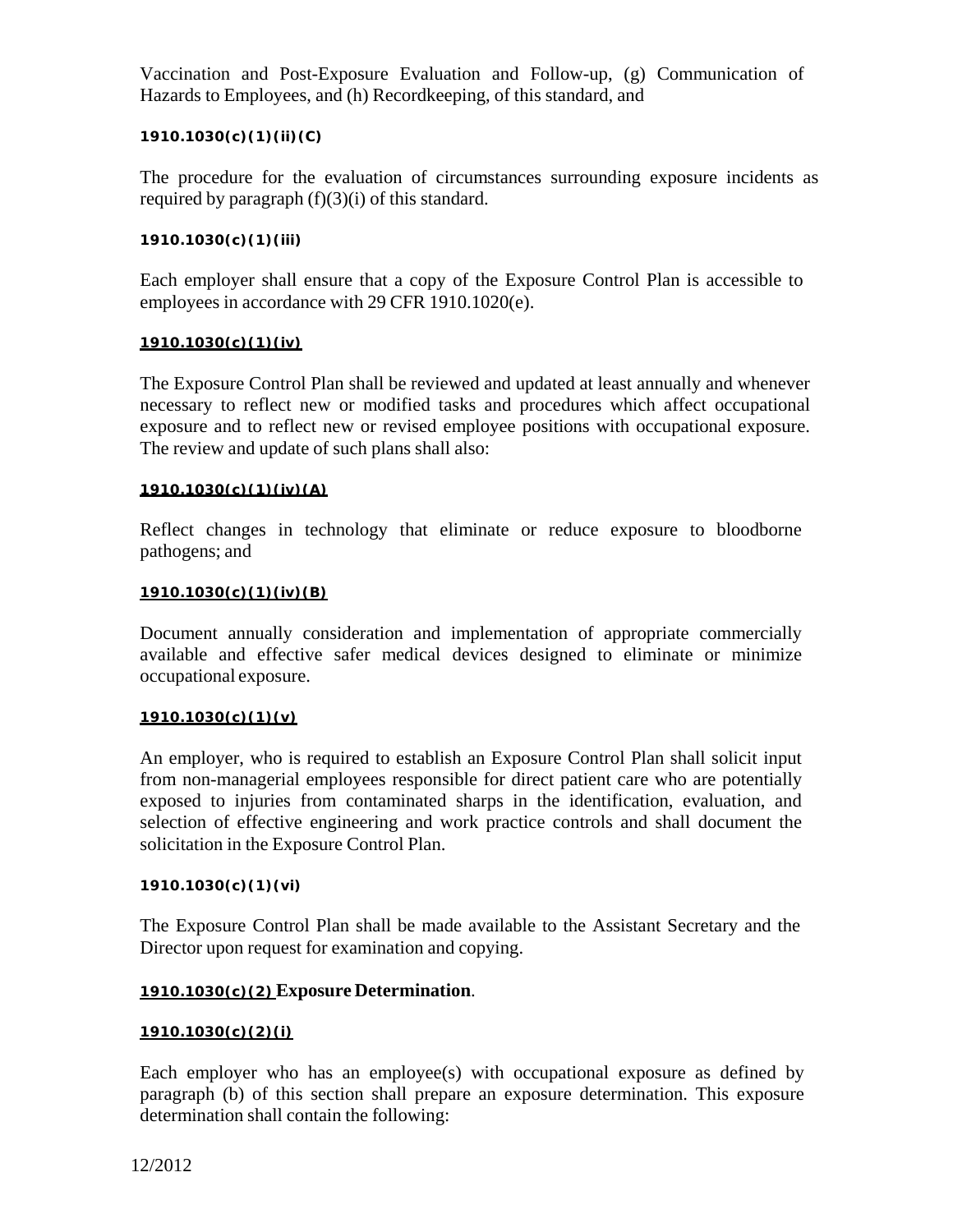## **1910.1030(c)(2)(i)(A)**

A list of all job classifications in which all employees in those job classifications have occupational exposure;

# **..1910.1030(c)(2)(i)(B)**

## **1910.1030(c)(2)(i)(B)**

A list of job classifications in which some employees have occupational exposure, and

## **1910.1030(c)(2)(i)(C)**

A list of all tasks and procedures or groups of closely related task and procedures in which occupational exposure occurs and that are performed by employees in job classifications listed in accordance with the provisions of paragraph  $(c)(2)(i)(B)$  of this standard.

## **1910.1030(c)(2)(ii)**

This exposure determination shall be made without regard to the use of personal protective equipment.

## **1910.1030(d)**

## **Methods of Compliance --**

## **1910.1030(d)(1)**

**General**. Universal precautions shall be observed to prevent contact with blood or other potentially infectious materials. Under circumstances in which differentiation between body fluid types is difficult or impossible, all body fluids shall be considered potentially infectious materials.

## **1910.1030(d)(2) Engineering and Work Practice Controls**.

## **1910.1030(d)(2)(i)**

Engineering and work practice controls shall be used to eliminate or minimize employee exposure. Where occupational exposure remains after institution of these controls, personal protective equipment shall also be used.

## **..1910.1030(d)(2)(ii)**

## **1910.1030(d)(2)(ii)**

Engineering controls shall be examined and maintained or replaced on a regular schedule to ensure their effectiveness.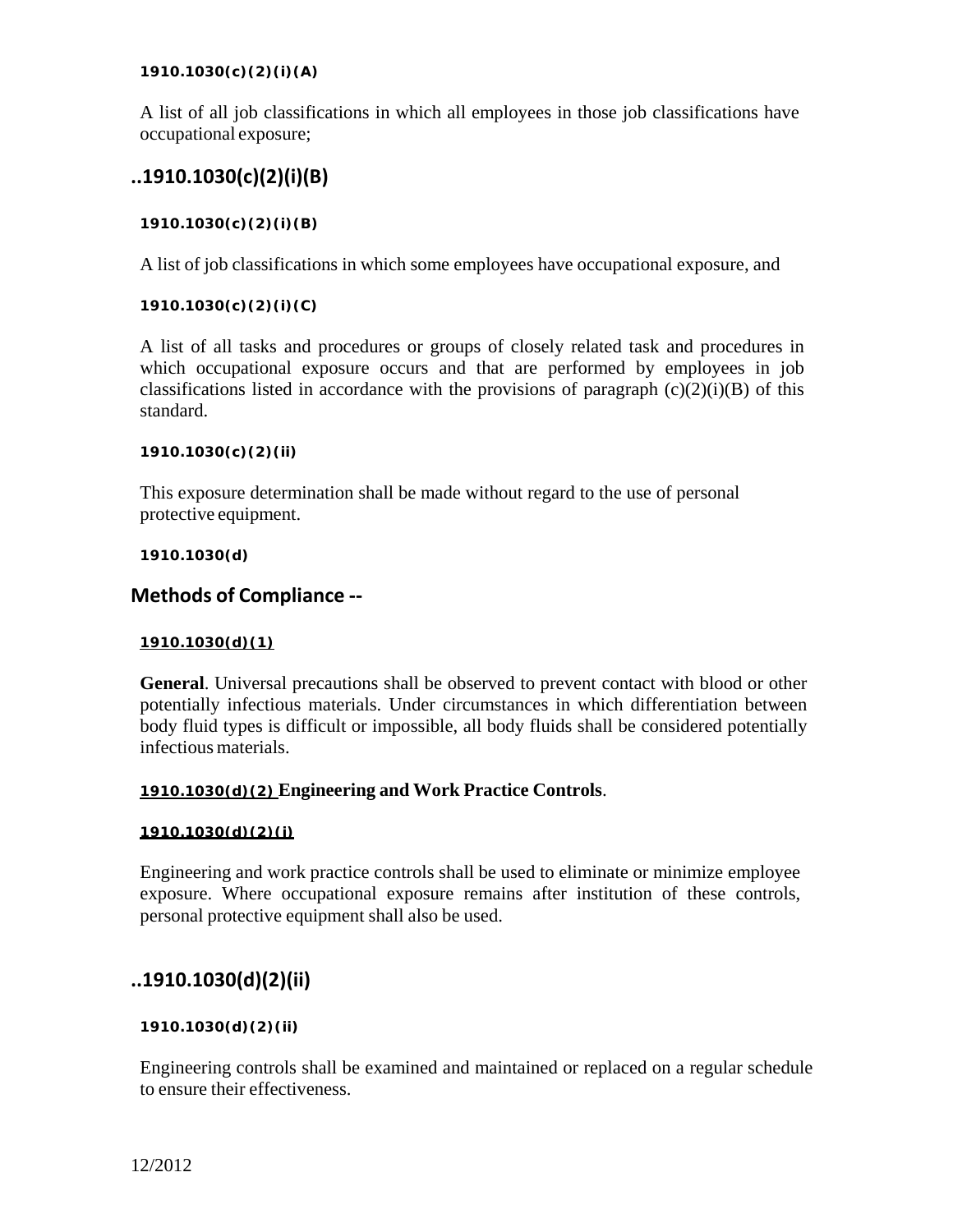## **1910.1030(d)(2)(iii)**

Employers shall provide handwashing facilities which are readily accessible to employees.

### **1910.1030(d)(2)(iv)**

When provision of handwashing facilities is not feasible, the employer shall provide either an appropriate antiseptic hand cleanser in conjunction with clean cloth/paper towels or antiseptic towelettes. When antiseptic hand cleansers or towelettes are used, hands shall be washed with soap and running water as soon as feasible.

#### **1910.1030(d)(2)(v)**

Employers shall ensure that employees wash their hands immediately or as soon as feasible after removal of gloves or other personal protective equipment.

#### **1910.1030(d)(2)(vi)**

Employers shall ensure that employees wash hands and any other skin with soap and water, or flush mucous membranes with water immediately or as soon as feasible following contact of such body areas with blood or other potentially infectious materials.

#### **1910.1030(d)(2)(vii)**

Contaminated needles and other contaminated sharps shall not be bent, recapped, or removed except as noted in paragraphs  $(d)(2)(vii)(A)$  and  $(d)(2)(vii)(B)$  below. Shearing or breaking of contaminated needles is prohibited.

## **..1910.1030(d)(2)(vii)(A)**

## **1910.1030(d)(2)(vii)(A)**

Contaminated needles and other contaminated sharps shall not be bent, recapped or removed unless the employer can demonstrate that no alternative is feasible or that such action is required by a specific medical or dental procedure.

#### **1910.1030(d)(2)(vii)(B)**

Such bending, recapping or needle removal must be accomplished through the use of a mechanical device or a one-handed technique.

## **1910.1030(d)(2)(viii)**

Immediately or as soon as possible after use, contaminated reusable sharps shall be placed in appropriate containers until properly reprocessed. These containers shall be:

## **1910.1030(d)(2)(viii)(A)**

Puncture resistant; 12/2012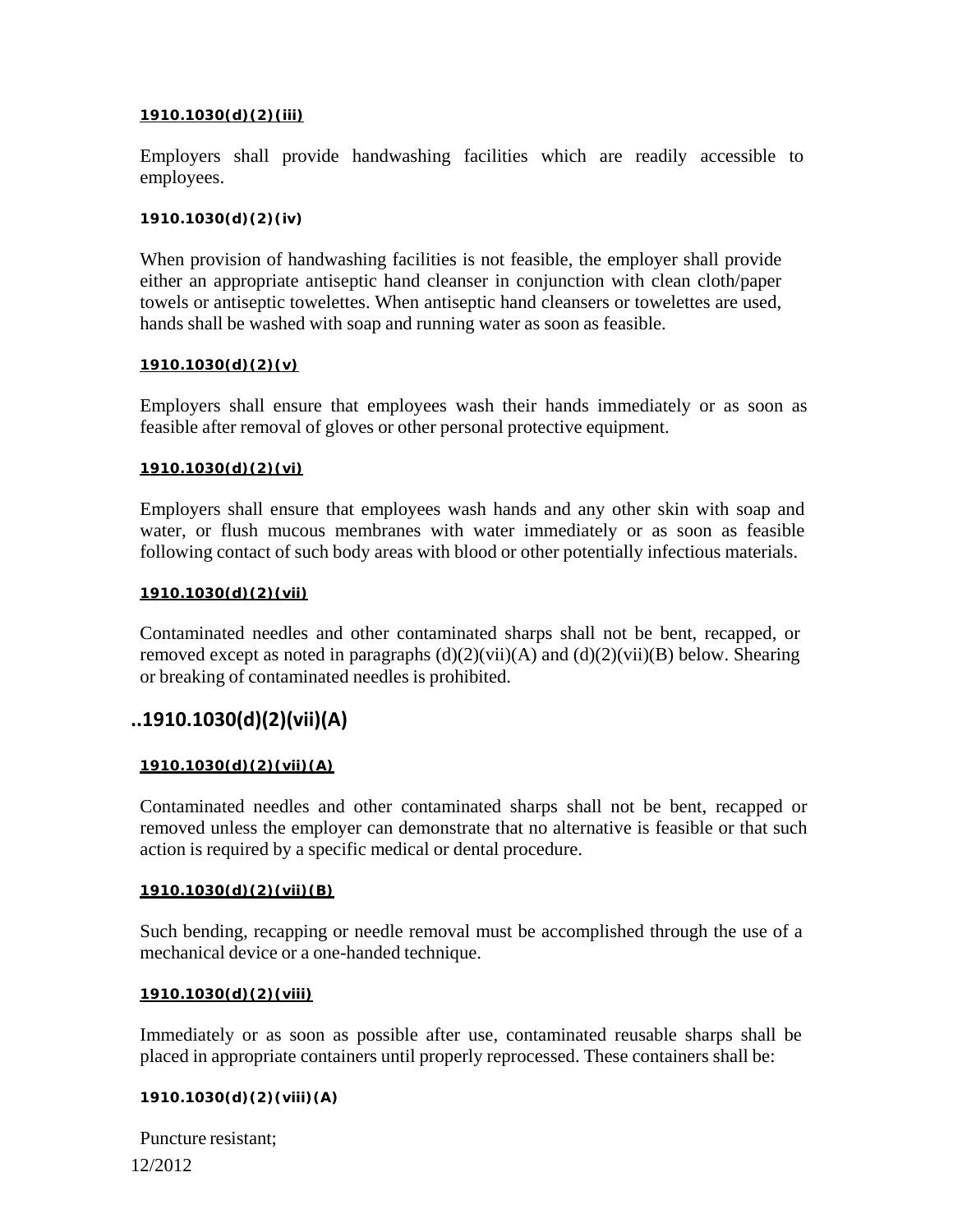## **1910.1030(d)(2)(viii)(B)**

Labeled or color-coded in accordance with this standard;

## **1910.1030(d)(2)(viii)(C)**

Leakproof on the sides and bottom; and

## **1910.1030(d)(2)(viii)(D)**

In accordance with the requirements set forth in paragraph  $(d)(4)(ii)(E)$  for reusable sharps.

## **1910.1030(d)(2)(ix)**

Eating, drinking, smoking, applying cosmetics or lip balm, and handling contact lenses are prohibited in work areas where there is a reasonable likelihood of occupational exposure.

## **1910.1030(d)(2)(x)**

Food and drink shall not be kept in refrigerators, freezers, shelves, cabinets or on countertops or benchtops where blood or other potentially infectious materials are present.

# **..1910.1030(d)(2)(xi)**

## **1910.1030(d)(2)(xi)**

All procedures involving blood or other potentially infectious materials shall be performed in such a manner as to minimize splashing, spraying, spattering, and generation of droplets of these substances.

## **1910.1030(d)(2)(xii)**

Mouth pipetting/suctioning of blood or other potentially infectious materials is prohibited.

## **1910.1030(d)(2)(xiii)**

Specimens of blood or other potentially infectious materials shall be placed in a container which prevents leakage during collection, handling, processing, storage, transport, or shipping.

## **1910.1030(d)(2)(xiii)(A)**

The container for storage, transport, or shipping shall be labeled or color-coded according to paragraph  $(g)(1)(i)$  and closed prior to being stored, transported, or shipped. When a facility utilizes Universal Precautions in the handling of all specimens, the labeling/colorcoding of specimens is not necessary provided containers are recognizable as containing specimens. This exemption only applies while such specimens/containers remain within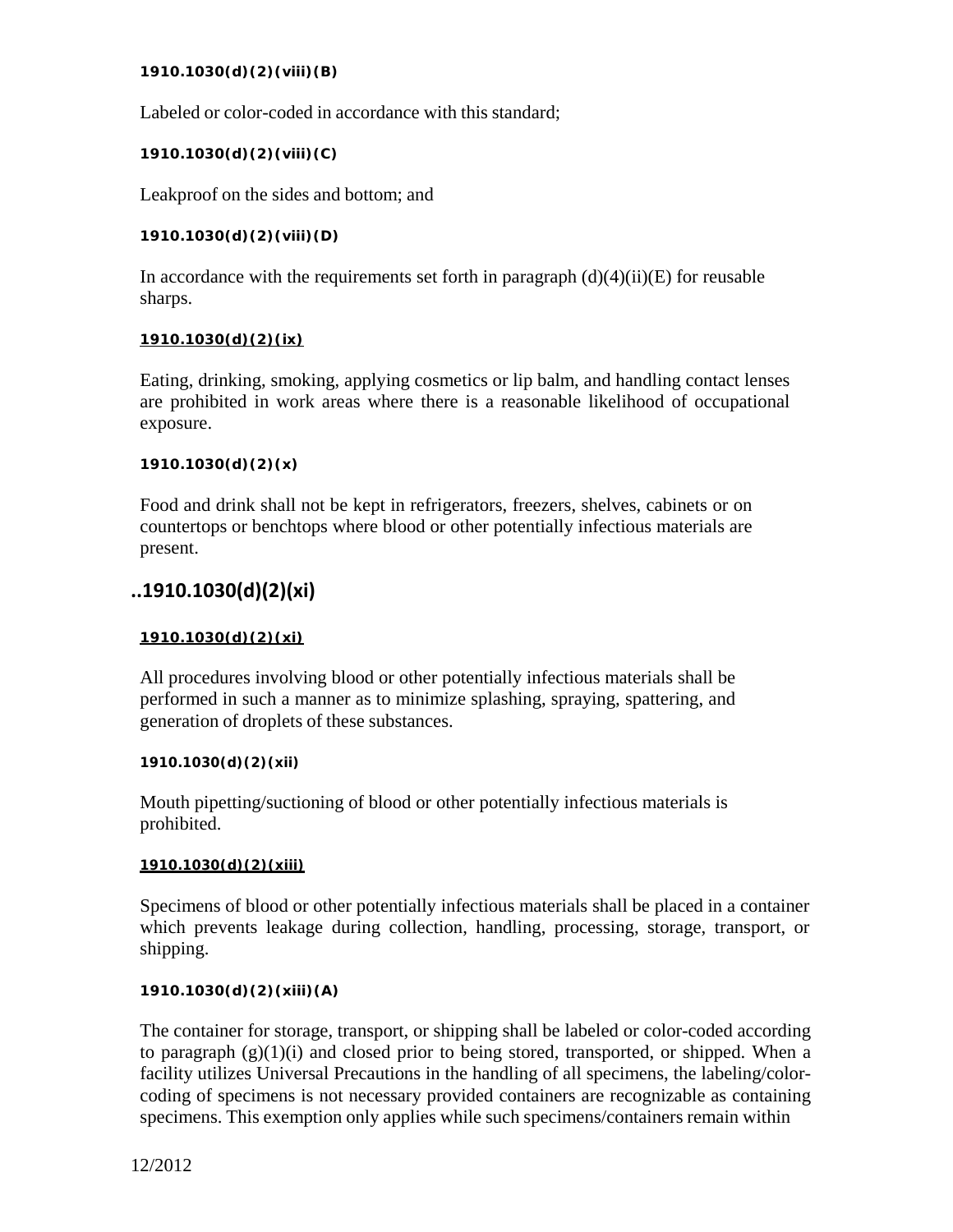the facility. Labeling or color-coding in accordance with paragraph  $(g)(1)(i)$  is required when such specimens/containers leave the facility.

## **1910.1030(d)(2)(xiii)(B)**

If outside contamination of the primary container occurs, the primary container shall be placed within a second container which prevents leakage during handling, processing, storage, transport, or shipping and is labeled or color-coded according to the requirements of this standard.

# **..1910.1030(d)(2)(xiii)(C)**

## **1910.1030(d)(2)(xiii)(C)**

If the specimen could puncture the primary container, the primary container shall be placed within a secondary container which is puncture-resistant in addition to the above characteristics.

## **1910.1030(d)(2)(xiv)**

Equipment which may become contaminated with blood or other potentially infectious materials shall be examined prior to servicing or shipping and shall be decontaminated as necessary, unless the employer can demonstrate that decontamination of such equipment or portions of such equipment is not feasible.

## **1910.1030(d)(2)(xiv)(A)**

A readily observable label in accordance with paragraph  $(g)(1)(i)(H)$  shall be attached to the equipment stating which portions remain contaminated.

## **1910.1030(d)(2)(xiv)(B)**

The employer shall ensure that this information is conveyed to all affected employees, the servicing representative, and/or the manufacturer, as appropriate, prior to handling, servicing, or shipping so that appropriate precautions will be taken.

## **1910.1030(d)(3) Personal Protective Equipment --**

## **1910.1030(d)(3)(i)**

**Provision**. When there is occupational exposure, the employer shall provide, at no cost to the employee, appropriate personal protective equipment such as, but not limited to, gloves, gowns, laboratory coats, face shields or masks and eye protection, and mouthpieces, resuscitation bags, pocket masks, or other ventilation devices. Personal protective equipment will be considered "appropriate" only if it does not permit blood or other potentially infectious materials to pass through to or reach the employee's work clothes, street clothes, undergarments, skin, eyes, mouth, or other mucous membranes under normal conditions of use and for the duration of time which the protective equipment will be used.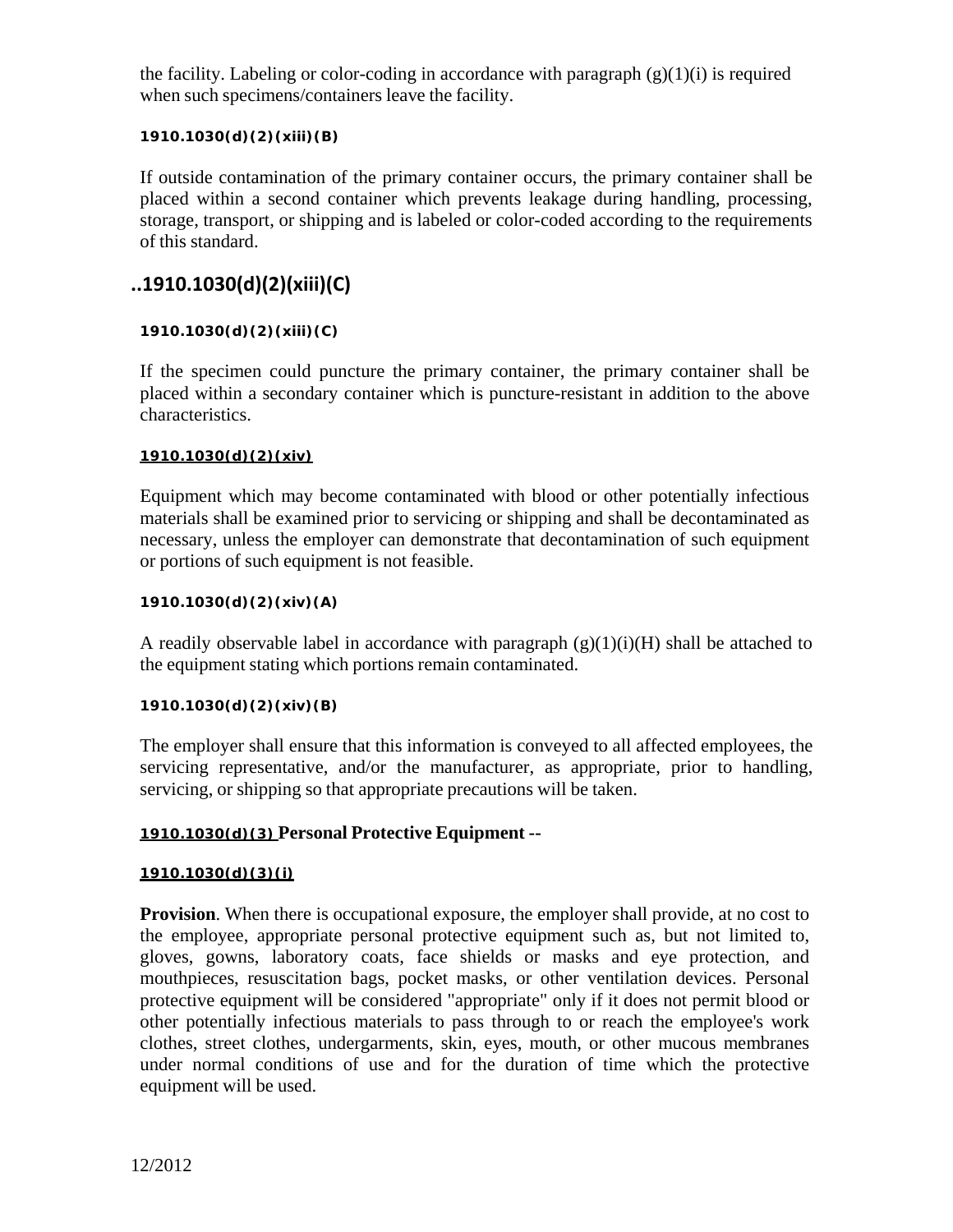**Use**. The employer shall ensure that the employee uses appropriate personal protective equipment unless the employer shows that the employee temporarily and briefly declined to use personal protective equipment when, under rare and extraordinary circumstances, it was the employee's professional judgment that in the specific instance its use would have prevented the delivery of health care or public safety services or would have posed an increased hazard to the safety of the worker or co-worker. When the employee makes this judgement, the circumstances shall be investigated and documented in order to determine whether changes can be instituted to prevent such occurrences in the future.

## **1910.1030(d)(3)(iii)**

**Accessibility**. The employer shall ensure that appropriate personal protective equipment in the appropriate sizes is readily accessible at the worksite or is issued to employees. Hypoallergenic gloves, glove liners, powder less gloves, or other similar alternatives shall be readily accessible to those employees who are allergic to the gloves normally provided.

#### **1910.1030(d)(3)(iv)**

**Cleaning, Laundering, and Disposal**. The employer shall clean, launder, and dispose of personal protective equipment required by paragraphs (d) and (e) of this standard, at no cost to the employee.

# **..1910.1030(d)(3)(v)**

**1910.1030(d)(3)(v)**

**Repair and Replacement**. The employer shall repair or replace personal protective equipment as needed to maintain its effectiveness, at no cost to the employee.

## **1910.1030(d)(3)(vi)**

If a garment(s) is penetrated by blood or other potentially infectious materials, the garment(s) shall be removed immediately or as soon as feasible.

## **1910.1030(d)(3)(vii)**

All personal protective equipment shall be removed prior to leaving the work area.

## **1910.1030(d)(3)(viii)**

When personal protective equipment is removed it shall be placed in an appropriately designated area or container for storage, washing, decontamination or disposal.

## **1910.1030(d)(3)(ix)**

**Gloves**. Gloves shall be worn when it can be reasonably anticipated that the employee may have hand contact with blood, other potentially infectious materials, mucous membranes, and non-intact skin; when performing vascular access procedures except as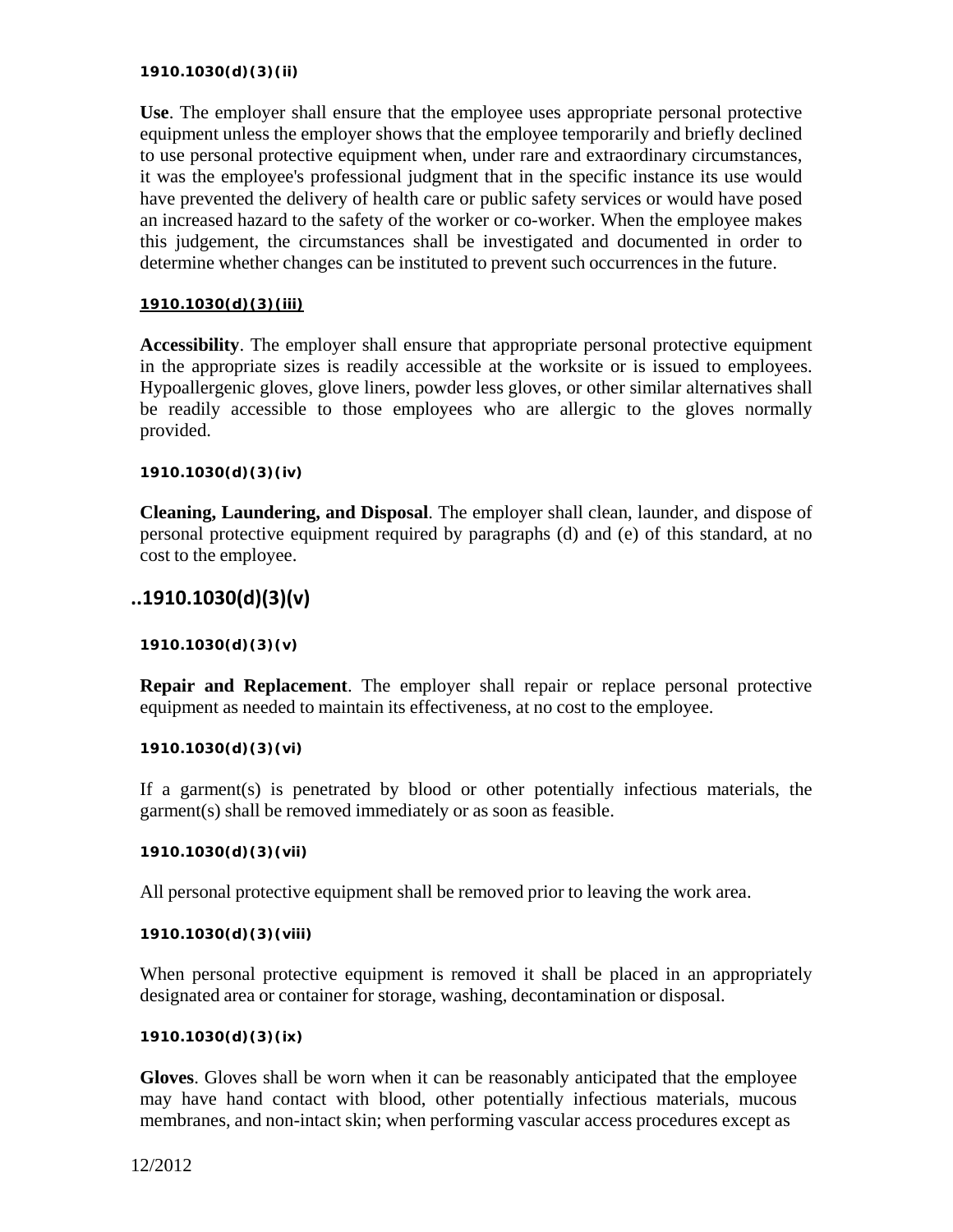specified in paragraph  $(d)(3)(ix)(D)$ ; and when handling or touching contaminated items or surfaces.

## **1910.1030(d)(3)(ix)(A)**

Disposable (single use) gloves such as surgical or examination gloves, shall be replaced as soon as practical when contaminated or as soon as feasible if they are torn, punctured, or when their ability to function as a barrier is compromised.

# **..1910.1030(d)(3)(ix)(B)**

## **1910.1030(d)(3)(ix)(B)**

Disposable (single use) gloves shall not be washed or decontaminated for re-use.

## **1910.1030(d)(3)(ix)(C)**

Utility gloves may be decontaminated for re-use if the integrity of the glove is not compromised. However, they must be discarded if they are cracked, peeling, torn, punctured, or exhibit other signs of deterioration or when their ability to function as a barrier is compromised.

## **1910.1030(d)(3)(ix)(D)**

If an employer in a volunteer blood donation center judges that routine gloving for all phlebotomies is not necessary then the employer shall:

## **1910.1030(d)(3)(ix)(D)(1)**

Periodically reevaluate this policy;

## **1910.1030(d)(3)(ix)(D)(2)**

Make gloves available to all employees who wish to use them for phlebotomy;

## **1910.1030(d)(3)(ix)(D)(3)**

Not discourage the use of gloves for phlebotomy; and

## **1910.1030(d)(3)(ix)(D)(4)**

Require that gloves be used for phlebotomy in the following circumstances:

## **1910.1030(d)(3)(ix)(D)(4)(i)**

When the employee has cuts, scratches, or other breaks in his or her skin;

## **1910.1030(d)(3)(ix)(D)(4)(ii)**

When the employee judges that hand contamination with blood may occur, for example, when performing phlebotomy on an uncooperative source individual; and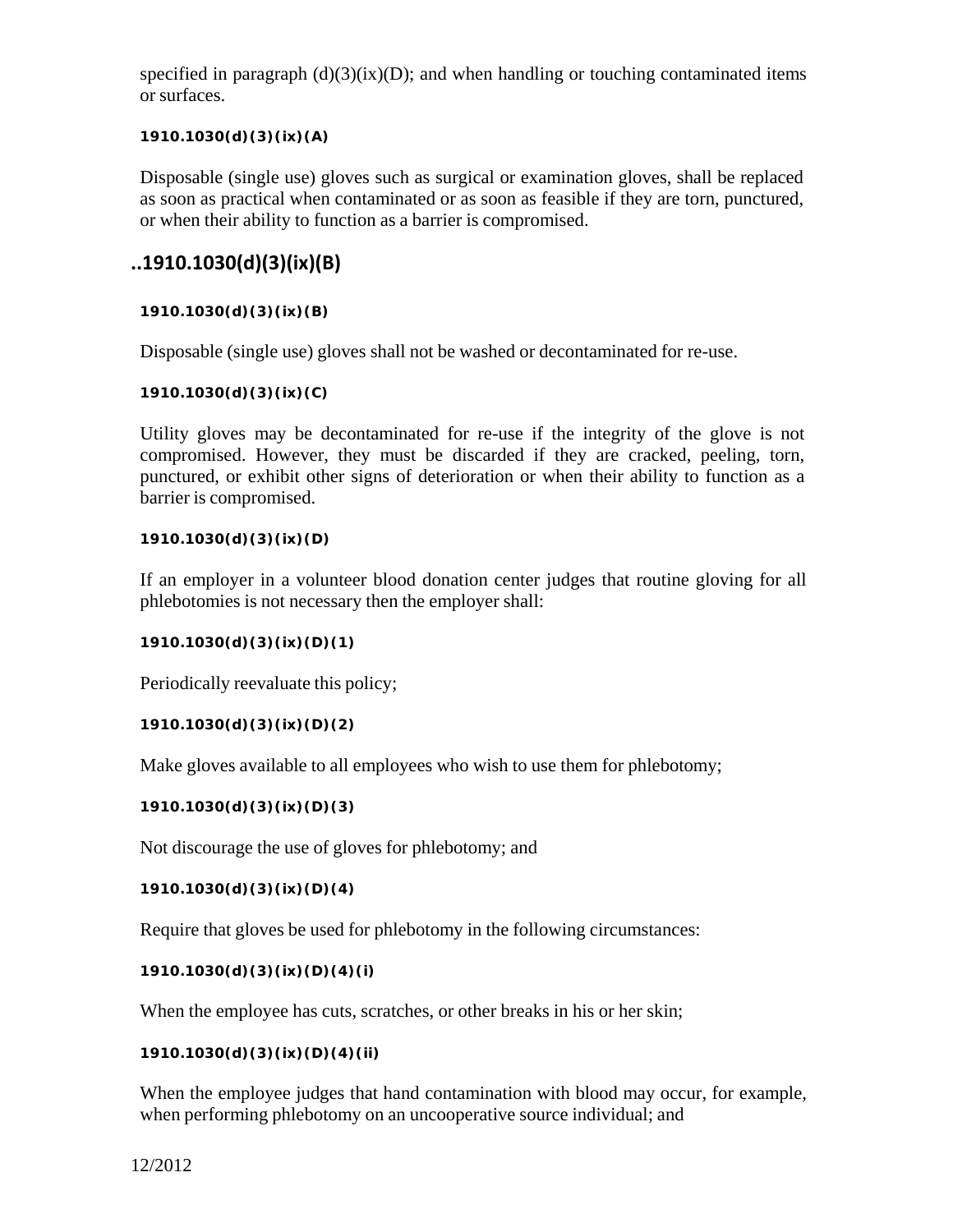## **1910.1030(d)(3)(ix)(D)(4)(iii)**

When the employee is receiving training in phlebotomy.

## **..1910.1030(d)(3)(x)**

### **1910.1030(d)(3)(x)**

**Masks, Eye Protection, and Face Shields**. Masks in combination with eye protection devices, such as goggles or glasses with solid side shields, or chin-length face shields, shall be worn whenever splashes, spray, spatter, or droplets of blood or other potentially infectious materials may be generated and eye, nose, or mouth contamination can be reasonably anticipated.

#### **1910.1030(d)(3)(xi)**

**Gowns, Aprons, and Other Protective Body Clothing**. Appropriate protective clothing such as, but not limited to, gowns, aprons, lab coats, clinic jackets, or similar outer garments shall be worn in occupational exposure situations. The type and characteristics will depend upon the task and degree of exposure anticipated.

## **1910.1030(d)(3)(xii)**

Surgical caps or hoods and/or shoe covers or boots shall be worn in instances when gross contamination can reasonably be anticipated (e.g., autopsies, orthopedic surgery).

## **1910.1030(d)(4) Housekeeping --**

#### **1910.1030(d)(4)(i)**

**General**. Employers shall ensure that the worksite is maintained in a clean and sanitary condition. The employer shall determine and implement an appropriate written schedule for cleaning and method of decontamination based upon the location within the facility, type of surface to be cleaned, type of soil present, and tasks or procedures being performed in the area.

#### **1910.1030(d)(4)(ii)**

All equipment and environmental and working surfaces shall be cleaned and decontaminated after contact with blood or other potentially infectious materials.

## **..1910.1030(d)(4)(ii)(A)**

#### **1910.1030(d)(4)(ii)(A)**

Contaminated work surfaces shall be decontaminated with an appropriate disinfectant after completion of procedures; immediately or as soon as feasible when surfaces are overtly contaminated or after any spill of blood or other potentially infectious materials; and at the end of the work shift if the surface may have become contaminated since the last cleaning.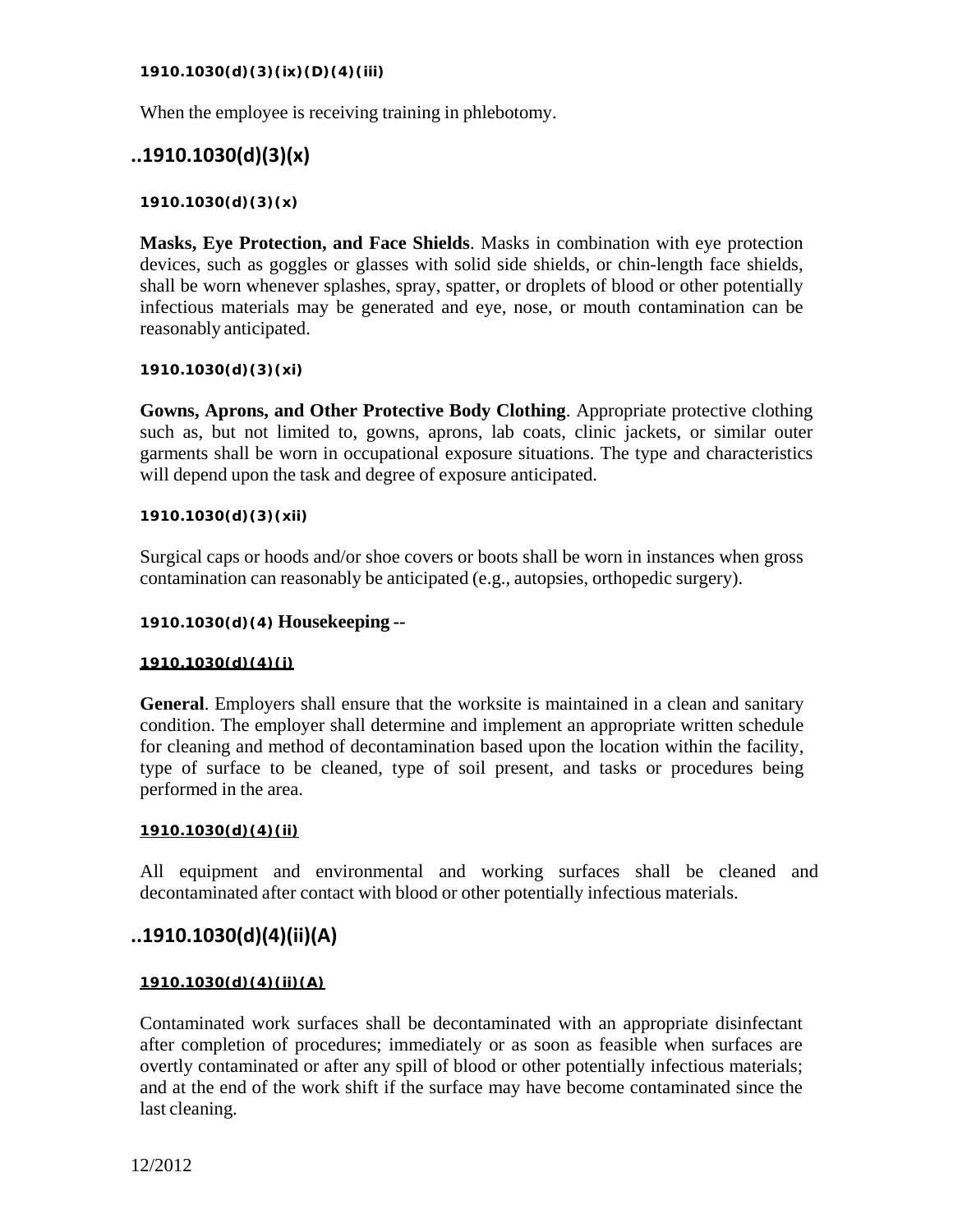## **1910.1030(d)(4)(ii)(B)**

Protective coverings, such as plastic wrap, aluminum foil, or imperviously-backed absorbent paper used to cover equipment and environmental surfaces, shall be removed and replaced as soon as feasible when they become overtly contaminated or at the end of the work shift if they may have become contaminated during the shift.

#### **1910.1030(d)(4)(ii)(C)**

All bins, pails, cans, and similar receptacles intended for reuse which have a reasonable likelihood for becoming contaminated with blood or other potentially infectious materials shall be inspected and decontaminated on a regularly scheduled basis and cleaned and decontaminated immediately or as soon as feasible upon visible contamination.

#### **1910.1030(d)(4)(ii)(D)**

Broken glassware which may be contaminated shall not be picked up directly with the hands. It shall be cleaned up using mechanical means, such as a brush and dust pan, tongs, or forceps.

## **1910.1030(d)(4)(ii)(E)**

Reusable sharps that are contaminated with blood or other potentially infectious materials shall not be stored or processed in a manner that requires employees to reach by hand into the containers where these sharps have been placed.

## **1910.1030(d)(4)(iii) Regulated Waste --**

## **..1910.1030(d)(4)(iii)(A)**

**1910.1030(d)(4)(iii)(A)**

## **Contaminated Sharps Discarding and Containment**

## **1910.1030(d)(4)(iii)(A)(1)**

Contaminated sharps shall be discarded immediately or as soon as feasible in containers that are:

**1910.1030(d)(4)(iii)(A)(1)(i)**

Closable;

**1910.1030(d)(4)(iii)(A)(1)(ii)**

Puncture resistant;

**1910.1030(d)(4)(iii)(A)(1)(iii)**

Leakproof on sides and bottom; and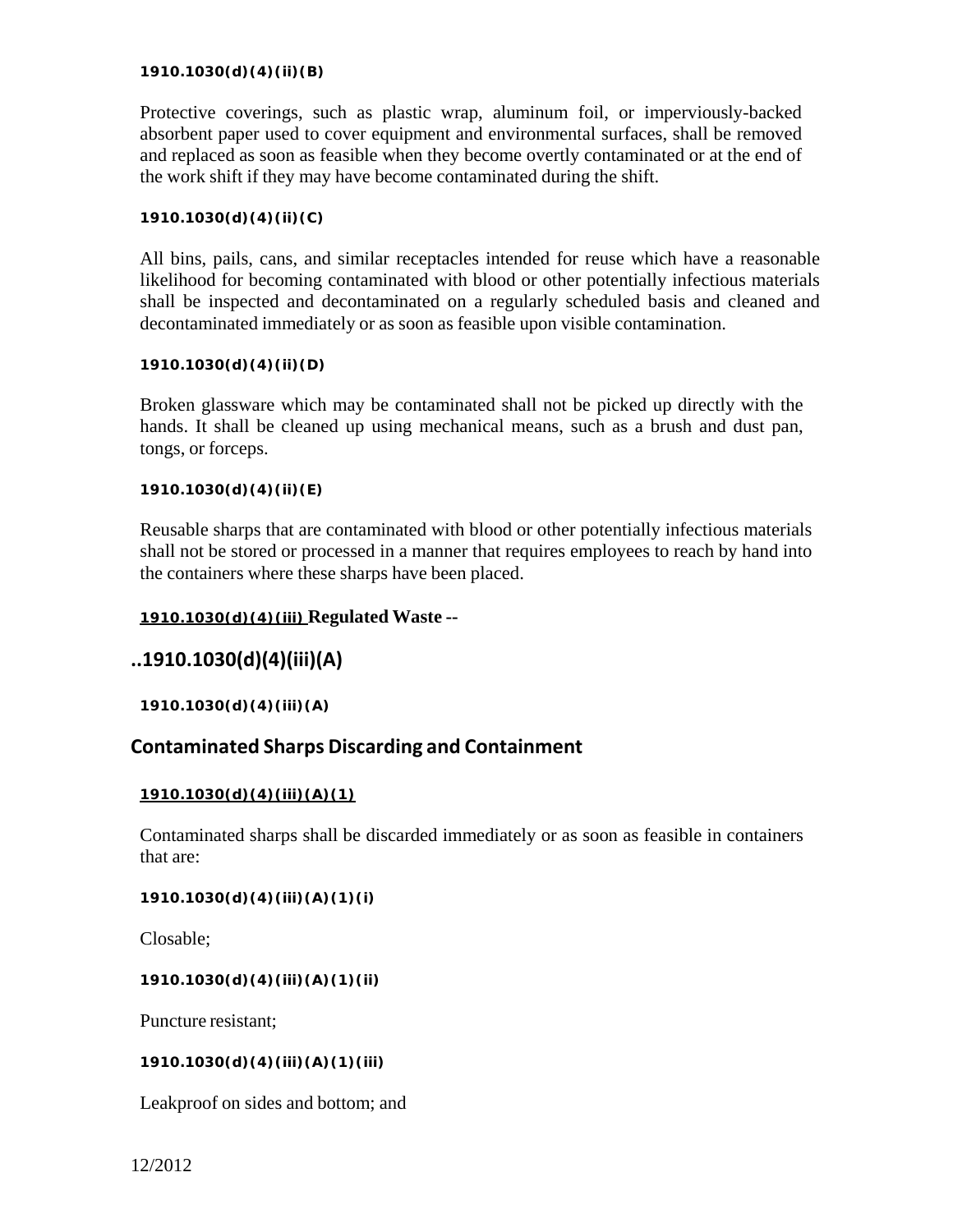## **1910.1030(d)(4)(iii)(A)(1)(iv)**

Labeled or color-coded in accordance with paragraph  $(g)(1)(i)$  of this standard.

## **1910.1030(d)(4)(iii)(A)(2)**

During use, containers for contaminated sharps shall be:

#### **1910.1030(d)(4)(iii)(A)(2)(i)**

Easily accessible to personnel and located as close as is feasible to the immediate area where sharps are used or can be reasonably anticipated to be found (e.g., laundries);

#### **1910.1030(d)(4)(iii)(A)(2)(ii)**

Maintained upright throughout use; and

#### **1910.1030(d)(4)(iii)(A)(2)(iii)**

Replaced routinely and not be allowed to overfill.

#### **1910.1030(d)(4)(iii)(A)(3)**

When moving containers of contaminated sharps from the area of use, the containers shall be:

#### **1910.1030(d)(4)(iii)(A)(3)(i)**

Closed immediately prior to removal or replacement to prevent spillage or protrusion of contents during handling, storage, transport, or shipping;

## **1910.1030(d)(4)(iii)(A)(3)(ii)**

Placed in a secondary container if leakage is possible. The second container shall be:

## **1910.1030(d)(4)(iii)(A)(3)(ii)(A)**

Closable;

## **1910.1030(d)(4)(iii)(A)(3)(ii)(B)**

Constructed to contain all contents and prevent leakage during handling, storage, transport, or shipping; and

## **1910.1030(d)(4)(iii)(A)(3)(ii)(C)**

Labeled or color-coded according to paragraph  $(g)(1)(i)$  of this standard.

## **1910.1030(d)(4)(iii)(A)(4)**

Reusable containers shall not be opened, emptied, or cleaned manually or in any other manner which would expose employees to the risk of percutaneous injury.

12/2012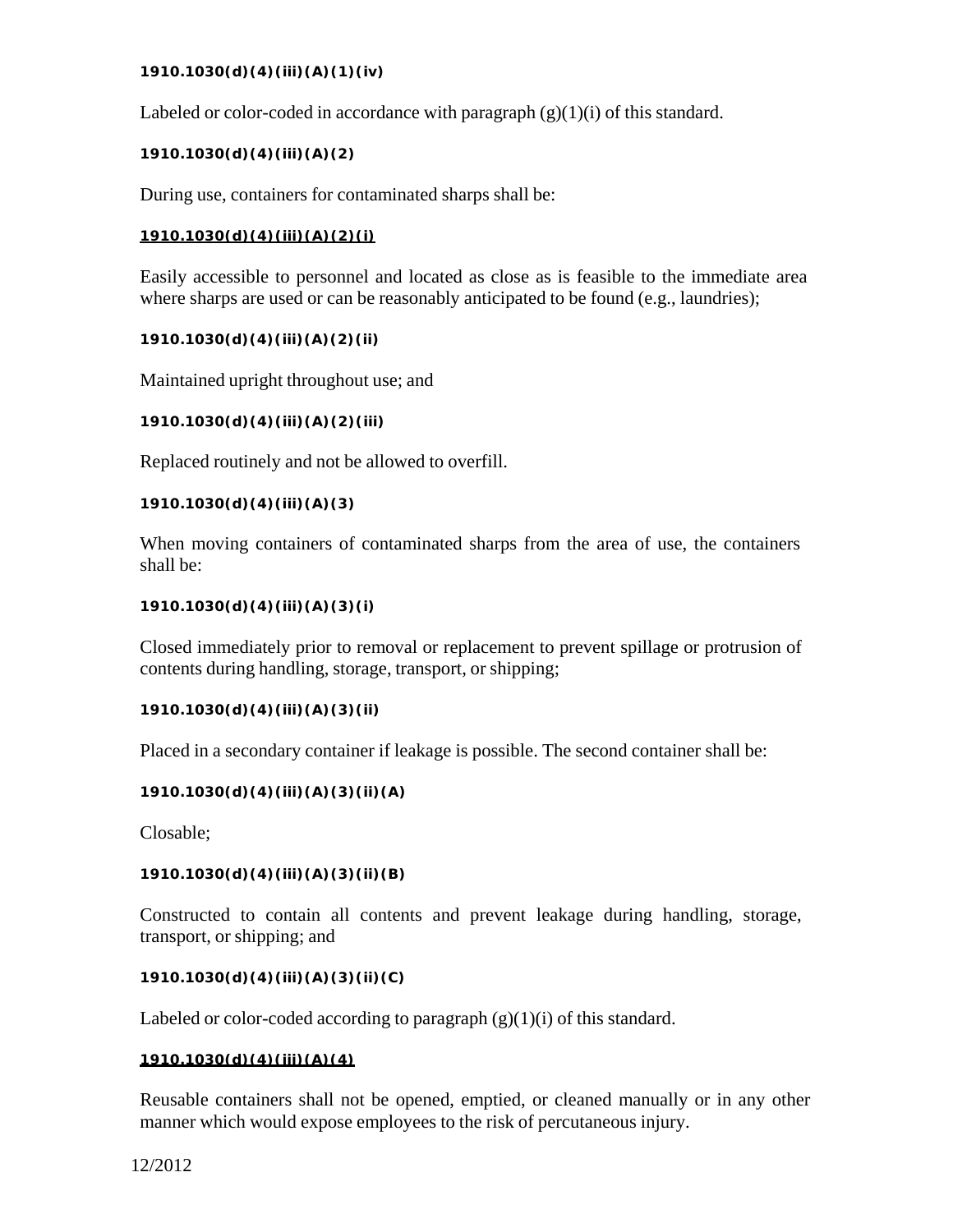#### **1910.1030(d)(4)(iii)(B)**

## **Other Regulated Waste Containment --**

## **1910.1030(d)(4)(iii)(B)(1)**

Regulated waste shall be placed in containers which are:

## **1910.1030(d)(4)(iii)(B)(1)(i)**

Closable;

## **1910.1030(d)(4)(iii)(B)(1)(ii)**

Constructed to contain all contents and prevent leakage of fluids during handling, storage, transport or shipping;

#### **1910.1030(d)(4)(iii)(B)(1)(iii)**

Labeled or color-coded in accordance with paragraph  $(g)(1)(i)$  this standard; and

### **1910.1030(d)(4)(iii)(B)(1)(iv)**

Closed prior to removal to prevent spillage or protrusion of contents during handling, storage, transport, or shipping.

## **1910.1030(d)(4)(iii)(B)(2)**

If outside contamination of the regulated waste container occurs, it shall be placed in a second container. The second container shall be:

#### **1910.1030(d)(4)(iii)(B)(2)(i)**

Closable;

#### **1910.1030(d)(4)(iii)(B)(2)(ii)**

Constructed to contain all contents and prevent leakage of fluids during handling, storage, transport or shipping;

#### **1910.1030(d)(4)(iii)(B)(2)(iii)**

Labeled or color-coded in accordance with paragraph  $(g)(1)(i)$  of this standard; and

## **1910.1030(d)(4)(iii)(B)(2)(iv)**

Closed prior to removal to prevent spillage or protrusion of contents during handling, storage, transport, or shipping.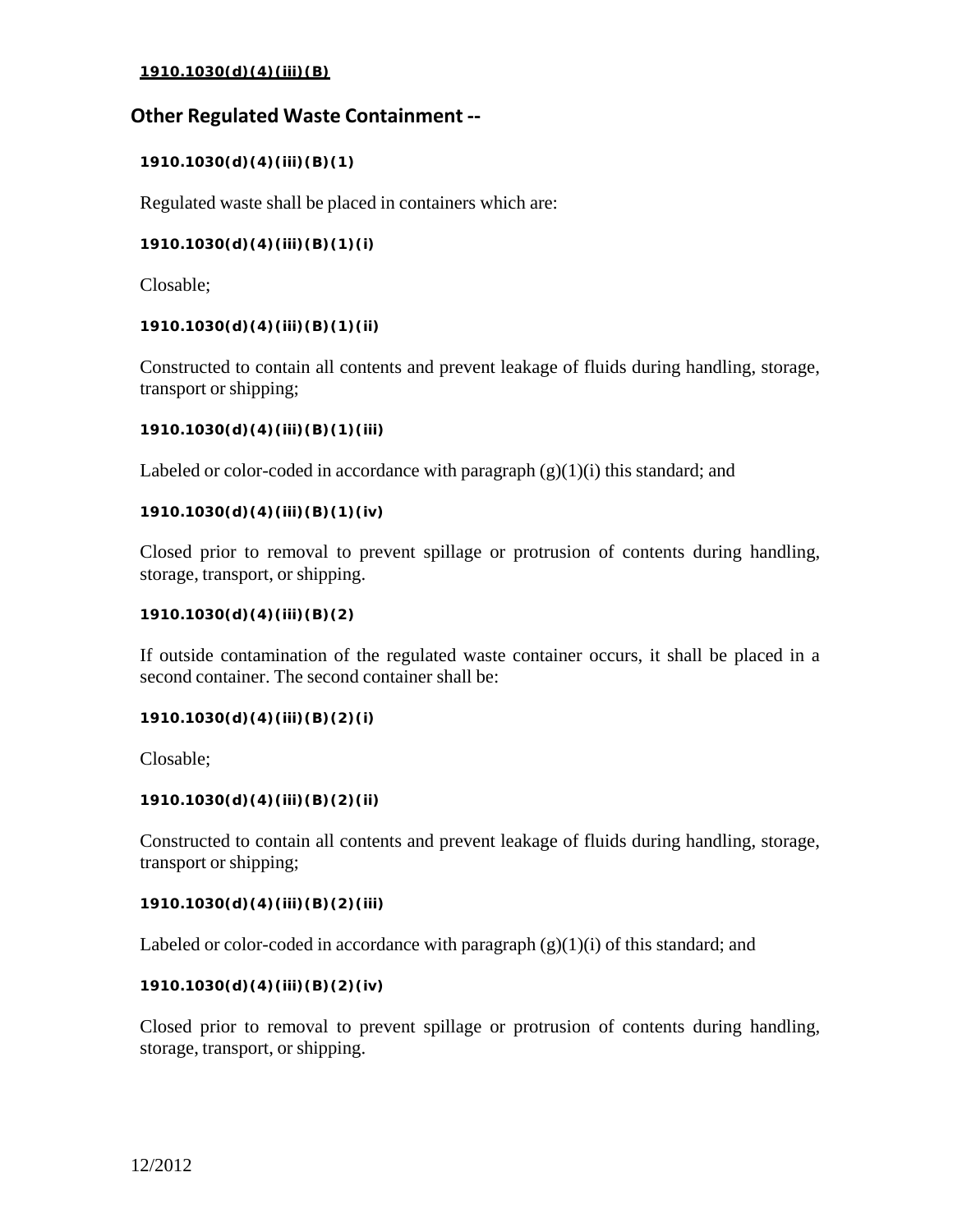#### **1910.1030(d)(4)(iii)(C)**

Disposal of all regulated waste shall be in accordance with applicable regulations of the United States, States and Territories, and political subdivisions of States and Territories.

# **..1910.1030(d)(4)(iv)**

## **1910.1030(d)(4)(iv)**

## **Laundry**.

## **1910.1030(d)(4)(iv)(A)**

Contaminated laundry shall be handled as little as possible with a minimum of agitation.

## **1910.1030(d)(4)(iv)(A)(1)**

Contaminated laundry shall be bagged or containerized at the location where it was used and shall not be sorted or rinsed in the location of use.

## **1910.1030(d)(4)(iv)(A)(2)**

Contaminated laundry shall be placed and transported in bags or containers labeled or color-coded in accordance with paragraph  $(g)(1)(i)$  of this standard. When a facility utilizes Universal Precautions in the handling of all soiled laundry, alternative labeling or color-coding is sufficient if it permits all employees to recognize the containers as requiring compliance with Universal Precautions.

## **1910.1030(d)(4)(iv)(A)(3)**

Whenever contaminated laundry is wet and presents a reasonable likelihood of soakthrough of or leakage from the bag or container, the laundry shall be placed and transported in bags or containers which prevent soak-through and/or leakage of fluids to the exterior.

## **1910.1030(d)(4)(iv)(B)**

The employer shall ensure that employees who have contact with contaminated laundry wear protective gloves and other appropriate personal protective equipment.

# **..1910.1030(d)(4)(iv)(C)**

## **1910.1030(d)(4)(iv)(C)**

When a facility ships contaminated laundry off-site to a second facility which does not utilize Universal Precautions in the handling of all laundry, the facility generating the contaminated laundry must place such laundry in bags or containers which are labeled or color-coded in accordance with paragraph  $(g)(1)(i)$ .

## **1910.1030(e)**

12/2012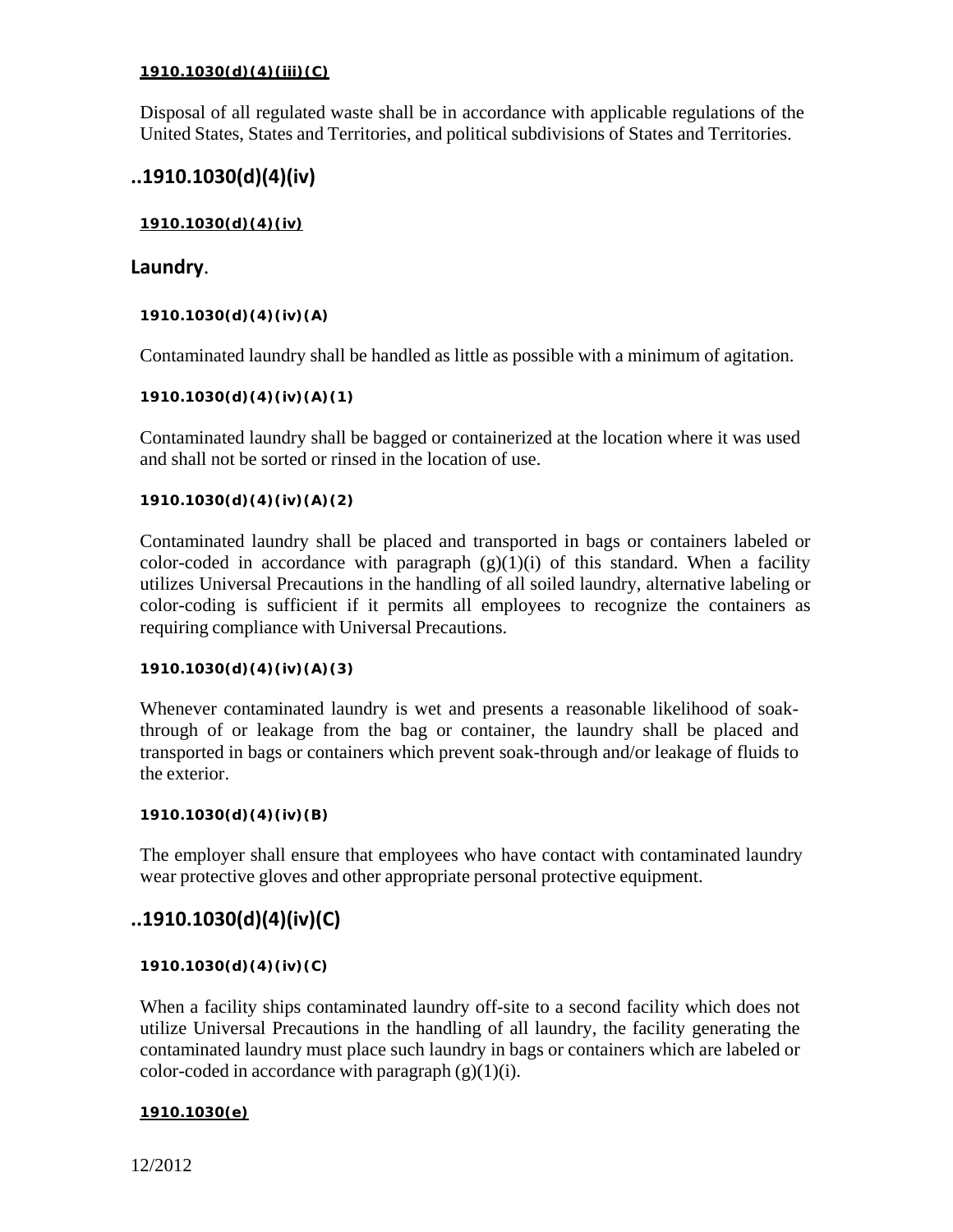# **HIV and HBV Research Laboratories and Production Facilities**

## **1910.1030(e)(1)**

This paragraph applies to research laboratories and production facilities engaged in the culture, production, concentration, experimentation, and manipulation of HIV and HBV. It does not apply to clinical or diagnostic laboratories engaged solely in the analysis of blood, tissues, or organs. These requirements apply in addition to the other requirements of the standard.

## **1910.1030(e)(2)**

Research laboratories and production facilities shall meet the following criteria:

## **1910.1030(e)(2)(i)**

**Standard Microbiological Practices**. All regulated waste shall either be incinerated or decontaminated by a method such as autoclaving known to effectively destroy bloodborne pathogens.

**1910.1030(e)(2)(ii)**

# **Special Practices**

## **1910.1030(e)(2)(ii)(A)**

Laboratory doors shall be kept closed when work involving HIV or HBV is in progress.

# **..1910.1030(e)(2)(ii)(B)**

## **1910.1030(e)(2)(ii)(B)**

Contaminated materials that are to be decontaminated at a site away from the work area shall be placed in a durable, leakproof, labeled or color-coded container that is closed before being removed from the work area.

## **1910.1030(e)(2)(ii)(C)**

Access to the work area shall be limited to authorized persons. Written policies and procedures shall be established whereby only persons who have been advised of the potential biohazard, who meet any specific entry requirements, and who comply with all entry and exit procedures shall be allowed to enter the work areas and animal rooms.

## **1910.1030(e)(2)(ii)(D)**

When other potentially infectious materials or infected animals are present in the work area or containment module, a hazard warning sign incorporating the universal biohazard symbol shall be posted on all access doors. The hazard warning sign shall comply with paragraph  $(g)(1)(ii)$  of this standard.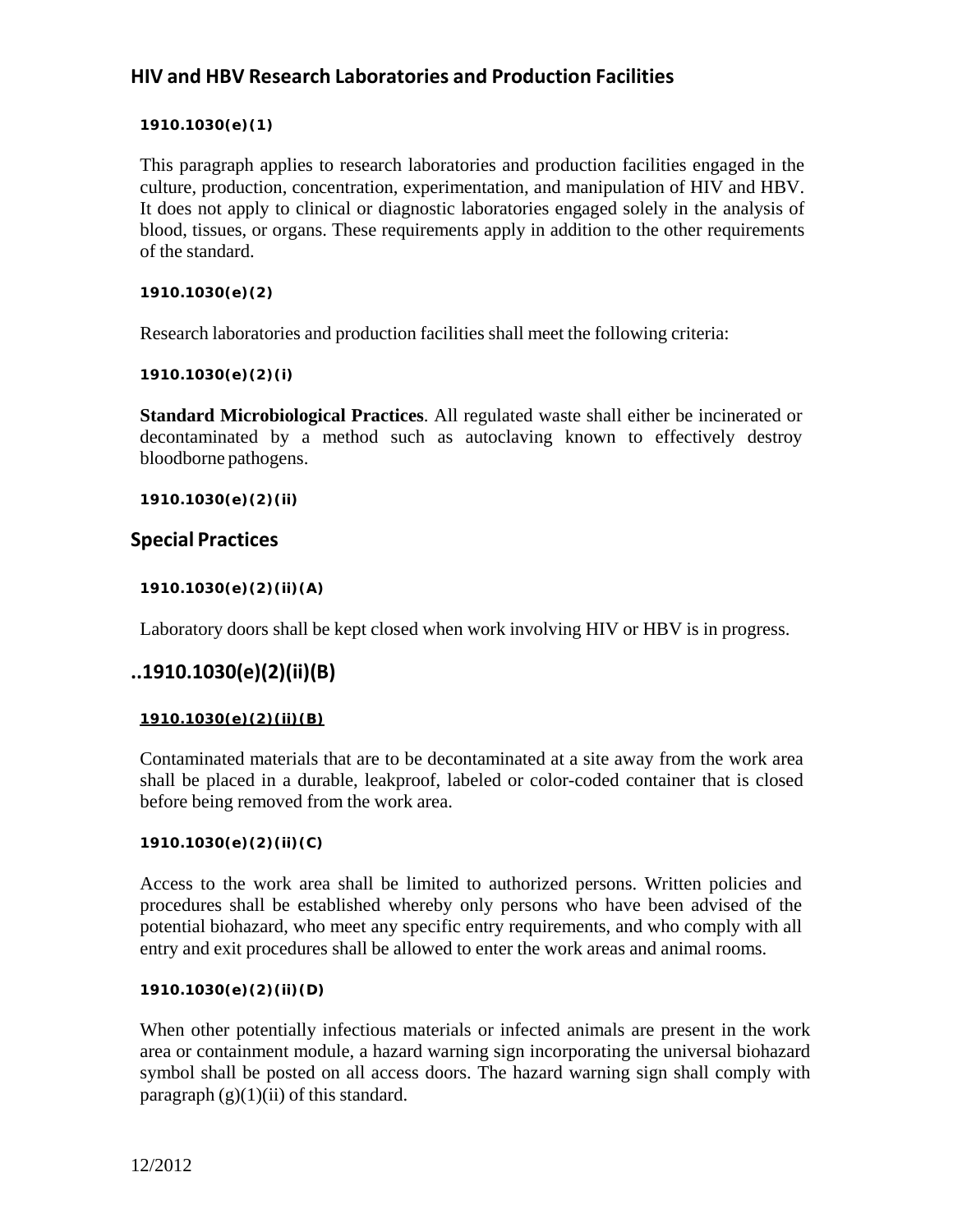## **1910.1030(e)(2)(ii)(E)**

All activities involving other potentially infectious materials shall be conducted in biological safety cabinets or other physical-containment devices within the containment module. No work with these other potentially infectious materials shall be conducted on the open bench.

## **1910.1030(e)(2)(ii)(F)**

Laboratory coats, gowns, smocks, uniforms, or other appropriate protective clothing shall be used in the work area and animal rooms. Protective clothing shall not be worn outside of the work area and shall be decontaminated before being laundered.

# **..1910.1030(e)(2)(ii)(G)**

## **1910.1030(e)(2)(ii)(G)**

Special care shall be taken to avoid skin contact with other potentially infectious materials. Gloves shall be worn when handling infected animals and when making hand contact with other potentially infectious materials is unavoidable.

## **1910.1030(e)(2)(ii)(H)**

Before disposal all waste from work areas and from animal rooms shall either be incinerated or decontaminated by a method such as autoclaving known to effectively destroy bloodborne pathogens.

## **1910.1030(e)(2)(ii)(I)**

Vacuum lines shall be protected with liquid disinfectant traps and high-efficiency particulate air (HEPA) filters or filters of equivalent or superior efficiency and which are checked routinely and maintained or replaced as necessary.

## **1910.1030(e)(2)(ii)(J)**

Hypodermic needles and syringes shall be used only for parenteral injection and aspiration of fluids from laboratory animals and diaphragm bottles. Only needle-locking syringes or disposable syringe-needle units (i.e., the needle is integral to the syringe) shall be used for the injection or aspiration of other potentially infectious materials. Extreme caution shall be used when handling needles and syringes. A needle shall not be bent, sheared, replaced in the sheath or guard, or removed from the syringe following use. The needle and syringe shall be promptly placed in a puncture-resistant container and autoclaved or decontaminated before reuse or disposal.

## **1910.1030(e)(2)(ii)(K)**

All spills shall be immediately contained and cleaned up by appropriate professional staff or others properly trained and equipped to work with potentially concentrated infectious materials.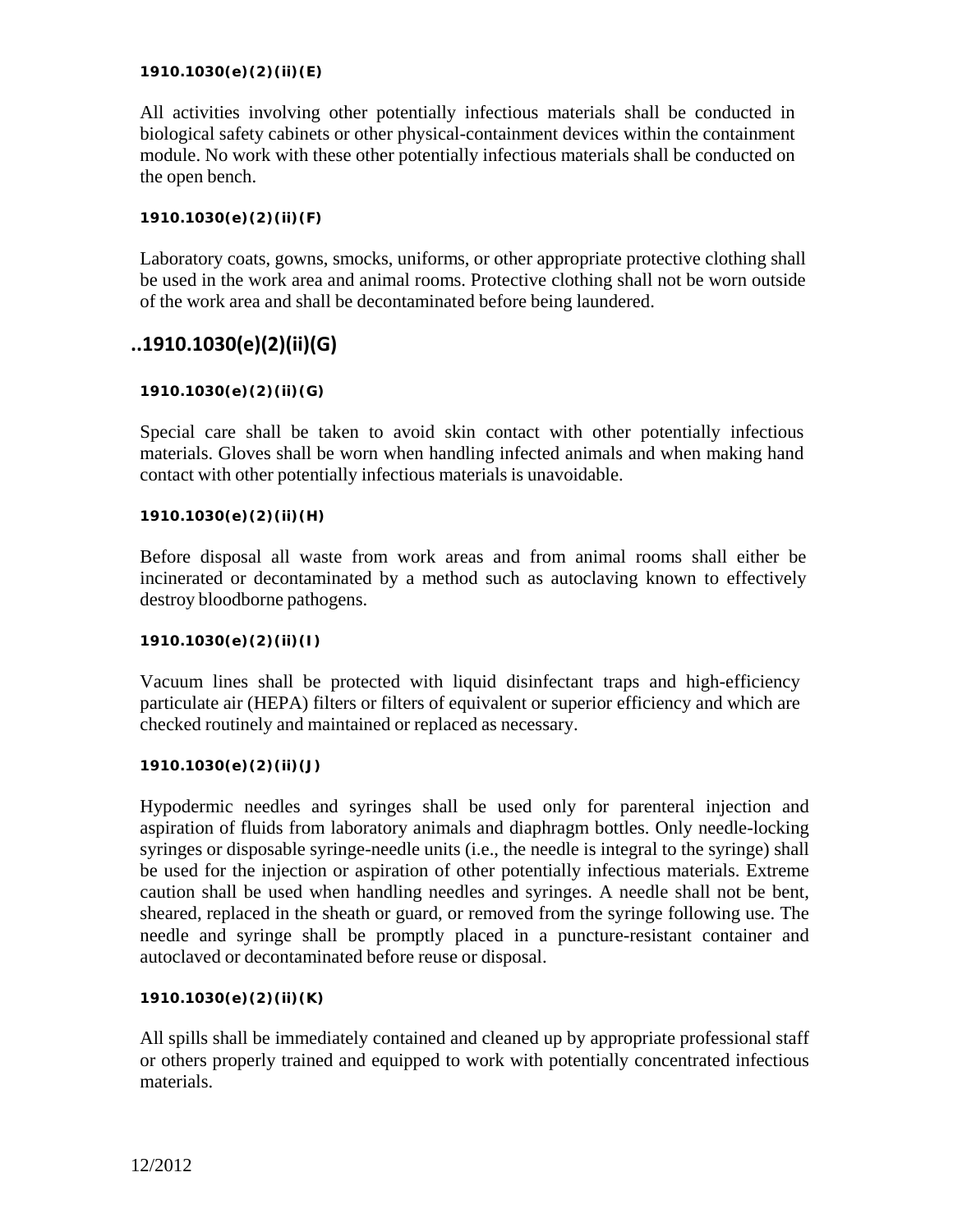# **..1910.1030(e)(2)(ii)(L)**

## **1910.1030(e)(2)(ii)(L)**

A spill or accident that results in an exposure incident shall be immediately reported to the laboratory director or other responsible person.

## **1910.1030(e)(2)(ii)(M)**

A biosafety manual shall be prepared or adopted and periodically reviewed and updated at least annually or more often if necessary. Personnel shall be advised of potential hazards, shall be required to read instructions on practices and procedures, and shall be required to follow them.

## **1910.1030(e)(2)(iii)**

# **Containment Equipment**

## **1910.1030(e)(2)(iii)(A)**

Certified biological safety cabinets (Class I, II, or III) or other appropriate combinations of personal protection or physical containment devices, such as special protective clothing, respirators, centrifuge safety cups, sealed centrifuge rotors, and containment caging for animals, shall be used for all activities with other potentially infectious materials that pose a threat of exposure to droplets, splashes, spills, or aerosols.

## **1910.1030(e)(2)(iii)(B)**

Biological safety cabinets shall be certified when installed, whenever they are moved and at least annually.

## **1910.1030(e)(3)**

HIV and HBV research laboratories shall meet the following criteria:

# **..1910.1030(e)(3)(i)**

## **1910.1030(e)(3)(i)**

Each laboratory shall contain a facility for hand washing and an eye wash facility which is readily available within the work area.

## **1910.1030(e)(3)(ii)**

An autoclave for decontamination of regulated waste shall be available.

## **1910.1030(e)(4)**

HIV and HBV production facilities shall meet the following criteria:

## **1910.1030(e)(4)(i)**

12/2012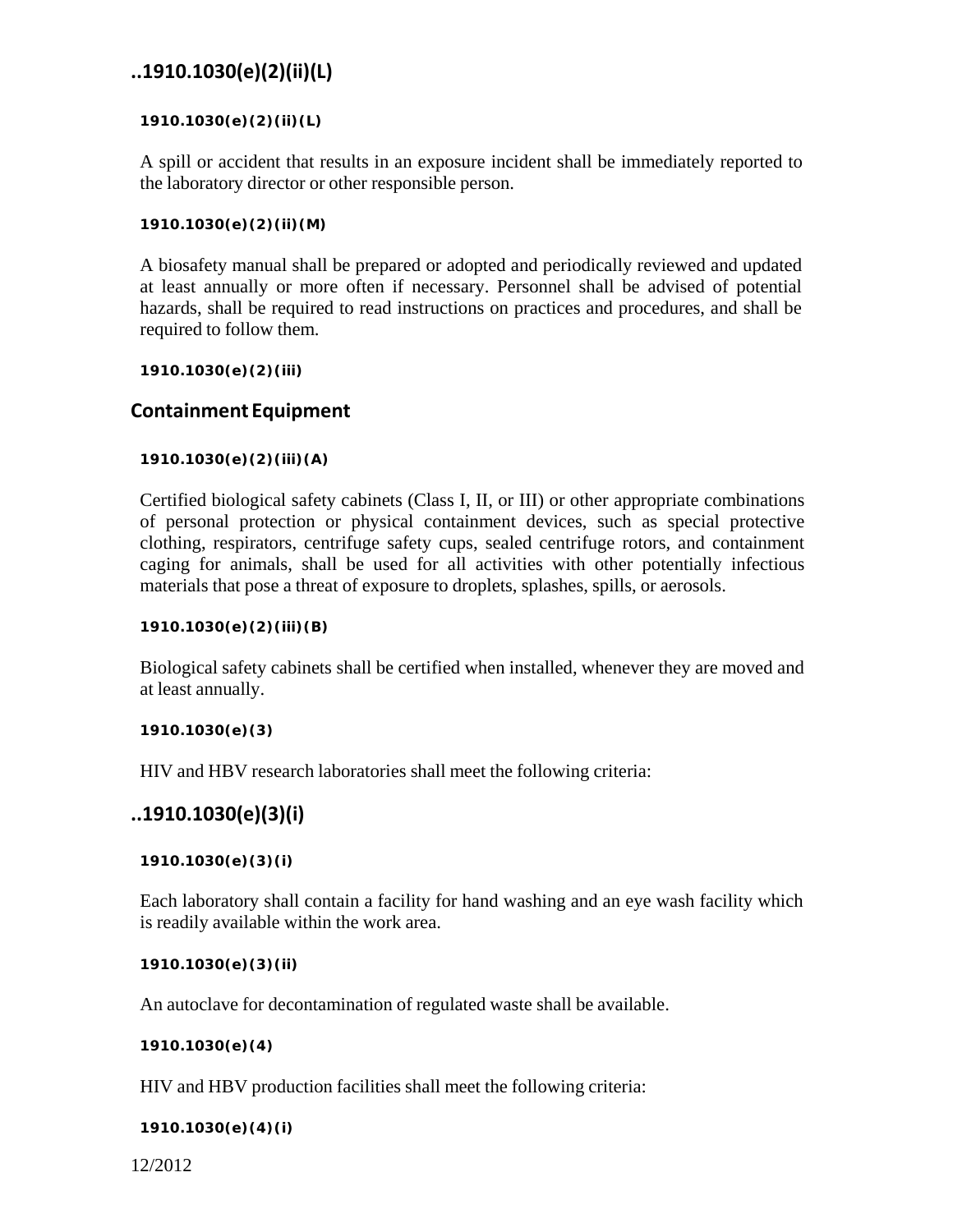The work areas shall be separated from areas that are open to unrestricted traffic flow within the building. Passage through two sets of doors shall be the basic requirement for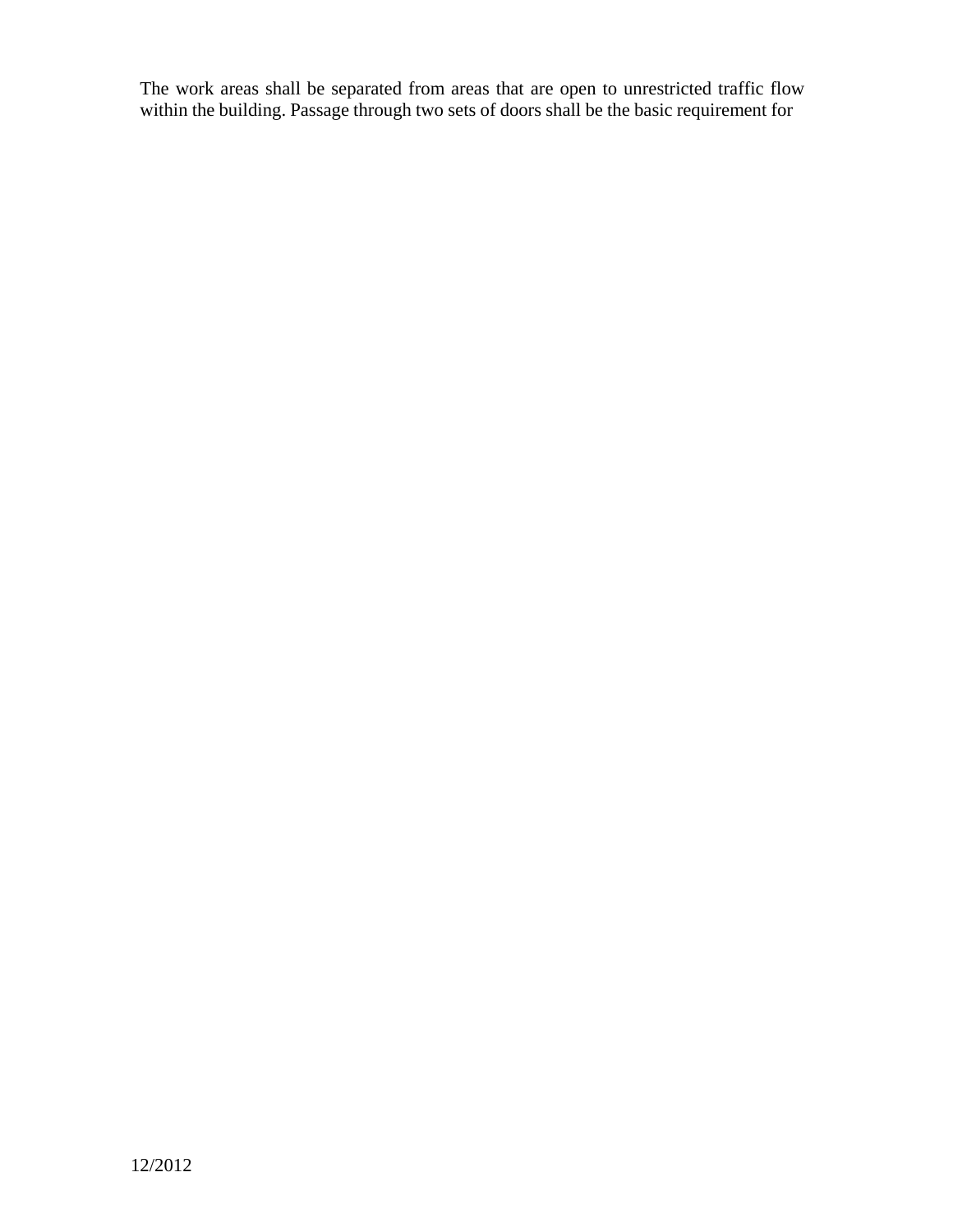entry into the work area from access corridors or other contiguous areas. Physical separation of the high-containment work area from access corridors or other areas or activities may also be provided by a double-doored clothes-change room (showers may be included), airlock, or other access facility that requires passing through two sets of doors before entering the work area.

## **1910.1030(e)(4)(ii)**

The surfaces of doors, walls, floors and ceilings in the work area shall be water resistant so that they can be easily cleaned. Penetrations in these surfaces shall be sealed or capable of being sealed to facilitate decontamination.

# **..1910.1030(e)(4)(iii)**

## **1910.1030(e)(4)(iii)**

Each work area shall contain a sink for washing hands and a readily available eye wash facility. The sink shall be foot, elbow, or automatically operated and shall be located near the exit door of the work area.

## **1910.1030(e)(4)(iv)**

Access doors to the work area or containment module shall be self-closing.

## **1910.1030(e)(4)(v)**

An autoclave for decontamination of regulated waste shall be available within or as near as possible to the work area.

## **1910.1030(e)(4)(vi)**

A ducted exhaust-air ventilation system shall be provided. This system shall create directional airflow that draws air into the work area through the entry area. The exhaust air shall not be recirculated to any other area of the building, shall be discharged to the outside, and shall be dispersed away from occupied areas and air intakes. The proper direction of the airflow shall be verified (i.e., into the work area).

## **1910.1030(e)(5)**

**Training Requirements**. Additional training requirements for employees in HIV and HBV research laboratories and HIV and HBV production facilities are specified in paragraph  $(g)(2)(ix)$ .

## **1910.1030(f)**

## **Hepatitis B Vaccination and Post-exposure Evaluation and Follow-up --**

## **..1910.1030(f)(1)**

## **1910.1030(f)(1)**

12/2012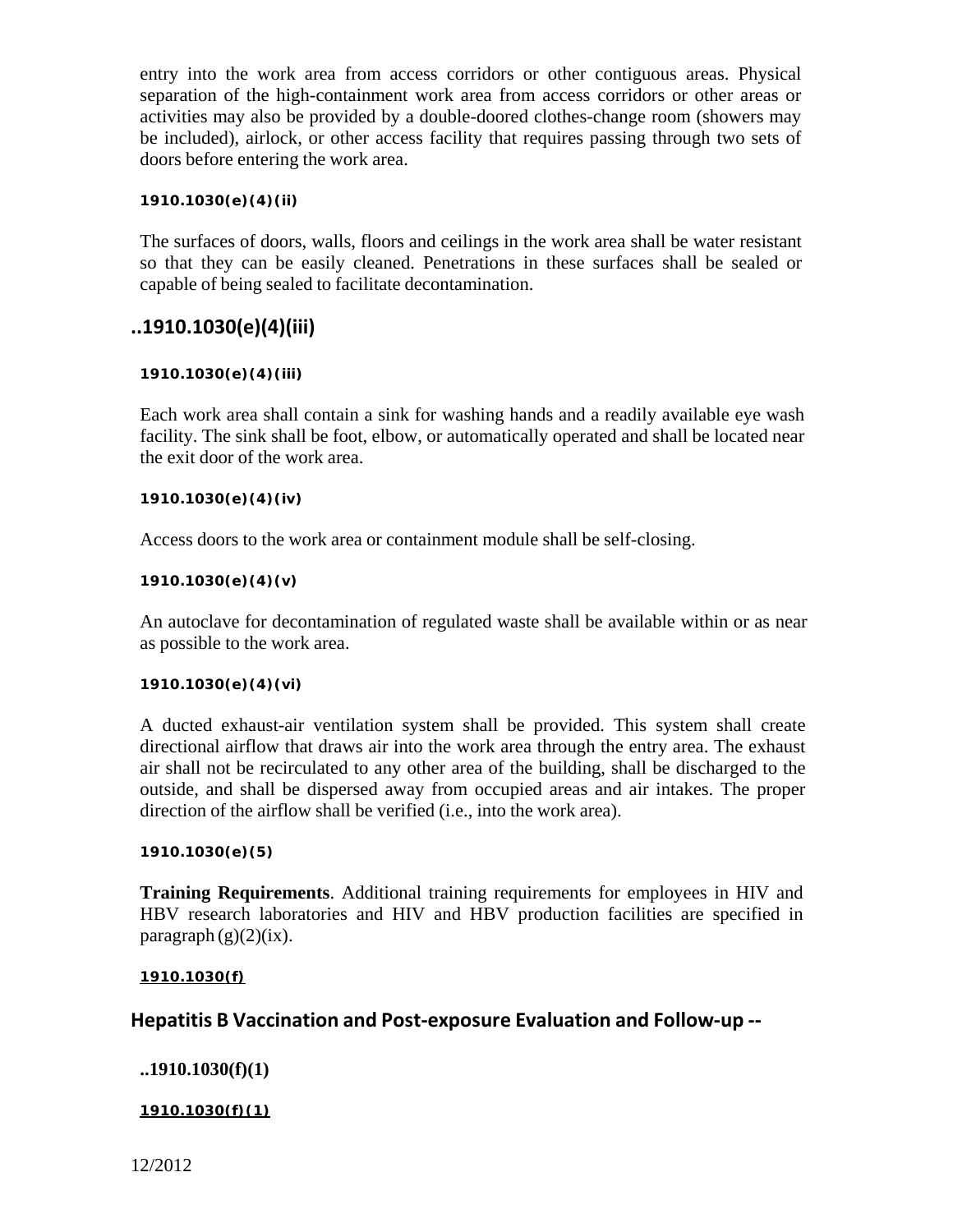# **General**.

## **1910.1030(f)(1)(i)**

The employer shall make available the hepatitis B vaccine and vaccination series to all employees who have occupational exposure, and post-exposure evaluation and follow-up to all employees who have had an exposure incident.

## **1910.1030(f)(1)(ii)**

The employer shall ensure that all medical evaluations and procedures including the hepatitis B vaccine and vaccination series and post-exposure evaluation and follow-up, including prophylaxis, are:

## **1910.1030(f)(1)(ii)(A)**

Made available at no cost to the employee;

## **1910.1030(f)(1)(ii)(B)**

Made available to the employee at a reasonable time and place;

## **1910.1030(f)(1)(ii)(C)**

Performed by or under the supervision of a licensed physician or by or under the supervision of another licensed healthcare professional; and

## **1910.1030(f)(1)(ii)(D)**

Provided according to recommendations of the U.S. Public Health Service current at the time these evaluations and procedures take place, except as specified by this paragraph (f).

## **1910.1030(f)(1)(iii)**

The employer shall ensure that all laboratory tests are conducted by an accredited laboratory at no cost to the employee.

## **..1910.1030(f)(2)**

## **1910.1030(f)(2)**

## **Hepatitis B Vaccination**.

## **1910.1030(f)(2)(i)**

Hepatitis B vaccination shall be made available after the employee has received the training required in paragraph  $(g)(2)(vi)(I)$  and within 10 working days of initial assignment to all employees who have occupational exposure unless the employee has previously received the complete hepatitis B vaccination series, antibody testing has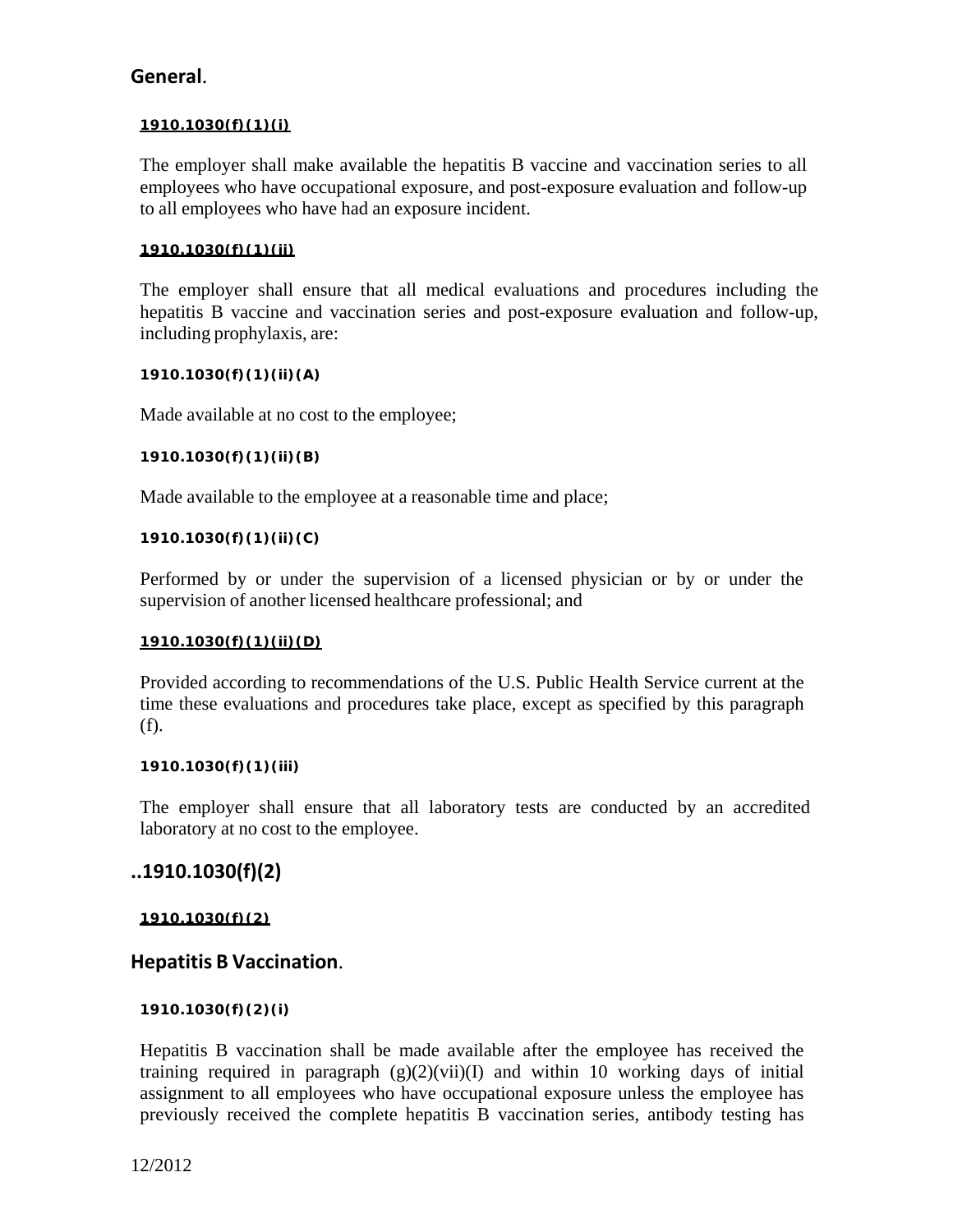revealed that the employee is immune, or the vaccine is contraindicated for medical reasons.

## **1910.1030(f)(2)(ii)**

The employer shall not make participation in a prescreening program a prerequisite for receiving hepatitis B vaccination.

## **1910.1030(f)(2)(iii)**

If the employee initially declines hepatitis B vaccination but at a later date while still covered under the standard decides to accept the vaccination, the employer shall make available hepatitis B vaccination at that time.

## **1910.1030(f)(2)(iv)**

The employer shall assure that employees who decline to accept hepatitis B vaccination offered by the employer sign the statement in Appendix A.

## **1910.1030(f)(2)(v)**

If a routine booster dose(s) of hepatitis B vaccine is recommended by the U.S. Public Health Service at a future date, such booster dose(s) shall be made available in accordance with section  $(f)(1)(ii)$ .

## **1910.1030(f)(3)**

**Post-exposure Evaluation and Follow-up**. Following a report of an exposure incident, the employer shall make immediately available to the exposed employee a confidential medical evaluation and follow-up, including at least the following elements:

## **1910.1030(f)(3)(i)**

Documentation of the route(s) of exposure, and the circumstances under which the exposure incident occurred;

## **..1910.1030(f)(3)(ii)**

## **1910.1030(f)(3)(ii)**

Identification and documentation of the source individual, unless the employer can establish that identification is infeasible or prohibited by state or local law;

## **1910.1030(f)(3)(ii)(A)**

The source individual's blood shall be tested as soon as feasible and after consent is obtained in order to determine HBV and HIV infectivity. If consent is not obtained, the employer shall establish that legally required consent cannot be obtained. When the source individual's consent is not required by law, the source individual's blood, if available, shall be tested and the results documented.

**1910.1030(f)(3)(ii)(B)** 12/2012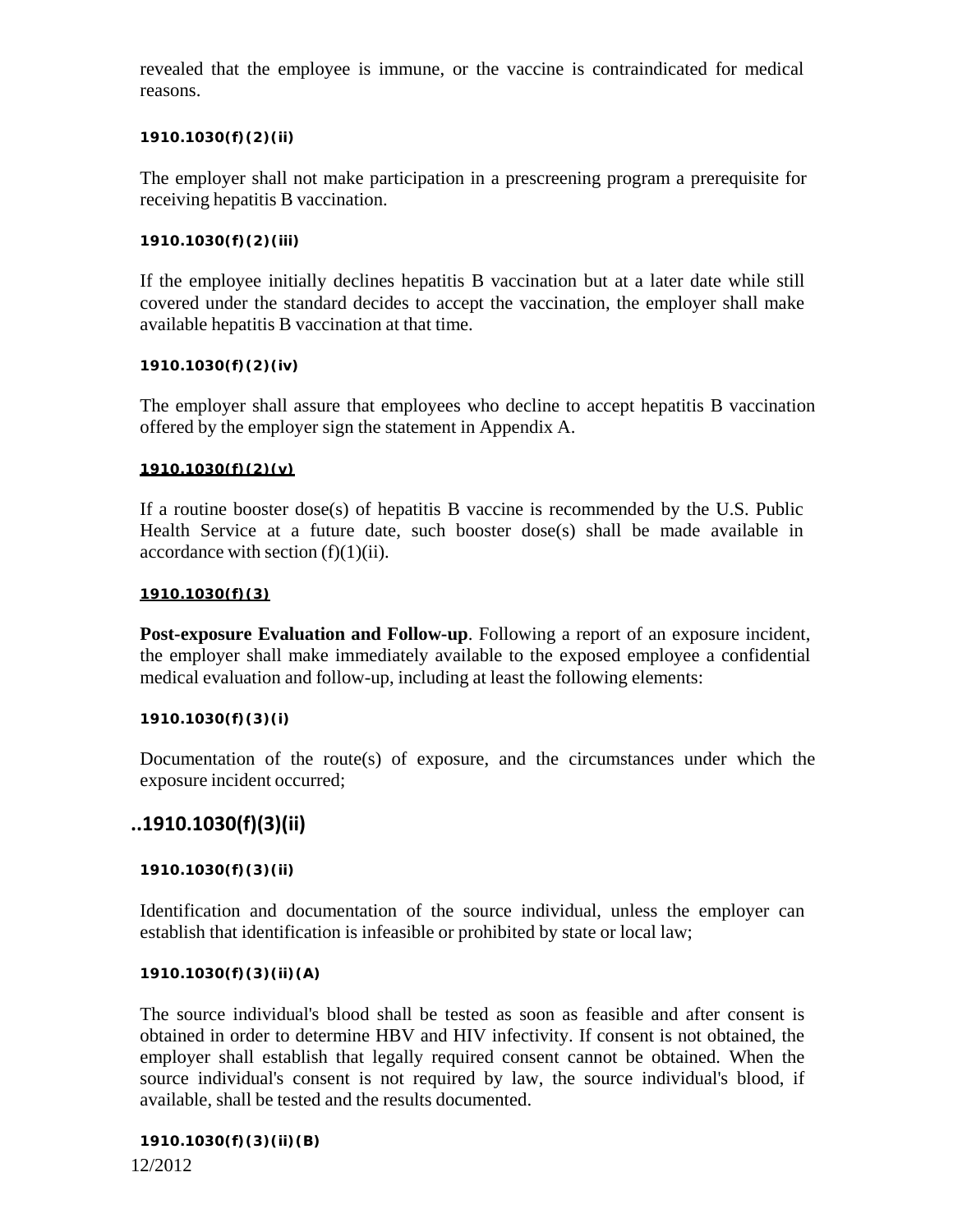When the source individual is already known to be infected with HBV or HIV, testing for the source individual's known HBV or HIV status need not be repeated.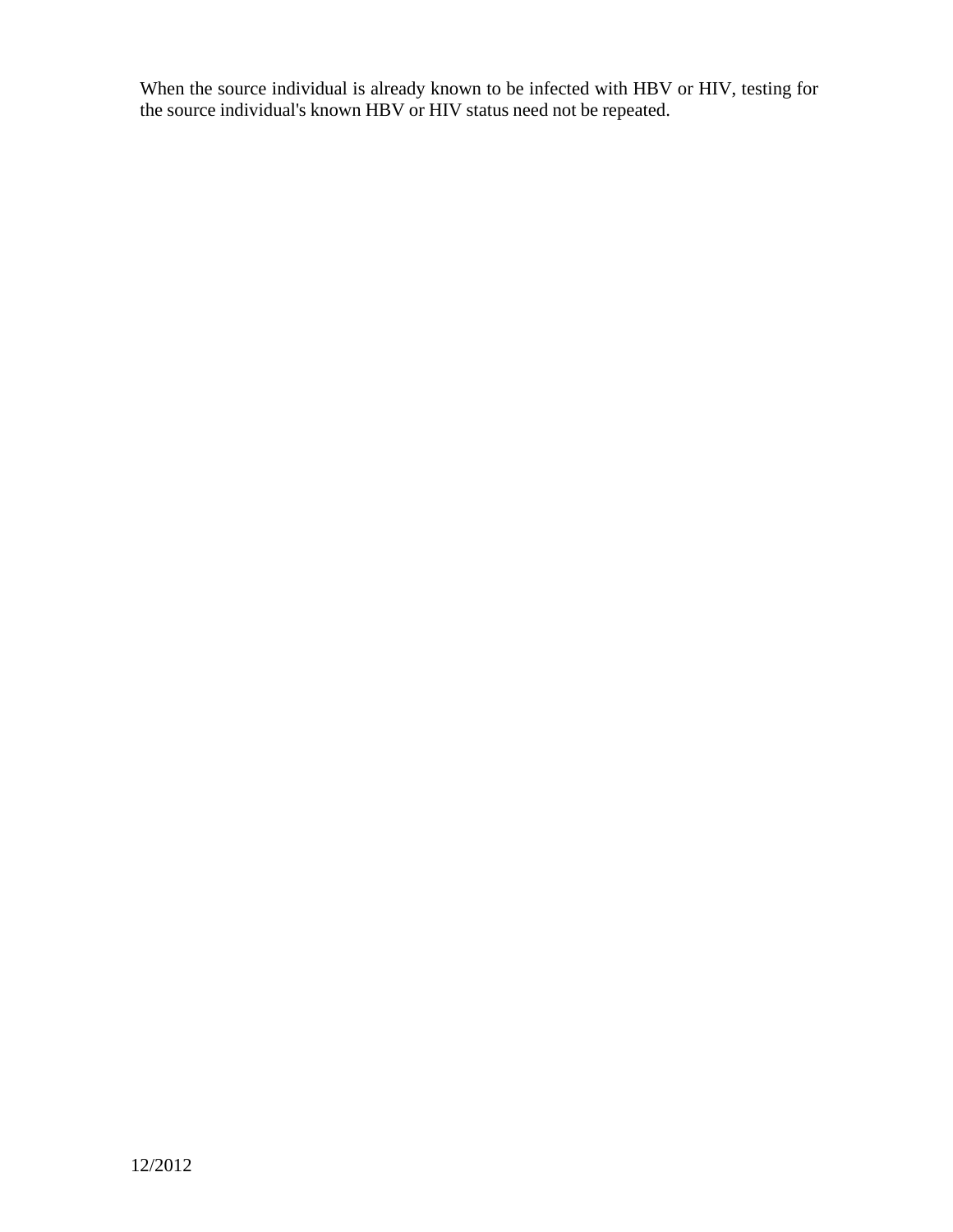## **1910.1030(f)(3)(ii)(C)**

Results of the source individual's testing shall be made available to the exposed employee, and the employee shall be informed of applicable laws and regulations concerning disclosure of the identity and infectious status of the source individual.

#### **1910.1030(f)(3)(iii)**

Collection and testing of blood for HBV and HIV serological status;

#### **1910.1030(f)(3)(iii)(A)**

The exposed employee's blood shall be collected as soon as feasible and tested after consent is obtained.

## **..1910.1030(f)(3)(iii)(B)**

## **1910.1030(f)(3)(iii)(B)**

If the employee consents to baseline blood collection, but does not give consent at that time for HIV serologic testing, the sample shall be preserved for at least 90 days. If, within 90 days of the exposure incident, the employee elects to have the baseline sample tested, such testing shall be done as soon as feasible.

#### **1910.1030(f)(3)(iv)**

Post-exposure prophylaxis, when medically indicated, as recommended by the U.S. Public Health Service;

#### **1910.1030(f)(3)(v)**

Counseling; and

## **1910.1030(f)(3)(vi)**

Evaluation of reported illnesses.

## **1910.1030(f)(4)**

## **Information Provided to the Healthcare Professional**.

## **1910.1030(f)(4)(i)**

The employer shall ensure that the healthcare professional responsible for the employee's Hepatitis B vaccination is provided a copy of this regulation.

#### **1910.1030(f)(4)(ii)**

The employer shall ensure that the healthcare professional evaluating an employee after an exposure incident is provided the following information: 12/2012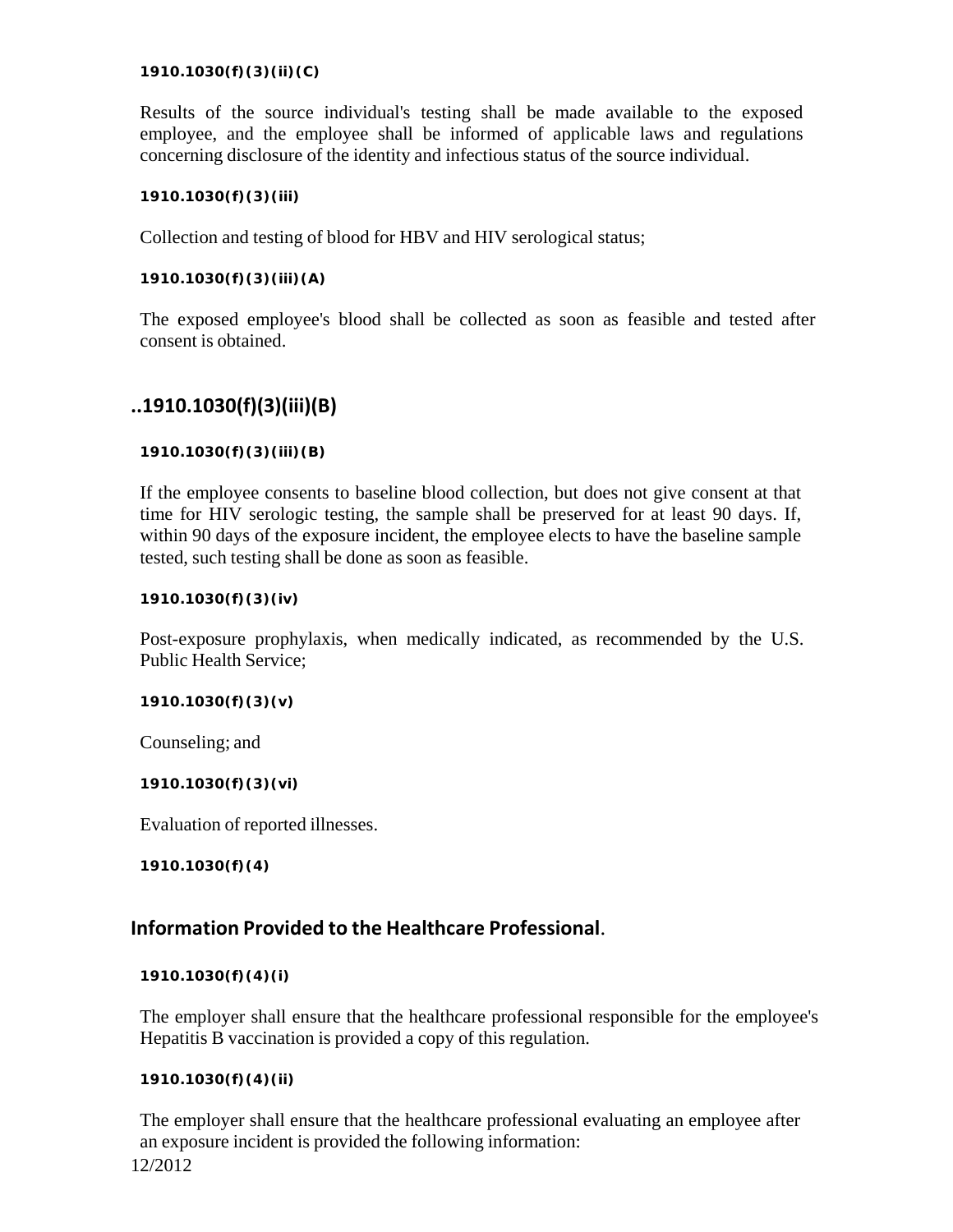## **1910.1030(f)(4)(ii)(A)**

A copy of this regulation;

## **1910.1030(f)(4)(ii)(B)**

A description of the exposed employee's duties as they relate to the exposure incident;

## **1910.1030(f)(4)(ii)(C)**

Documentation of the route(s) of exposure and circumstances under which exposure occurred;

# **..1910.1030(f)(4)(ii)(D)**

## **1910.1030(f)(4)(ii)(D)**

Results of the source individual's blood testing, if available; and

## **1910.1030(f)(4)(ii)(E)**

All medical records relevant to the appropriate treatment of the employee including vaccination status which are the employer's responsibility to maintain.

## **1910.1030(f)(5)**

**Healthcare Professional's Written Opinion**. The employer shall obtain and provide the employee with a copy of the evaluating healthcare professional's written opinion within 15 days of the completion of the evaluation.

## **1910.1030(f)(5)(i)**

The healthcare professional's written opinion for Hepatitis B vaccination shall be limited to whether Hepatitis B vaccination is indicated for an employee, and if the employee has received such vaccination.

## **1910.1030(f)(5)(ii)**

The healthcare professional's written opinion for post-exposure evaluation and follow-up shall be limited to the following information:

## **1910.1030(f)(5)(ii)(A)**

That the employee has been informed of the results of the evaluation; and

## **1910.1030(f)(5)(ii)(B)**

That the employee has been told about any medical conditions resulting from exposure to blood or other potentially infectious materials which require further evaluation or treatment.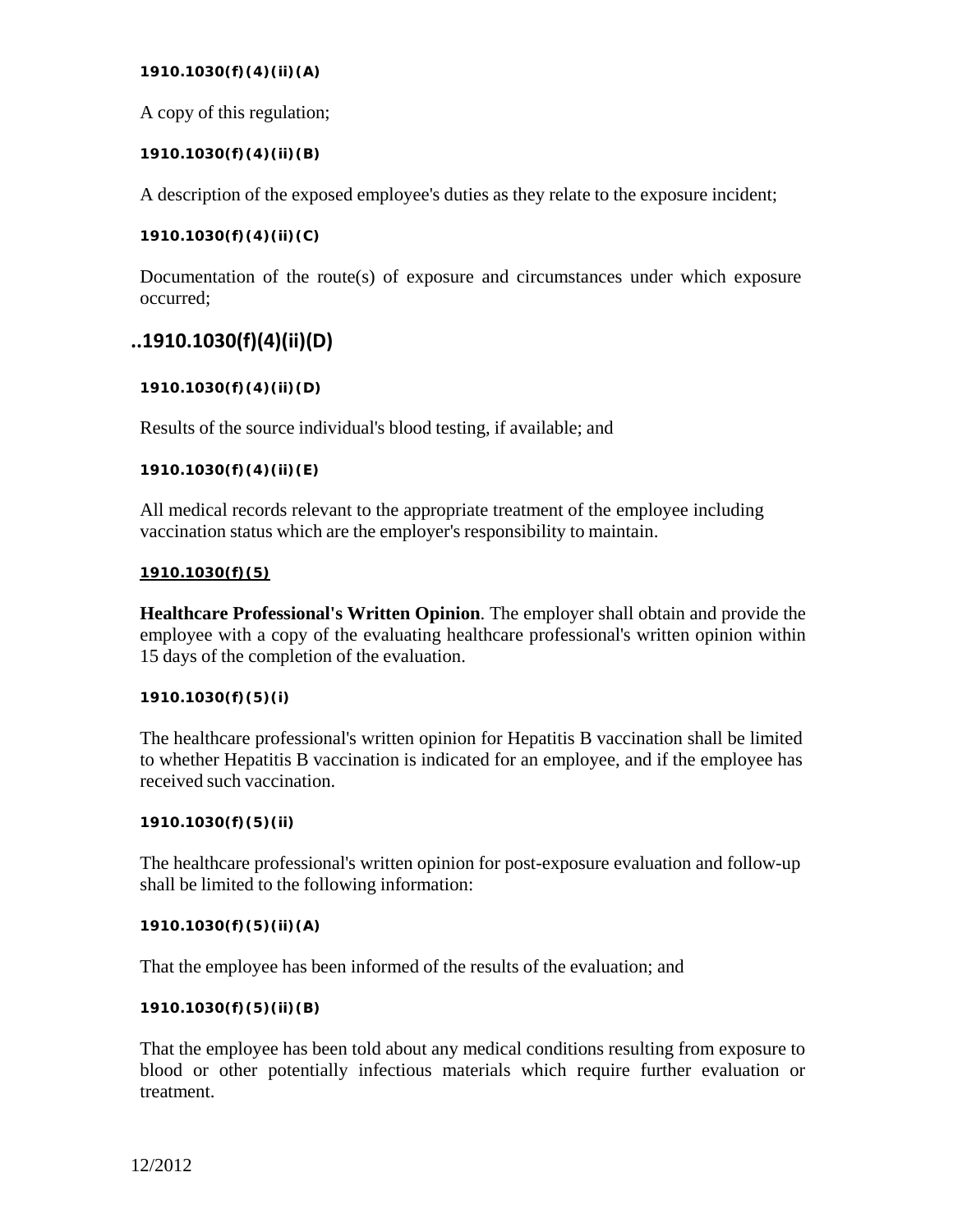# **..1910.1030(f)(5)(iii)**

## **1910.1030(f)(5)(iii)**

All other findings or diagnoses shall remain confidential and shall not be included in the written report.

**1910.1030(f)(6)**

**Medical Recordkeeping**. Medical records required by this standard shall be maintained in accordance with paragraph  $(h)(1)$  of this section.

**1910.1030(g)**

# **Communication of Hazards to Employees --**

**1910.1030(g)(1)**

**Labels and Signs --**

**1910.1030(g)(1)(i)**

**Labels**.

## **1910.1030(g)(1)(i)(A)**

Warning labels shall be affixed to containers of regulated waste, refrigerators and freezers containing blood or other potentially infectious material; and other containers used to store, transport or ship blood or other potentially infectious materials, except as provided in paragraph  $(g)(1)(i)(E)$ ,  $(F)$  and  $(G)$ .

## **1910.1030(g)(1)(i)(B)**

Labels required by this section shall include the following legend:



**1910.1030(g)(1)(i)(C)**

These labels shall be fluorescent orange or orange-red or predominantly so, with lettering and symbols in a contrasting color.

12/2012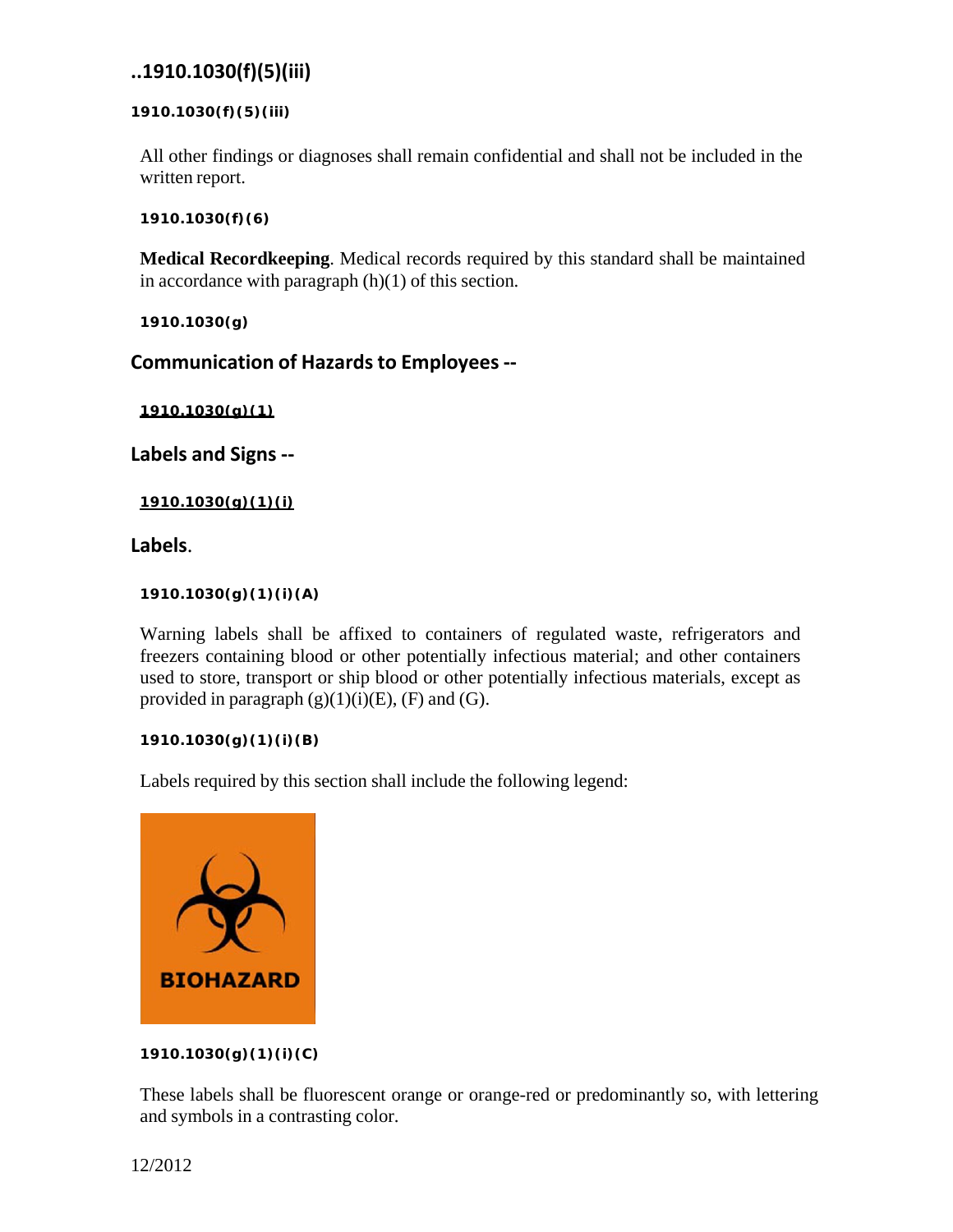#### **1910.1030(g)(1)(i)(D)**

Labels shall be affixed as close as feasible to the container by string, wire, adhesive, or other method that prevents their loss or unintentional removal.

## **..1910.1030(g)(1)(i)(E)**

## **1910.1030(g)(1)(i)(E)**

Red bags or red containers may be substituted for labels.

#### **1910.1030(g)(1)(i)(F)**

Containers of blood, blood components, or blood products that are labeled as to their contents and have been released for transfusion or other clinical use are exempted from the labeling requirements of paragraph (g).

#### **1910.1030(g)(1)(i)(G)**

Individual containers of blood or other potentially infectious materials that are placed in a labeled container during storage, transport, shipment or disposal are exempted from the labeling requirement.

#### **1910.1030(g)(1)(i)(H)**

Labels required for contaminated equipment shall be in accordance with this paragraph and shall also state which portions of the equipment remain contaminated.

## **1910.1030(g)(1)(i)(I)**

Regulated waste that has been decontaminated need not be labeled or color-coded.

## **1910.1030(g)(1)(ii)**

## **Signs**.

#### **1910.1030(g)(1)(ii)(A)**

The employer shall post signs at the entrance to work areas specified in paragraph (e), HIV and HBV Research Laboratory and Production Facilities, which shall bear the following legend:

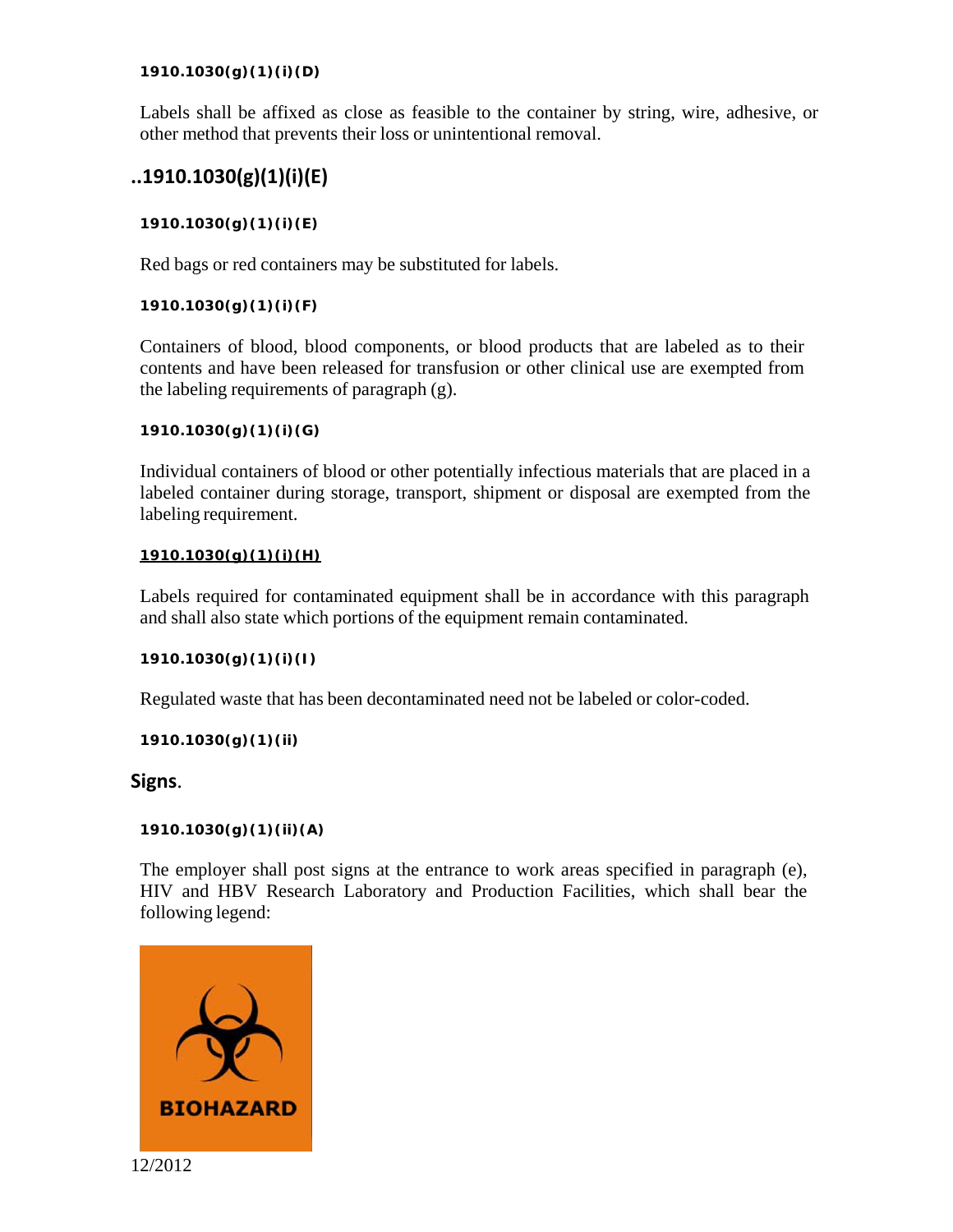(Name of the Infectious Agent) (Special requirements for entering the area) (Name, telephone number of the laboratory director or other responsible person.)

## **..1910.1030(g)(1)(ii)(B)**

## **1910.1030(g)(1)(ii)(B)**

These signs shall be fluorescent orange-red or predominantly so, with lettering and symbols in a contrasting color.

## **1910.1030(g)(2)**

## **Information and Training**.

## **1910.1030(g)(2)(i)**

Employers shall ensure that all employees with occupational exposure participate in a training program which must be provided at no cost to the employee and during working hours.

## **1910.1030(g)(2)(ii)**

Training shall be provided as follows:

#### **1910.1030(g)(2)(ii)(A)**

At the time of initial assignment to tasks where occupational exposure may take place;

#### **1910.1030(g)(2)(ii)(B)**

Within 90 days after the effective date of the standard; and

## **1910.1030(g)(2)(ii)(C)**

At least annually thereafter.

## **1910.1030(g)(2)(iii)**

For employees who have received training on bloodborne pathogens in the year preceding the effective date of the standard, only training with respect to the provisions of the standard which were not included need be provided.

#### **1910.1030(g)(2)(iv)**

Annual training for all employees shall be provided within one year of their previous training.

## **..1910.1030(g)(2)(v)**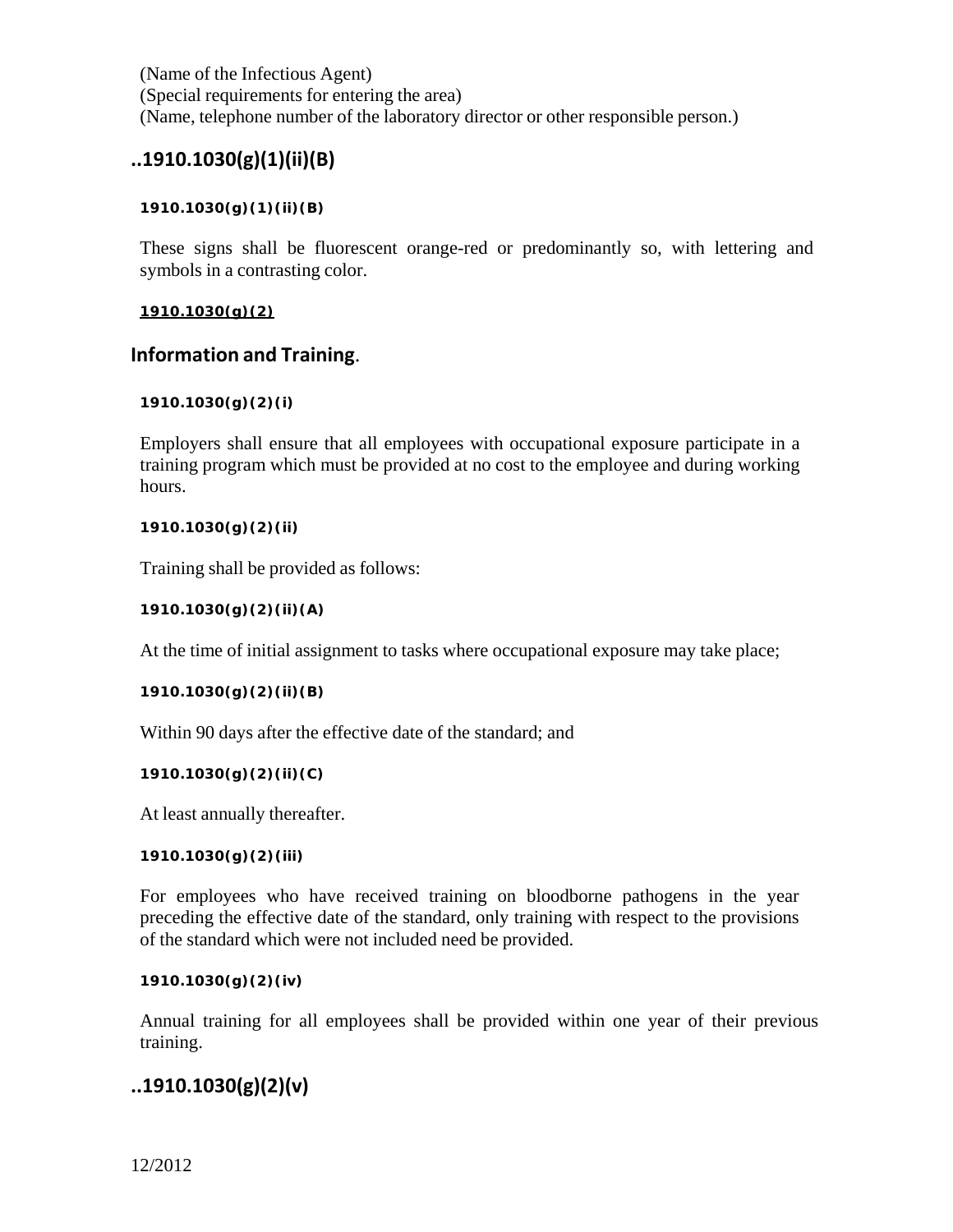#### **1910.1030(g)(2)(v)**

Employers shall provide additional training when changes such as modification of tasks or procedures or institution of new tasks or procedures affect the employee's occupational exposure. The additional training may be limited to addressing the new exposures created.

#### **1910.1030(g)(2)(vi)**

Material appropriate in content and vocabulary to educational level, literacy, and language of employees shall be used.

## **1910.1030(g)(2)(vii)**

The training program shall contain at a minimum the following elements:

## **1910.1030(g)(2)(vii)(A)**

An accessible copy of the regulatory text of this standard and an explanation of its contents;

## **1910.1030(g)(2)(vii)(B)**

A general explanation of the epidemiology and symptoms of bloodborne diseases;

#### **1910.1030(g)(2)(vii)(C)**

An explanation of the modes of transmission of bloodborne pathogens;

## **1910.1030(g)(2)(vii)(D)**

An explanation of the employer's exposure control plan and the means by which the employee can obtain a copy of the written plan;

#### **1910.1030(g)(2)(vii)(E)**

An explanation of the appropriate methods for recognizing tasks and other activities that may involve exposure to blood and other potentially infectious materials;

## **..1910.1030(g)(2)(vii)(F)**

#### **1910.1030(g)(2)(vii)(F)**

An explanation of the use and limitations of methods that will prevent or reduce exposure including appropriate engineering controls, work practices, and personal protective equipment;

#### **1910.1030(g)(2)(vii)(G)**

Information on the types, proper use, location, removal, handling, decontamination and disposal of personal protective equipment;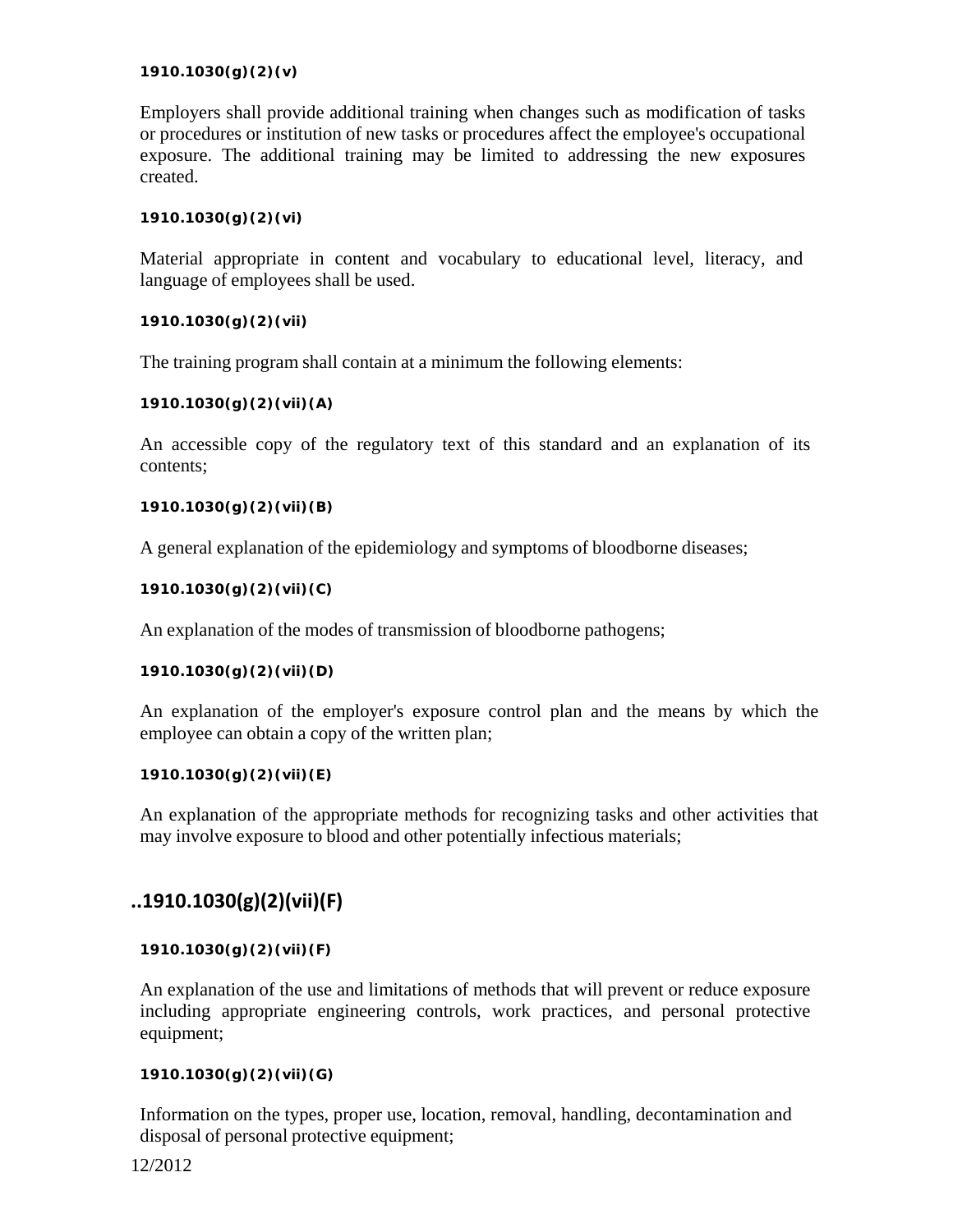#### **1910.1030(g)(2)(vii)(H)**

An explanation of the basis for selection of personal protective equipment;

## **1910.1030(g)(2)(vii)(I)**

Information on the hepatitis B vaccine, including information on its efficacy, safety, method of administration, the benefits of being vaccinated, and that the vaccine and vaccination will be offered free of charge;

#### **1910.1030(g)(2)(vii)(J)**

Information on the appropriate actions to take and persons to contact in an emergency involving blood or other potentially infectious materials;

#### **1910.1030(g)(2)(vii)(K)**

An explanation of the procedure to follow if an exposure incident occurs, including the method of reporting the incident and the medical follow-up that will be made available;

#### **1910.1030(g)(2)(vii)(L)**

Information on the post-exposure evaluation and follow-up that the employer is required to provide for the employee following an exposure incident;

## **..1910.1030(g)(2)(vii)(M)**

#### **1910.1030(g)(2)(vii)(M)**

An explanation of the signs and labels and/or color coding required by paragraph  $(g)(1)$ ; and

#### **1910.1030(g)(2)(vii)(N)**

An opportunity for interactive questions and answers with the person conducting the training session.

#### **1910.1030(g)(2)(viii)**

The person conducting the training shall be knowledgeable in the subject matter covered by the elements contained in the training program as it relates to the workplace that the training will address.

#### **1910.1030(g)(2)(ix)**

Additional Initial Training for Employees in HIV and HBV Laboratories and Production Facilities. Employees in HIV or HBV research laboratories and HIV or HBV production facilities shall receive the following initial training in addition to the above training requirements.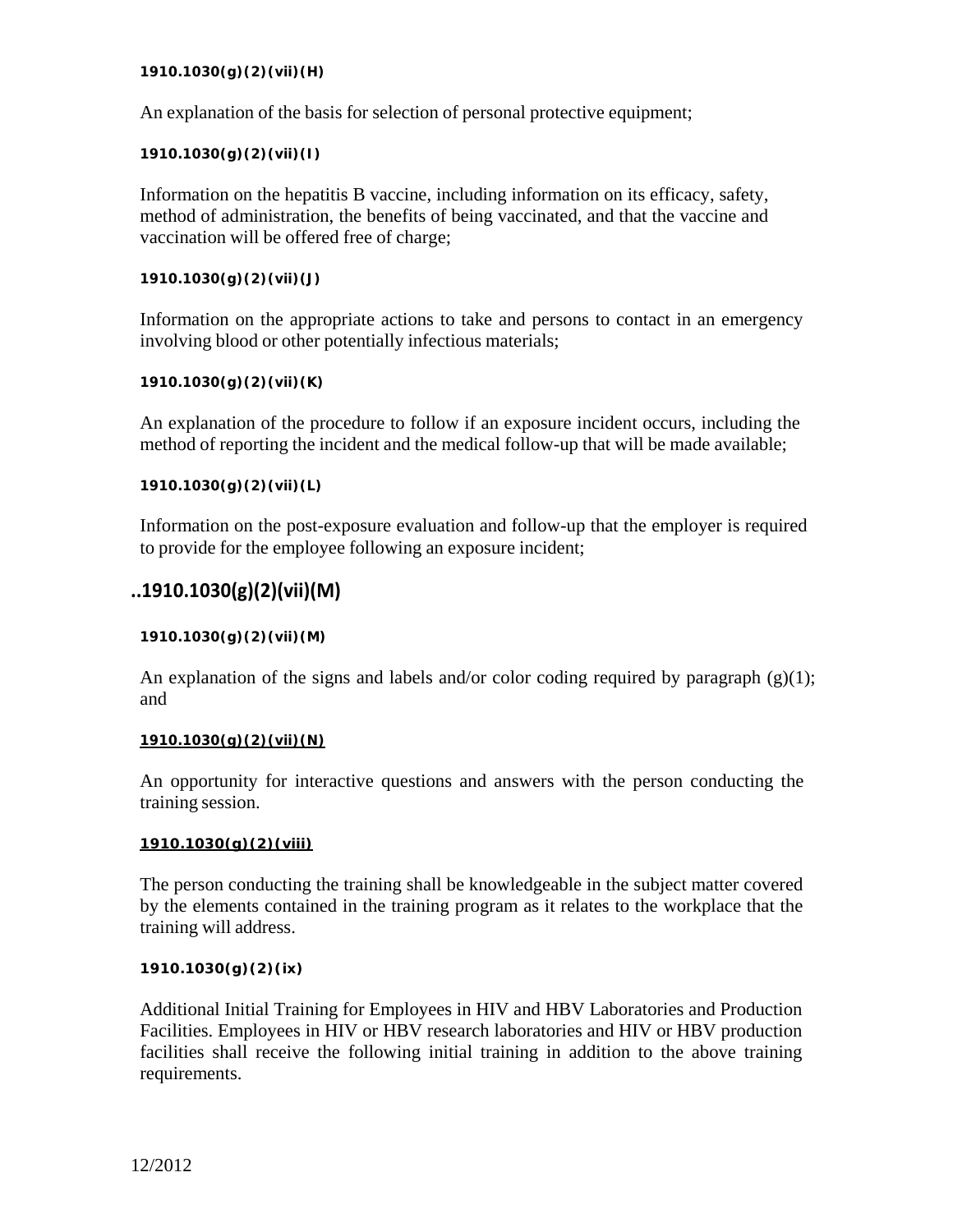#### **1910.1030(g)(2)(ix)(A)**

The employer shall assure that employees demonstrate proficiency in standard microbiological practices and techniques and in the practices and operations specific to the facility before being allowed to work with HIV or HBV.

#### **1910.1030(g)(2)(ix)(B)**

The employer shall assure that employees have prior experience in the handling of human pathogens or tissue cultures before working with HIV or HBV.

## **..1910.1030(g)(2)(ix)(C)**

#### **1910.1030(g)(2)(ix)(C)**

The employer shall provide a training program to employees who have no prior experience in handling human pathogens. Initial work activities shall not include the handling of infectious agents. A progression of work activities shall be assigned as techniques are learned and proficiency is developed. The employer shall assure that employees participate in work activities involving infectious agents only after proficiency has been demonstrated.

#### **1910.1030(h)**

## **Recordkeeping -**

**1910.1030(h)(1)**

## **Medical Records**.

#### **1910.1030(h)(1)(i)**

The employer shall establish and maintain an accurate record for each employee with occupational exposure, in accordance with 29 CFR 1910.1020.

#### **1910.1030(h)(1)(ii)**

This record shall include:

#### **1910.1030(h)(1)(ii)(A)**

The name and social security number of the employee;

### **1910.1030(h)(1)(ii)(B)**

A copy of the employee's hepatitis B vaccination status including the dates of all the hepatitis B vaccinations and any medical records relative to the employee's ability to receive vaccination as required by paragraph (f)(2);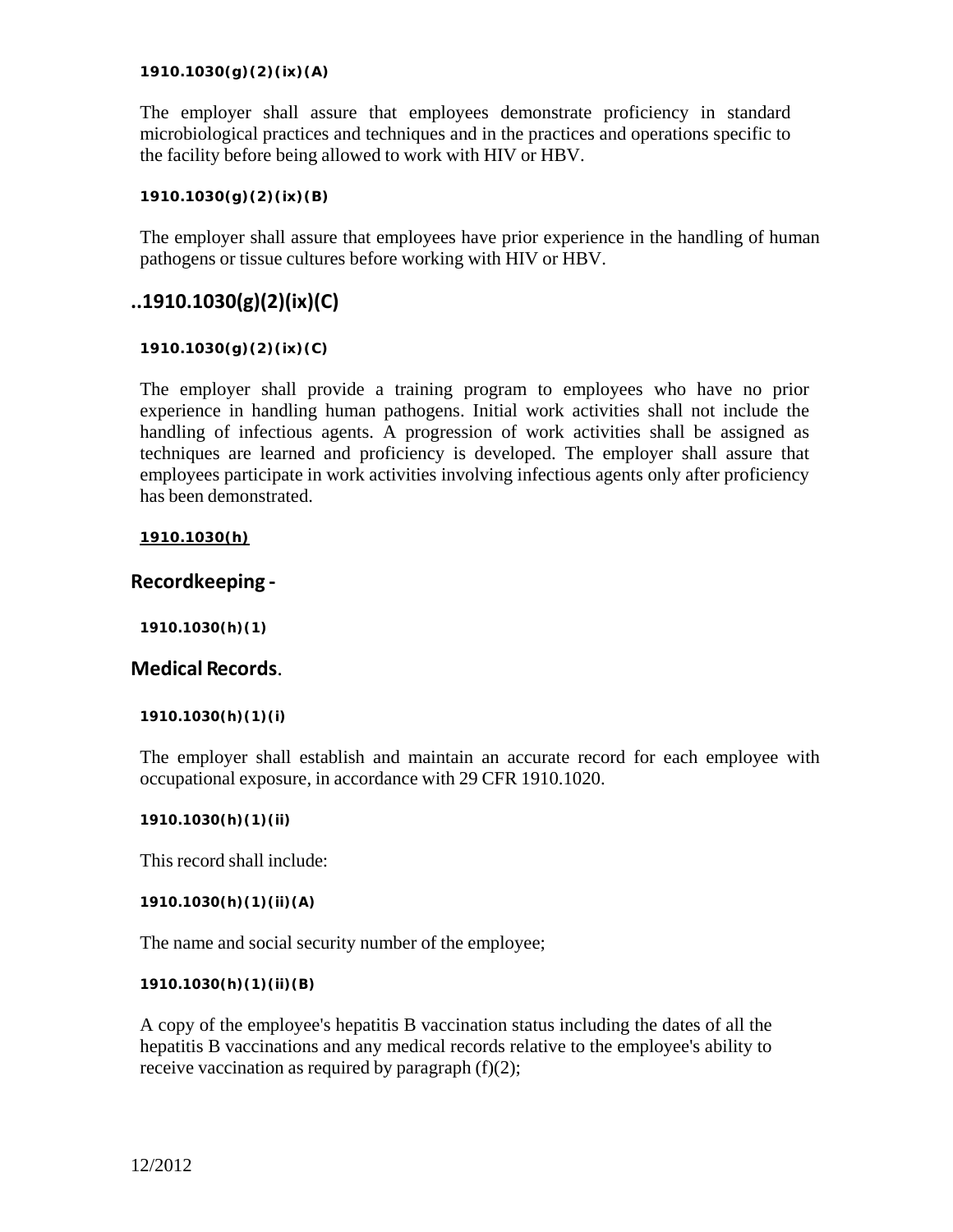#### **1910.1030(h)(1)(ii)(C)**

A copy of all results of examinations, medical testing, and follow-up procedures as required by paragraph (f)(3);

#### **1910.1030(h)(1)(ii)(D)**

The employer's copy of the healthcare professional's written opinion as required by paragraph  $(f)(5)$ ; and

## **..1910.1030(h)(1)(ii)(E)**

## **1910.1030(h)(1)(ii)(E)**

A copy of the information provided to the healthcare professional as required by paragraphs  $(f)(4)(ii)(B)(C)$  and  $(D)$ .

## **1910.1030(h)(1)(iii)**

Confidentiality. The employer shall ensure that employee medical records required by paragraph (h)(1) are:

## **1910.1030(h)(1)(iii)(A)**

Kept confidential; and

## **1910.1030(h)(1)(iii)(B)**

Not disclosed or reported without the employee's express written consent to any person within or outside the workplace except as required by this section or as may be required by law.

#### **1910.1030(h)(1)(iv)**

The employer shall maintain the records required by paragraph (h) for at least the duration of employment plus 30 years in accordance with 29 CFR 1910.1020.

**1910.1030(h)(2)**

## **Training Records**.

```
1910.1030(h)(2)(i)
```
Training records shall include the following information:

#### **1910.1030(h)(2)(i)(A)**

The dates of the training sessions;

#### **1910.1030(h)(2)(i)(B)**

The contents or a summary of the training sessions; 12/2012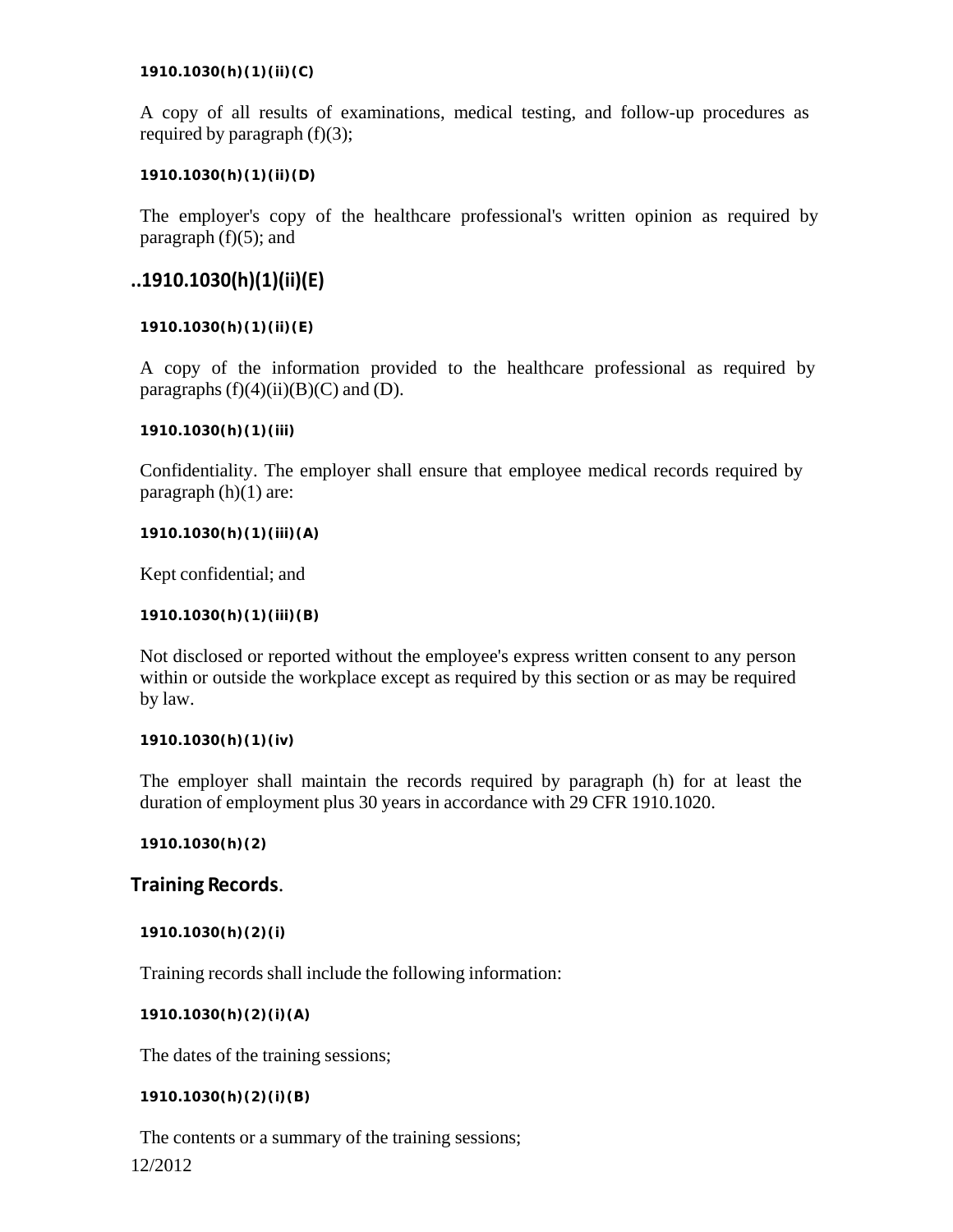#### **1910.1030(h)(2)(i)(C)**

The names and qualifications of persons conducting the training; and

## **..1910.1030(h)(2)(i)(D)**

## **1910.1030(h)(2)(i)(D)**

The names and job titles of all persons attending the training sessions.

#### **1910.1030(h)(2)(ii)**

Training records shall be maintained for 3 years from the date on which the training occurred.

**1910.1030(h)(3)**

## **Availability**.

#### **1910.1030(h)(3)(i)**

The employer shall ensure that all records required to be maintained by this section shall be made available upon request to the Assistant Secretary and the Director for examination and copying.

#### **1910.1030(h)(3)(ii)**

Employee training records required by this paragraph shall be provided upon request for examination and copying to employees, to employee representatives, to the Director, and to the Assistant Secretary.

#### **1910.1030(h)(3)(iii)**

Employee medical records required by this paragraph shall be provided upon request for examination and copying to the subject employee, to anyone having written consent of the subject employee, to the Director, and to the Assistant Secretary in accordance with 29 CFR 1910.1020.

## **..1910.1030(h)(4)**

**1910.1030(h)(4)**

## **Transfer of Records**.

## **1910.1030(h)(4)(i)**

The employer shall comply with the requirements involving transfer of records set forth in 29 CFR 1910.1020(h).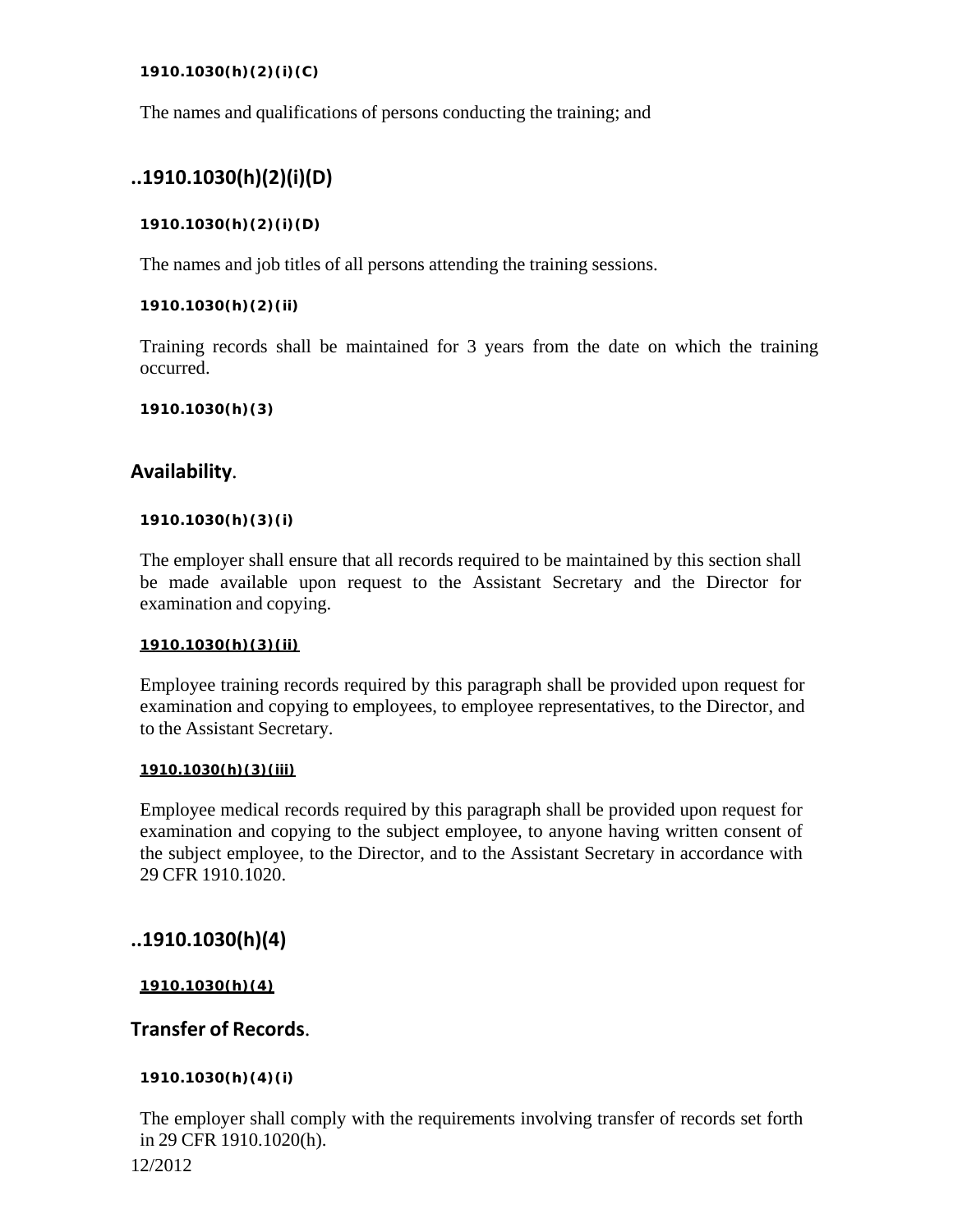#### **1910.1030(h)(4)(ii)**

If the employer ceases to do business and there is no successor employer to receive and retain the records for the prescribed period, the employer shall notify the Director, at least three months prior to their disposal and transmit them to the Director, if required by the Director to do so, within that three month period.

**1910.1030(h)(5)**

## **Sharpsinjury log**.

#### **1910.1030(h)(5)(i)**

The employer shall establish and maintain a sharps injury log for the recording of percutaneous injuries from contaminated sharps. The information in the sharps injury log shall be recorded and maintained in such manner as to protect the confidentiality of the injured employee. The sharps injury log shall contain, at a minimum:

#### **1910.1030(h)(5)(i)(A)**

The type and brand of device involved in the incident,

#### **1910.1030(h)(5)(i)(B)**

The department or work area where the exposure incident occurred, and

#### **1910.1030(h)(5)(i)(C)**

An explanation of how the incident occurred.

#### **1910.1030(h)(5)(ii)**

The requirement to establish and maintain a sharps injury log shall apply to any employer who is required to maintain a log of occupational injuries and illnesses under 29 CFR 1904.

#### **1910.1030(h)(5)(iii)**

The sharps injury log shall be maintained for the period required by 29 CFR 1904.6.

**1910.1030(i)**

#### **Dates--**

**1910.1030(i)(1)**

**Effective Date**. The standard shall become effective on March 6, 1992.

#### **1910.1030(i)(2)**

The Exposure Control Plan required by paragraph (c) of this section shall be completed on or before May 5, 1992.

12/2012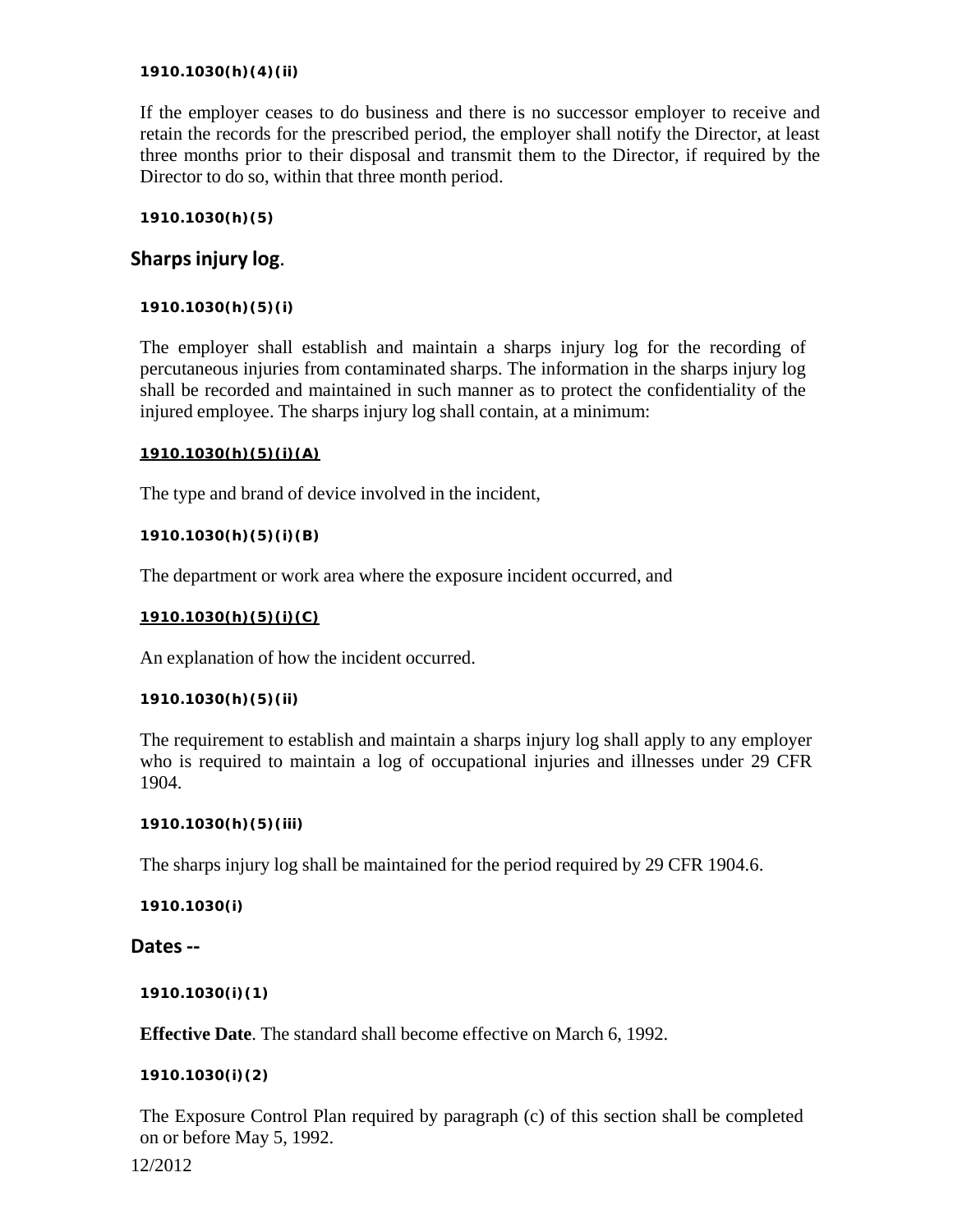## **1910.1030(i)(3)**

Paragraph (g)(2) Information and Training and (h) Recordkeeping shall take effect on or before June 4, 1992.

## **1910.1030(i)(4)**

Paragraphs (d)(2) Engineering and Work Practice Controls, (d)(3) Personal Protective Equipment, (d)(4) Housekeeping, (e) HIV and HBV Research Laboratories and Production Facilities, (f) Hepatitis B Vaccination and Post-Exposure Evaluation and Follow-up, and (g)(1) Labels and Signs, shall take effect July 6, 1992.

[56 FR 64004, Dec. 06, 1991, as amended at 57 FR 12717, April 13, 1992; 57 FR 29206, July 1, 1992; 61 FR 5507, Feb. 13, 1996; 66 FR 5325 Jan., 18, 2001]